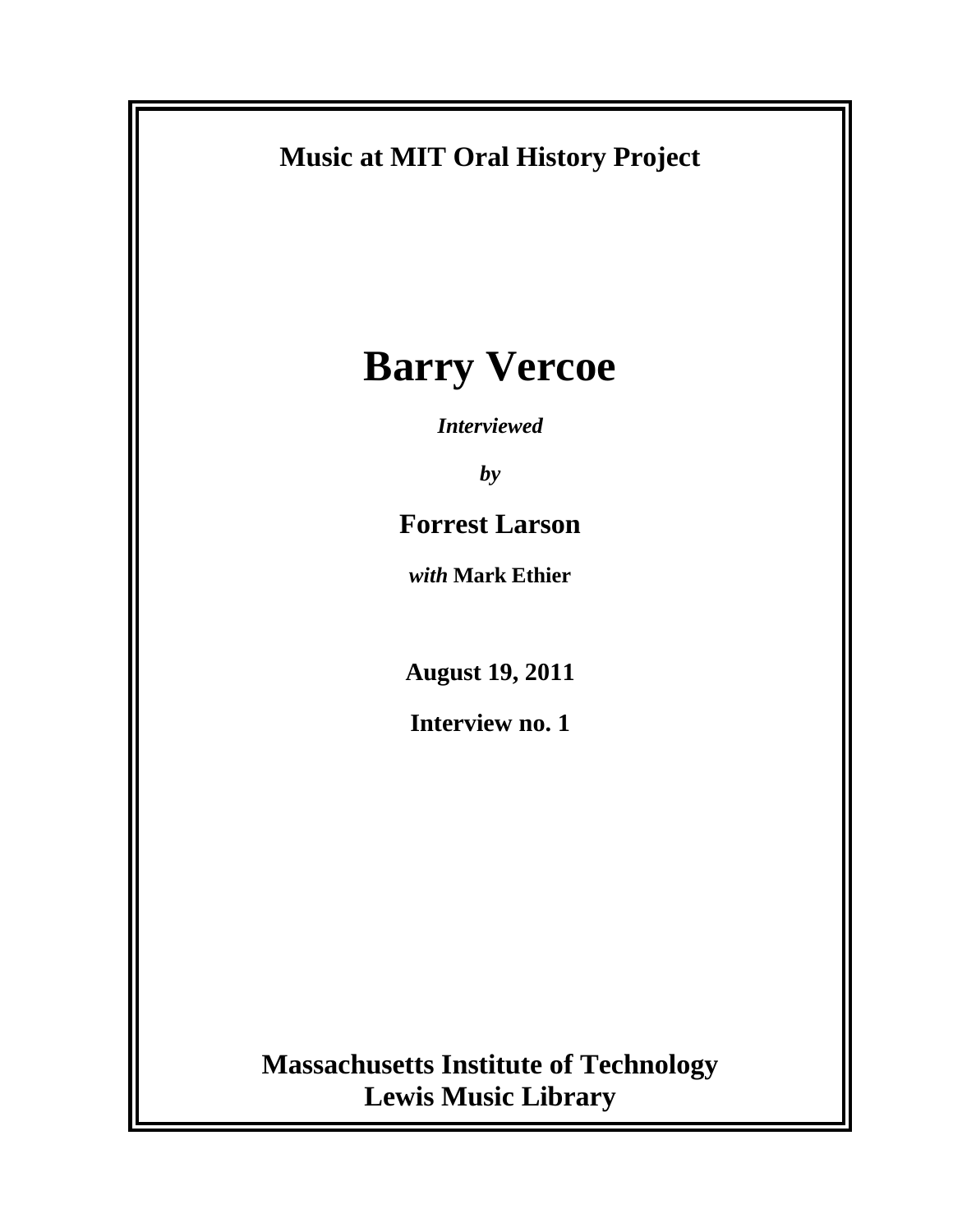Transcribed by MIT Academic Media Services and 3Play Media. Cambridge, MA

Transcript Proof Reader: Lois Beattie, Jennifer Peterson Transcript Editor: Forrest Larson

©2013 Massachusetts Institute of Technology Lewis Music Library, Cambridge, MA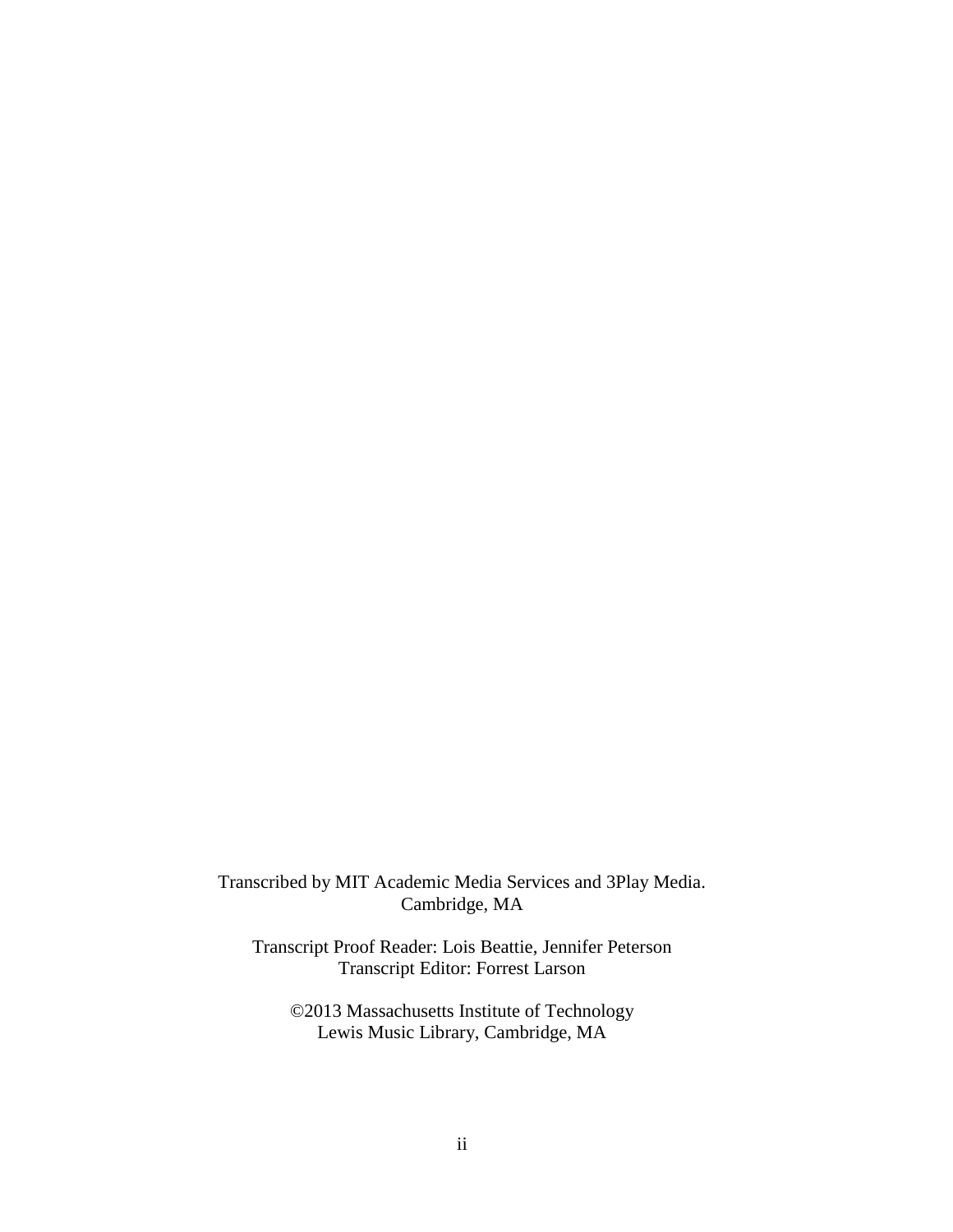## **Table of Contents**

- 1. Family and early musical background (00:16) ..............................................1 *Father, jazz musician—playing saxophone –playing cornet in brass band—dance band at university—early composing and arranging— family musicians—Elizabeth Vercoe, composer & pianist— Andrea Vercoe, violinist— Scott Vercoe, jazz pianist and film score composer.*
- 2. Formative Musical Experiences (10:46)........................................................4 *singing in church choirs—cathedral choir while at university—interest in Renaissance choral music—Vercoe's"On Eastnor Knoll"—University of Aukland—mathematics and music degrees—Peter Godfrey—Roger Tremain*
- 3. Graduate study in composition at University of Michigan (18:48)...............7 *teaching fellowship—notable qualities of the music department—studies with Ross Lee Finney—George Wilson—Leslie Bassett--Alban Berg and Arnold Schoenberg chromaticism and 12-tonetechnique—Anton Webern*
- 4. Encountering analog electronic music (24:40) ..............................................9 *Beginnings of the University of Michigan electronic music studio--Mario Davidovsky disillusionment with analog sound synthesis —Davidovsky's* Synchronisms—music and mathematics--serialism*—Anton Webern*
- 5. Early years of computer music research and development (34:38).............12 *Initial work with computer music --Oberlin Conservatory—post doctoral studies at Princeton University— John Clough—Max Mathews—Bell Telephone Laboratories, acoustics research-- MUSIC IV —Milton Babbitt—Godfrey Winham—Ken Stieglitz digital filter design--MUSIC 360—GROOVE*
- 6. Studies at IRCAM in Paris (49:31)..............................................................16 *Guggenheim Fellowship—IRCAM—research on interactivity between computers and live performers—piece "Synapse"-- Marcus Thompson—pitch tracking and score following—*quatre X*—Pierre Boulez—*Exposante-Fixe— Répons*--Peppino di Guigno— Larry Beauregard—development of flute and computer interactivity*
- 7. Coming to MIT, teaching and research (60:38)...........................................19 *John Harbison—David Epstein—James K. Randall--GROOVE system at Bell Labs teaching 16th C. .counterpoint—computer music research at MIT—Vercoe's digital synthesizer design—Marvin Minsky—Edward Fredkin—Digital Equipment Corporation (DEC)—PDP-11—Jerome B. Wiesner—Amar Bose—MIT Summer workshops in computer music synthesis and compoistion*
- 8. MIT summer courses in Computer Sound Synthesis and Composition (74:19).................................................................................23 *"Techniques in computer sound synthesis"—"Workshop in computer music composition"—computer music concerts in Kresge Auditorium—Csound—MUSIC11— Buchla Synthesizer—Andrew Culver—Charles Dodge—Peter Child—Richard Boulanger—John Lunn's "Echoes" for piano and computer—envelope design-- pieces for computer with instruments—"Synapse" for viola and computer sound—Marcus Thompson—further development of interactivity of computer and live performer*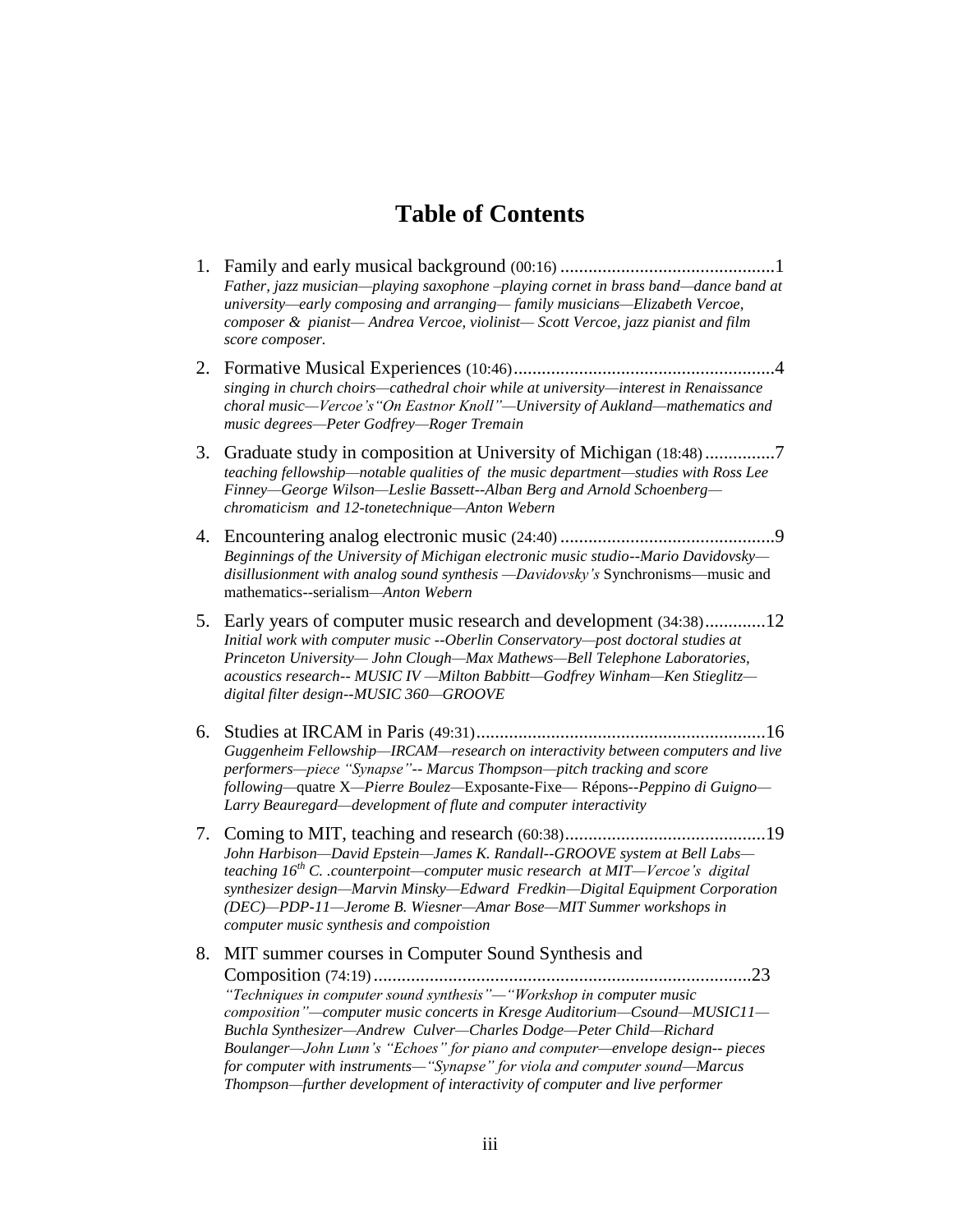# **Table of Contents, Cont.**

| Undergraduate courses in computer music techniques—developing technology for<br>interactivity between computers and live performers |  |
|-------------------------------------------------------------------------------------------------------------------------------------|--|
| David Wessel—conference at Michigan State University—Pete Samson—Andy Moorer—<br>John Chowning—John Gray—conference at MIT          |  |
| Max Rudolf-Cincinnati Symphony                                                                                                      |  |
| Early computer music—Bell Labs—David Lewin—mathematical insights into computer                                                      |  |

*music—James Dashow—Evolution of the computer as a musical instrument —reflections* 

*on the computer as a musical instrument*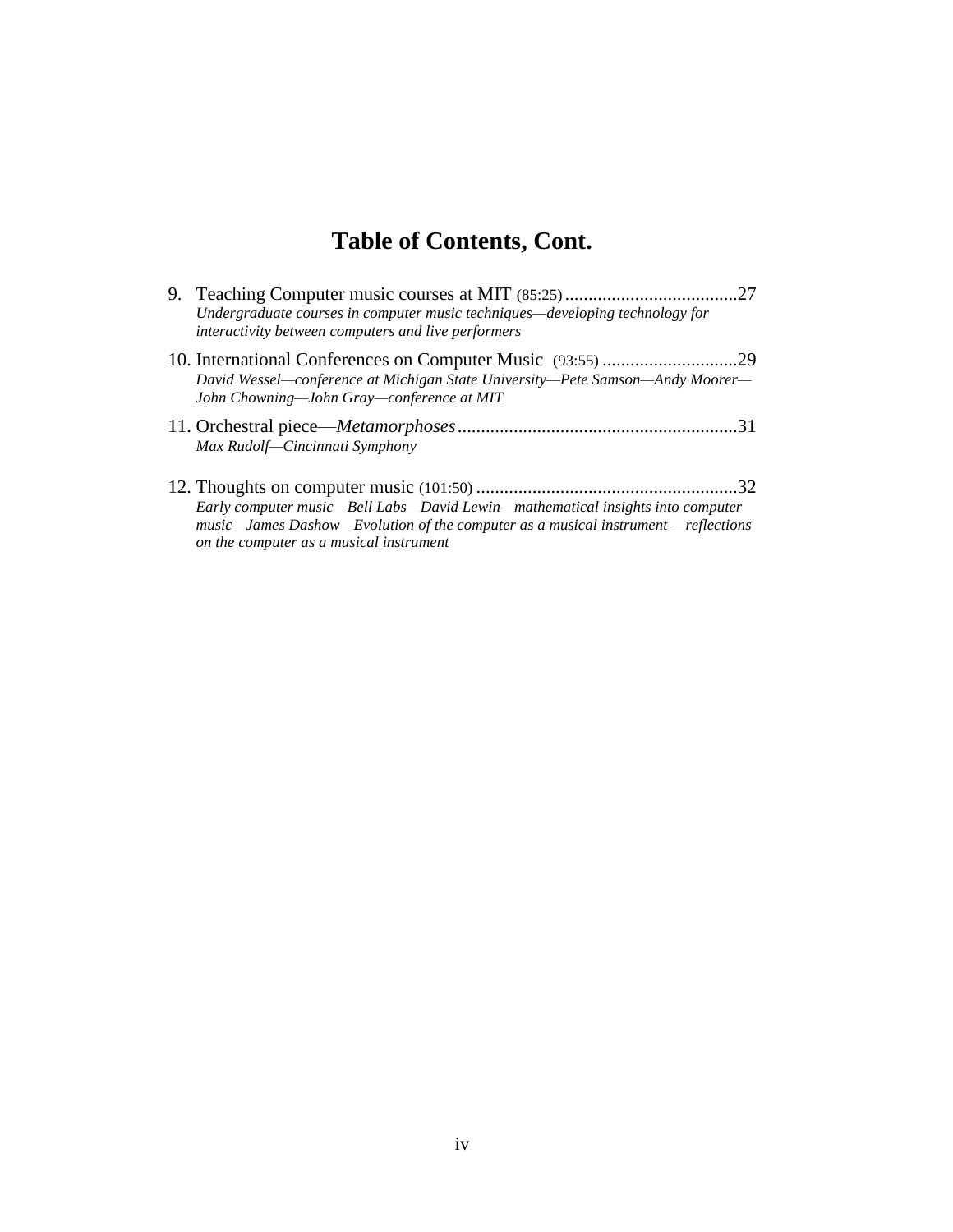#### **Contributors**

**Barry Vercoe** (b. 1937) is Professor Emeritus of Media Arts and Sciences at MIT. Since 1985 he has been at the MIT Media Lab. And from 1971 to 1985, was Professor of Music at MIT in the Department of Humanities. He is among the first generation of engineers in the field of computer music. His achievements include creation of the widely influential Csound software and development of technology for real-time interactivity between live performers and computers. He is also a composer of orchestral, choral, and chamber music as well as notable works combining computer generated sound and live acoustic instruments.

**Mark Ethier** is CEO of iZotope, Inc., an audio technology company he co-founded in 2001. He is a 2001 graduate of MIT with degrees in computer science and music.

**Forrest Larson**, Library Assistant at the Lewis Music Library, has attended training workshops in oral history methodology and practice at Simmons College and by the Society of American Archivists, and is a member of the Oral History Association. He is also an active composer and violist.

Interview conducted by Forrest Larson on August 19, 2011, in the MIT Academic Media Production Services studio. First of two interviews. Second interview April 23, 2012. Duration of the audio recording is 1:57:48.

#### **Music at MIT Oral History Project**

The Lewis Music Library's *Music at MIT Oral History Project* was established in 1999 to document the history of music at MIT. For over 100 years, music has been a vibrant part of the culture at the Massachusetts Institute of Technology. This history covers a wide variety of genres, including orchestral, chamber, and choral musical groups, as well as jazz, musical theater, popular and world music. Establishment of a formal music program in 1947 met the growing needs for professional leadership in many of the performing groups. Shortly thereafter, an academic course curriculum within the Division of Humanities was created. Over the years, the music faculty and alumni have included many distinguished performers, composers, and scholars.

Through in-depth recorded audio interviews with current and retired MIT music faculty, staff, former students, and visiting artists, the *Music at MIT Oral History Project* is preserving this valuable legacy for the historical record. These individuals provide a wealth of information about MIT. Furthermore, their professional lives and activities are often historically important to the world at large. Audio recordings of all interviews are available in the MIT Lewis Music Library.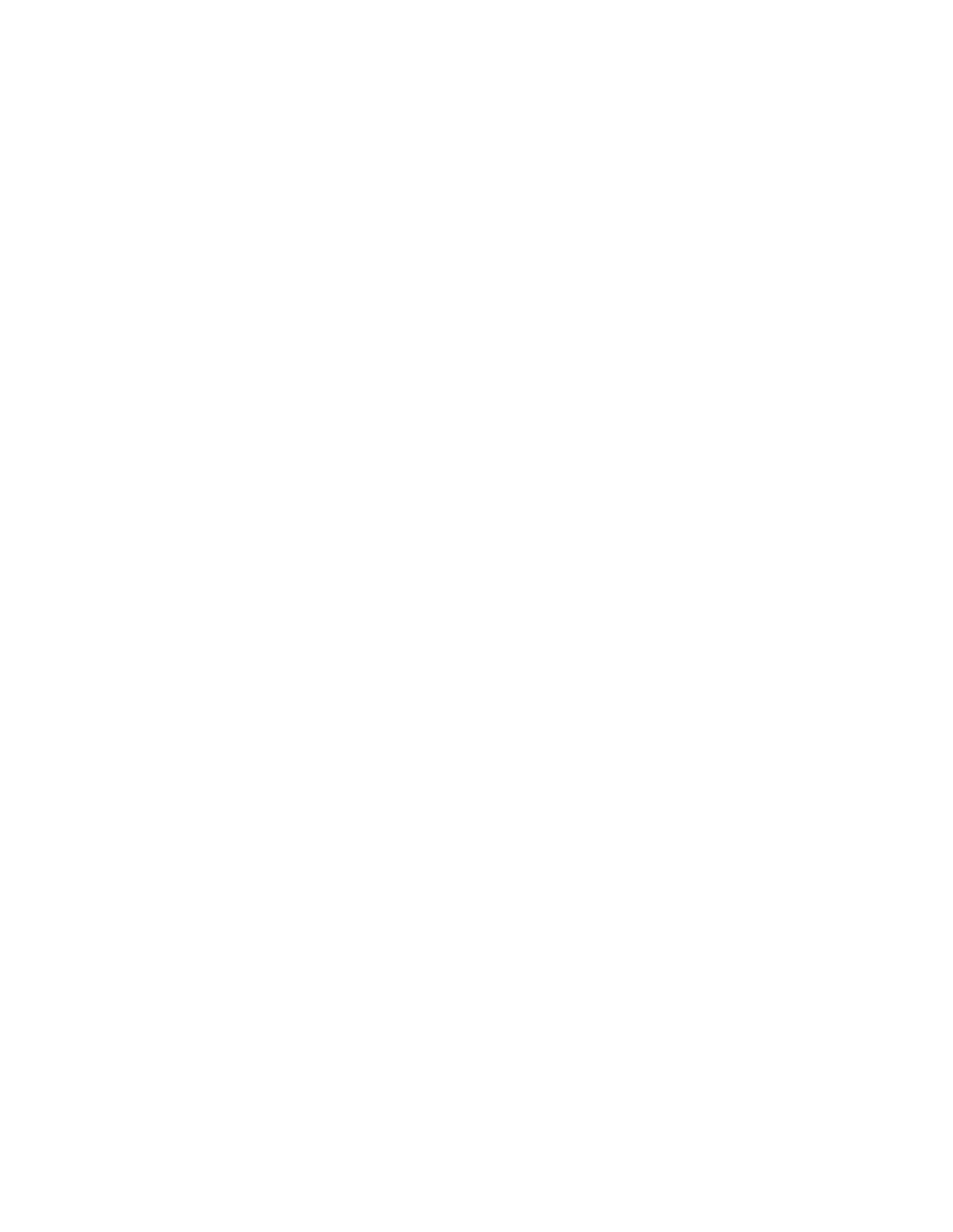#### 1. **Family and musical background (16)**

LARSON: It is an honor and privilege to welcome Barry Vercoe, Professor Emeritus of Media Arts and Sciences at MIT. From 1971 to 1985, you were a Professor of Music at MIT in the Department of Humanities. And then from 1985 on, you've been at the Media Lab. And you're now Professor Emeritus, as I mentioned.

Also assisting me in this interview is Mark Ethier. He is CEO of iZotope, Incorporated, an audio technology company he co-founded in 2001. He is a 2000 and he's also a 2001 graduate of MIT with degrees in computer science and music.

So Barry, thank you very much for coming. And Mark, thank you for helping out as well. So Barry, tell me when and where you were born.

- VERCOE: Well, I'm a Kiwi, that is to say, a New Zealander. And I was born to essentially a mining family, the long history of Cornish miners who, sort of, immigrated to New Zealand, and—
- LARSON: What year was that?
- VERCOE: In 1937 I was born. And in this—in the country area, so mining and eventually, then, in farming, dairy farming. So that was my background.

My dad was a self-taught musician. He was born in 1912. And as a self-taught musician, he played many instruments, and particularly had dance bands and things like that.

During the Depression, he did what many other people couldn't do. He, sort of, he had a very comfortable living because he was always asked to play. During the Depression, of course, people still want their fun and games, and so dances were still very popular. And that was a good profession to be in.

LARSON: So what were some of the instruments that he was playing?

VERCOE: Well, he was a pianist, a good jazz pianist. And then played saxophone and played a lot of brass instruments, and was in the Paeroa Brass Band. And then later on, at the start of the war, he then joined the brass band in the second NZDF. That's the expeditionary force that went to Europe. And he fought in Europe with one of the—in one of those theaters there, in Crete, mostly.

And then later on came back—back home, to New Zealand, of course. And then settled down in a place called Te Awamutu, where he built up a business in—as a cabinet maker and boat builder. But still kept up his teaching of piano and playing saxophone and so forth. So that's where I got my musical background, essentially, from—through him.

LARSON: Did he write any of the charts that he was playing?

VERCOE: He did a lot of arrangements. He wrote songs, you know, pop song kinds of things, and did a lot of arrangements and did shows and things like that. He was just a very active—he was also a cinematographer. He was president of the local cine club and did [laughs] a lot of things. He—sort of—early innovator in what—what you would call claymations, sort of making things move with still photography.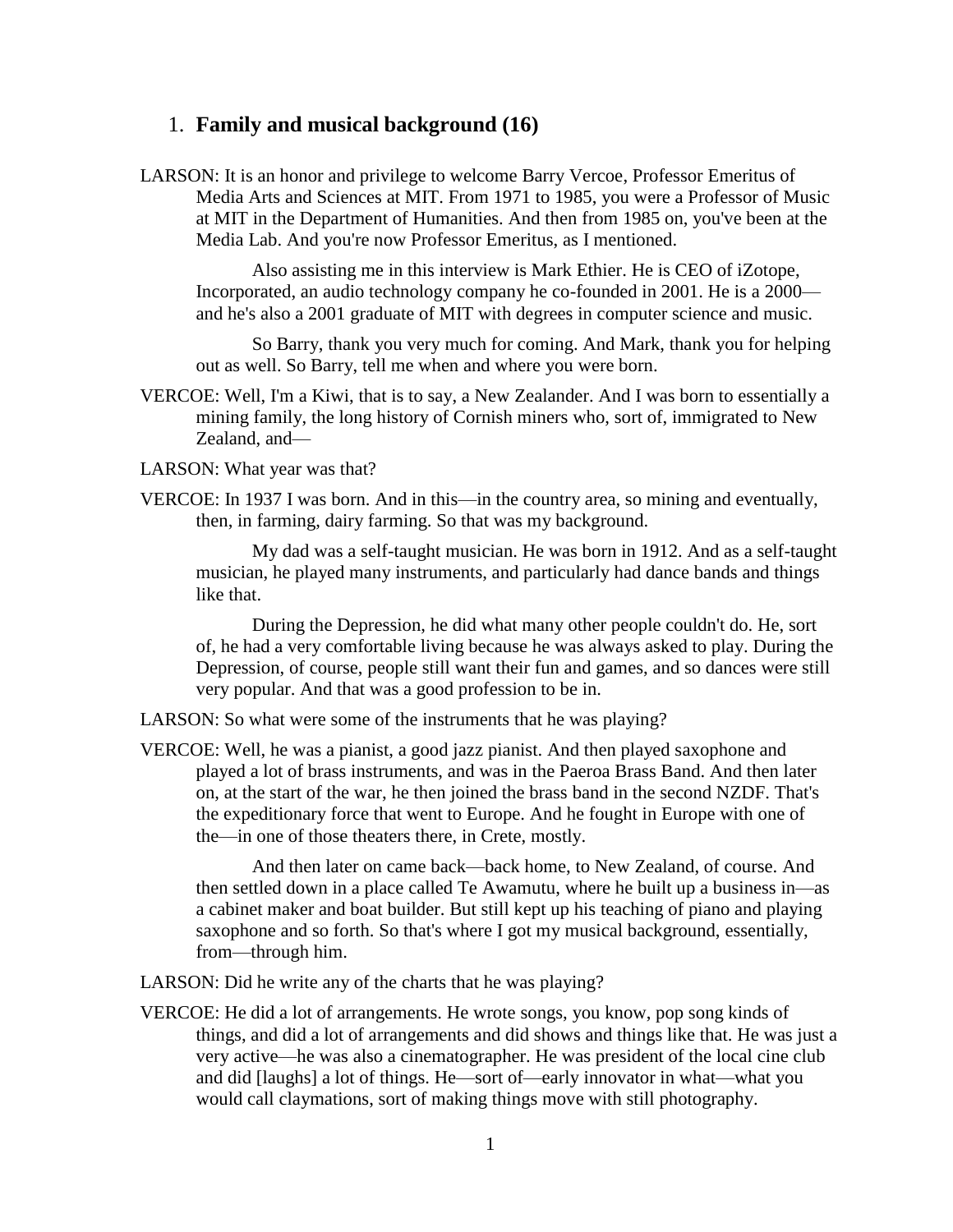- And so it was from him that I got my background. And when I was in high school, I was playing dances with him, and going out in shows and playing saxophone with him, and—
- LARSON: You play saxophone?
- VERCOE: Yes.
- LARSON: Wow.
- VERCOE: Yes.
- LARSON: Are you also a pianist?
- VERCOE: Vaguely. I mean, all of us are sort of frustrated pianists, I suppose. But—
- LARSON: That was your primary instrument?
- VERCOE: That was—to begin with, yes. But then once I was with my dad, I was playing saxophone out on the road. And that was, along with the brass—the brass band, was sort of my musical background.

The brass band movement in New Zealand was much like that in England. In fact, I got to know classical music through the brass band arrangements, I think, like the *1812 Overture* [Tchaikovsky], and the *Egmont* overture [Beethoven], and so forth. That's where I got to know the structure of the—of those musical pieces, and then later on was quite surprised when I heard the orchestral versions of those things. [laughs]

- LARSON: So in the brass band, what did you play?
- VERCOE: I played cornet, which had the... So I played that for a while, cornet, and also some other instruments in the brass band. But they're all, sort of, worked much the same way.
- LARSON: So a saxophone, were you playing alto or tenor or both?
- VERCOE: I was playing alto. So by the time I got to university in Auckland, I actually had a dance band that I started up in the Auckland city. And I was playing, at that time, a cool Paul Desmond sound. So we played all the Paul Desmond covers and that sort of thing out on the road. [laughs]

And that was—you know, my, my favorite people there were Paul Desmond and Chet Baker and people like that, and Gerry Mulligan. Those were my favorite musicians at the time. But of course, at university, I was studying classical music. And as I went through a very rigorous course in harmony and counterpoint and then graduated in music composition. And—

LARSON: I'll ask you some more about that in a bit. But—

- ETHIER: Do you mind if I ask a question? I was going to say, was your father's filmmaking your first exposure to art and technology combined?
- VERCOE: I suppose, in a way, yes. Although he wasn't—he wasn't involved in the technology of filmmaking. It was really as an artist or creator that he did these things.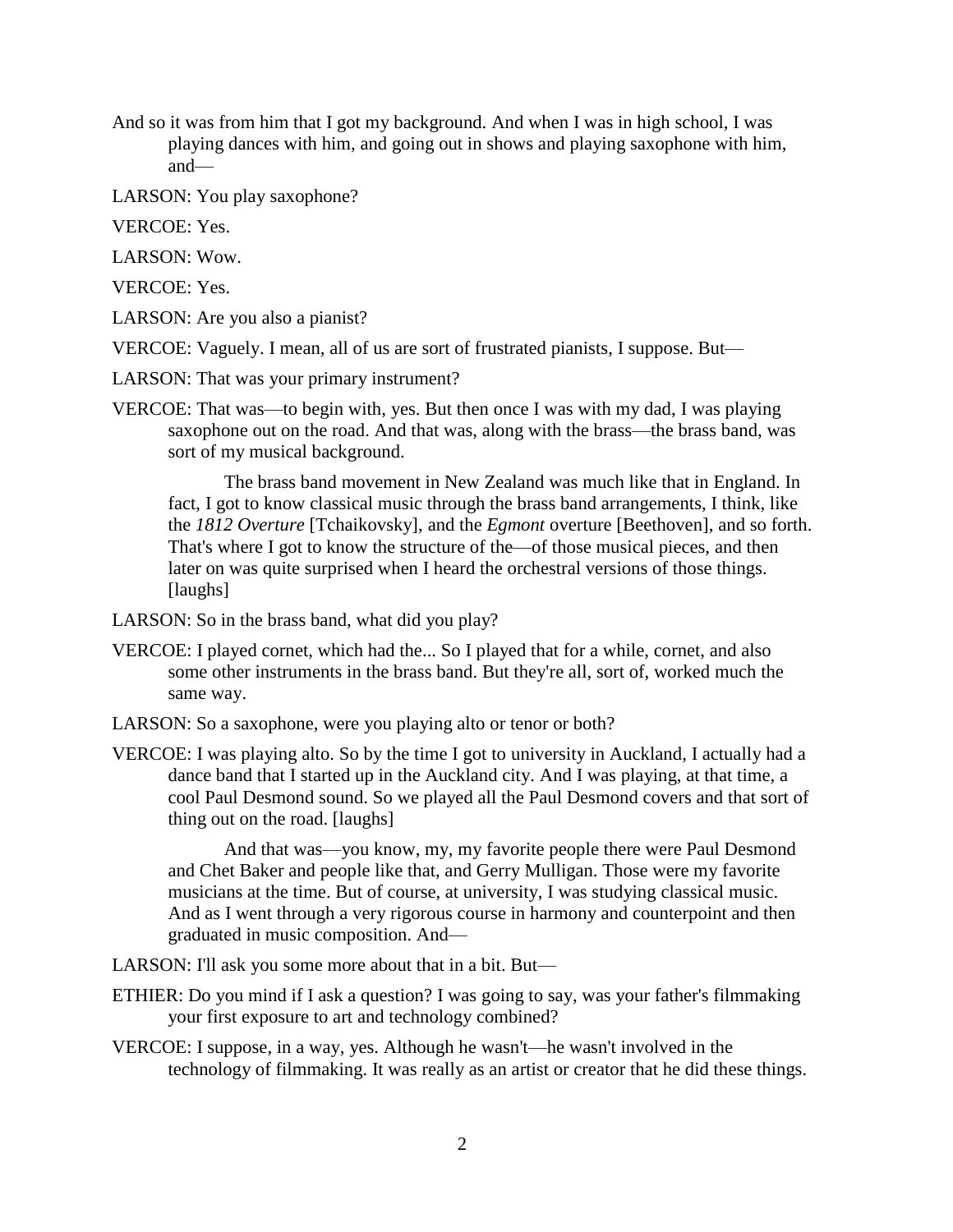- ETHIER: You talked about the claymation. That sounds like an innovative application of that sort of thing.
- VERCOE: It was at the time. Yeah, he was doing—I mean, claymations later on, became very common. But he was doing it rather early. And he just thought up this idea of how can we create toy models or something like that. That was what he—how he did that.
- LARSON: So, tell me about your mother. Was she a musician as well?
- VERCOE: Well, the whole family was sort of into music in a way. The brass band movement, there were four brothers. I had my dad and three other brothers who were all in the brass band.
- And so the whole family was involved. My mother—my grandmother played piano, also. And so there was just music around the house the whole time, really.
- LARSON: I didn't get your father's first name.
- VERCOE: George, yes.
- LARSON: And your mother's name?
- VERCOE: Winifred.
- LARSON: So it sounds like where you grew up, there was obviously a lot of music. Can you talk about the cultural scene of the town? Was the brass band and these jazz groups kind of—
- VERCOE: That was—that was rather it. A small town—a small country town, didn't have very much going for it in the way of visiting symphony orchestra concerts or anything. And so the music at the time in the band, we would play in parades and at special functions and in the rotunda, you know, sort of Sunday afternoon concert kinds of things. And that's when I got a—got a lot of exposure to the whole act of performing.

And I, in some cases, actually did some arrangements for the brass band myself when I was in high school. I arranged the first movement of the Beethoven Fifth [Symphony], for instance, for the brass band. [laughs] It was okay. [laughs] But that was my first venture, I suppose, into writing something.

I wasn't yet composing for the brass band. Although as a youngster at the age of about, I suppose, from about 10 or 11, I had a book of pieces that I had composed, compositions for piano. And I don't know where that book is now.

But I was very religious about building up this little list of small compositions. I never had a composition teacher or anything. But I was just interested in creating things on my own.

- LARSON: So your exposure to classical music, you mentioned that the brass band was one avenue. Did you hear it on the radio? What was your entry into the world of classical music?
- VERCOE: Well, of course, there were radio performances, a radio broadcast of classical pieces. The act of—the musical life for me was playing, not so much just listening on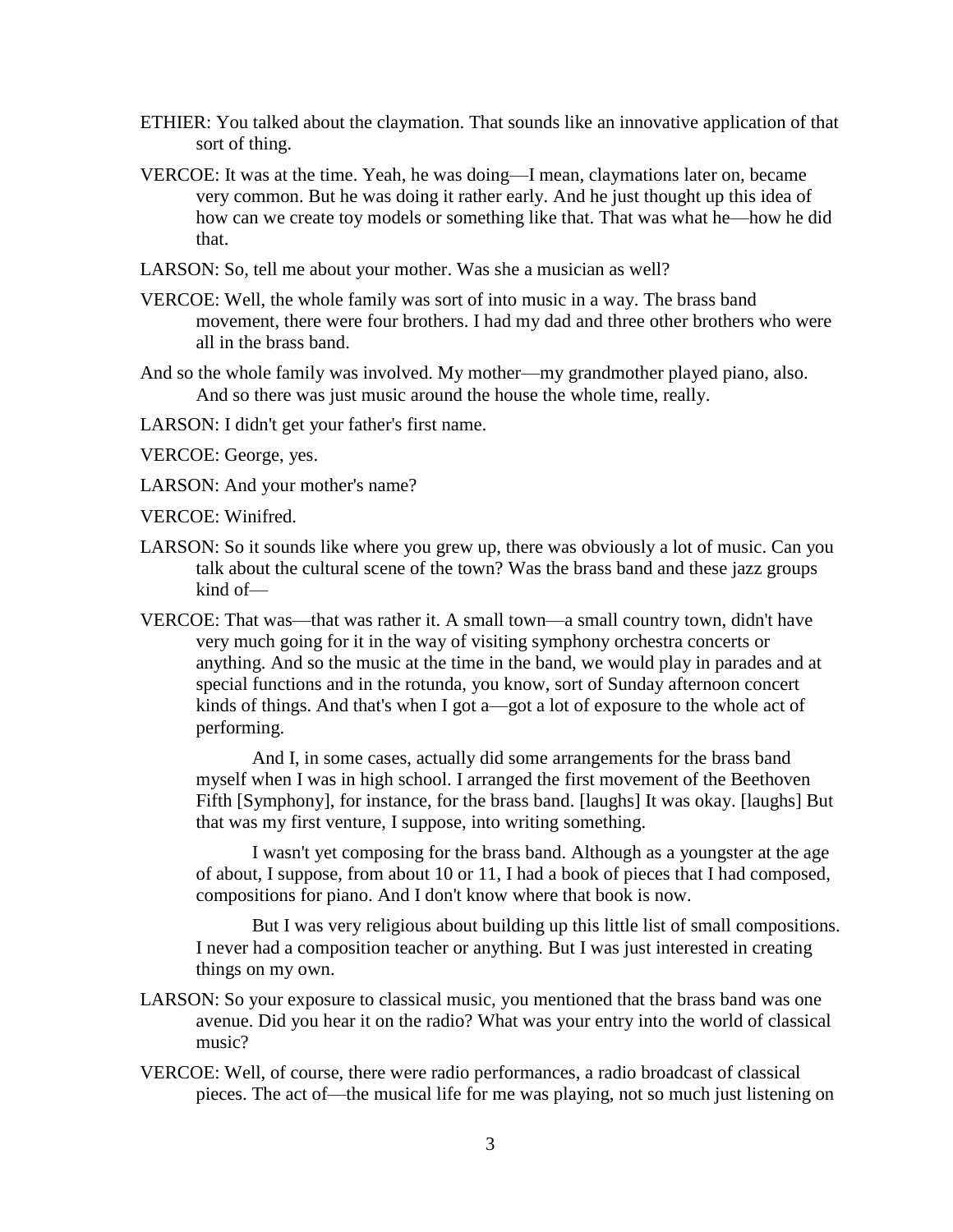the radio or something. It was actually playing. And so this is—you know, when I had—

We had lots of scores at home, for instance. The score of the Beethoven Fifth—you know, my dad had a piano reduction of the Beethoven Fifth. And that's what I actually did my brass band arrangement from.

I suppose it was the case in the 19th century that people had piano reductions of classical pieces, and maybe two-piano things. And that was—that was how a lot of the music in the home happened in small, sort of isolated towns, if you're not living in a place like Vienna or whatever.

- LARSON: Right. So your former wife, Elizabeth [Vercoe], is also a composer and pianist. And you had two kids. Are they musical, as well?
- VERCOE: Oh yes, yeah. It's funny because Elizabeth and I decided that, of course, the children had to have musical education from the age of five or whatever. And—but we didn't—we thought, well, of course, we don't want these people to become professional musicians. I mean, that's no life for anybody. And of course, they are both professional musicians.

Andrea [Vercoe], my daughter, is a freelance violinist down in Washington, DC. I spent the last week with her down there. And it's a hard life, being a freelance musician. But, you know, she's—she's getting there. And then my son, Scott [Scotty Vercoe], is a jazz pianist and writing film scores and so forth.

LARSON: Where's he based?

VERCOE: He's based in Boston, here. He actually did go through a Master's degree in Media Arts and Technology at the Media Lab, and has also been working on the side for Echo Nest, which is a—sort of a music information retrieval company, you might call it that.

## **2. Formative Musical Experiences (10:46)**

- LARSON: Fantastic. Talk about some of the important musical experiences as a child that sent you on the direction of becoming a composer and professional musician.
- VERCOE: Well, I felt that—I felt drawn to the intricacies of music. For instance, in church choirs and things, I wasn't particularly aligned to any particular religion. I would be in the, the Presbyterian church choir, or the Methodist church choir, depending on which one would let me sing alto, or something like that. And so these were the things that conditioned my directions.

Later on, when I went to university, I actually joined a cathedral choir, with a very fine cathedral choir, in the manner of the King's College, Cambridge, Choir. In fact, the director of our choir in New Zealand, Peter Godfrey, became the director of King's College, Cambridge, Choir for one year. He and the director there swapped places for a year.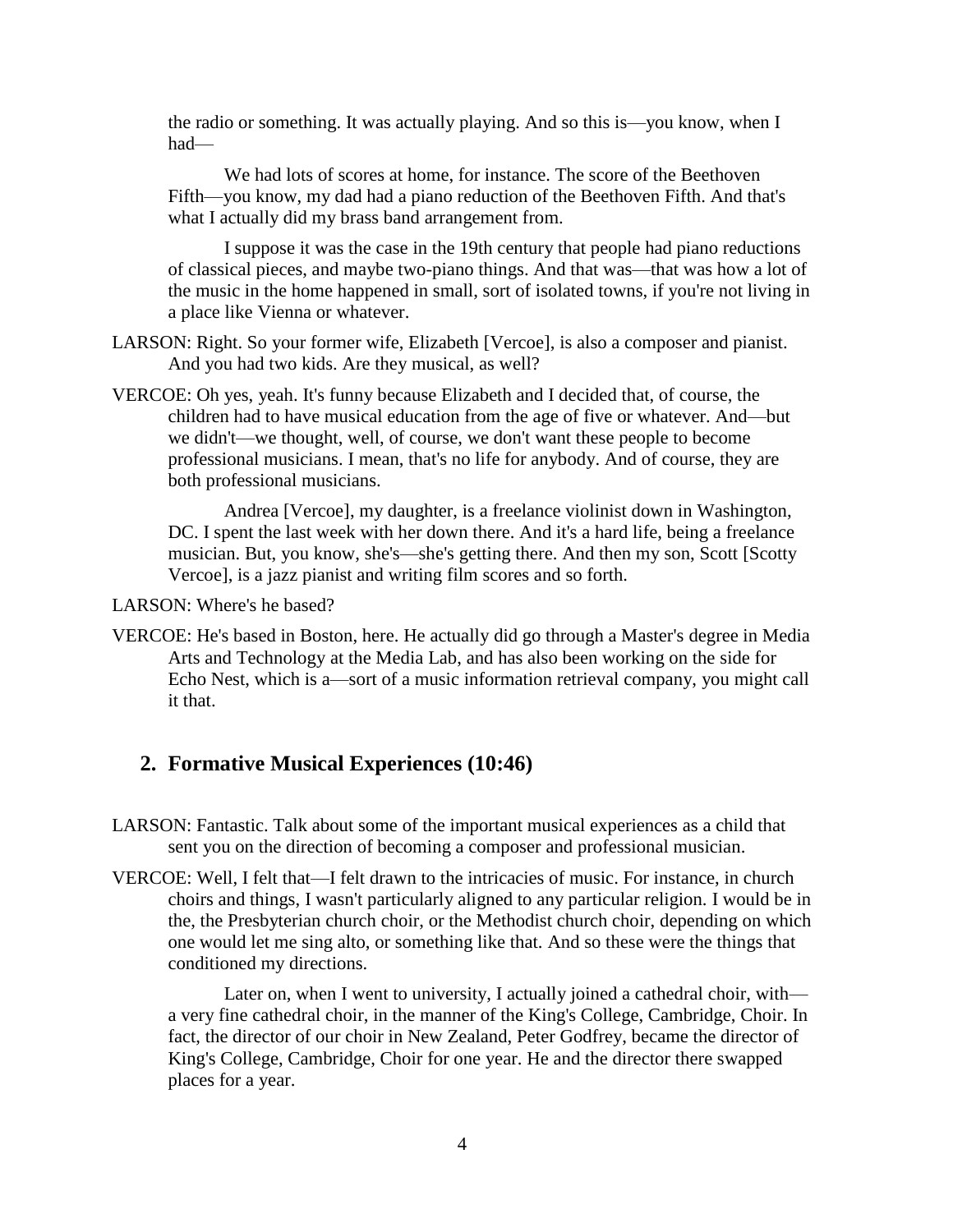So I was in the midst, in that case, of some very fine and traditional choral choral music. So this was rather important in informing my own interests. And I continue to maintain an interest in choral music.

When I was in Auckland, I was—I had a couple of choirs. I had a madrigal group when I was in university. I had a choral society that I conducted.

We would do things like [Handel's] *Messiah* every year and some other things, some more challenging pieces, like the Bach *Jesu, meine Freude*, the five-part motet. And this was a little village choir that I got to sing things of that quality. And so I was always pushing people at that—along that way.

LARSON: Did you do any of the Renaissance choral repertoire?

VERCOE: In that choir? Yeah, yeah, yeah. I—in fact, I have a—well, though—I have a real love for Renaiss music— Renaissance music, and so too does Marcus Thompson. So whenever we get together, we—we [laughs] actually listen to Renaissance music. And we go and hear the Tallis singers whenever they're in—Tallis Scholars, whenever they're in town or whatever.

LARSON: And that's Professor Marcus Thompson here at MIT.

VERCOE: Yes.

- LARSON: So you mentioned you started composing as a child. Do you remember how that got started, or was it just a very natural thing for you to do?
- VERCOE: I don't remember how it got started. I just—putting things down on paper and just creating—they were just simple one-page things. It wasn't till I got to university and really understood a bit more about harmonic structures and form and so forth that my compositions got to be anything memorable. In fact, the—one of the pieces that I wrote when I was in my senior year, it was sort of my—part of my senior thesis was a piece for choir, a setting of some—a [John] Masefield poem, "On Eastnor Knoll."

And it was finished. And I don't think I ever got a reading of that poem. I handed it in; it was fine.

It actually got its first performance here in Boston about two years ago. Fortynine years after its composition, actually, [laughs] it was performed by a choir here. And it was—it did very well.

LARSON: Is it choir with instrumental accompaniment, or is it—

VERCOE: No, no, no, just a cappella.

LARSON: A cappella.

VERCOE: Yes.

- LARSON: So why did you choose to pursue music in college?
- VERCOE: I don't really know. Because I graduated Dux of the school in science and things like that. And everybody expected me to go on in math.

And I actually went in mathematics and so forth. I did two degrees in parallel. I did a mathematics degree and a music degree.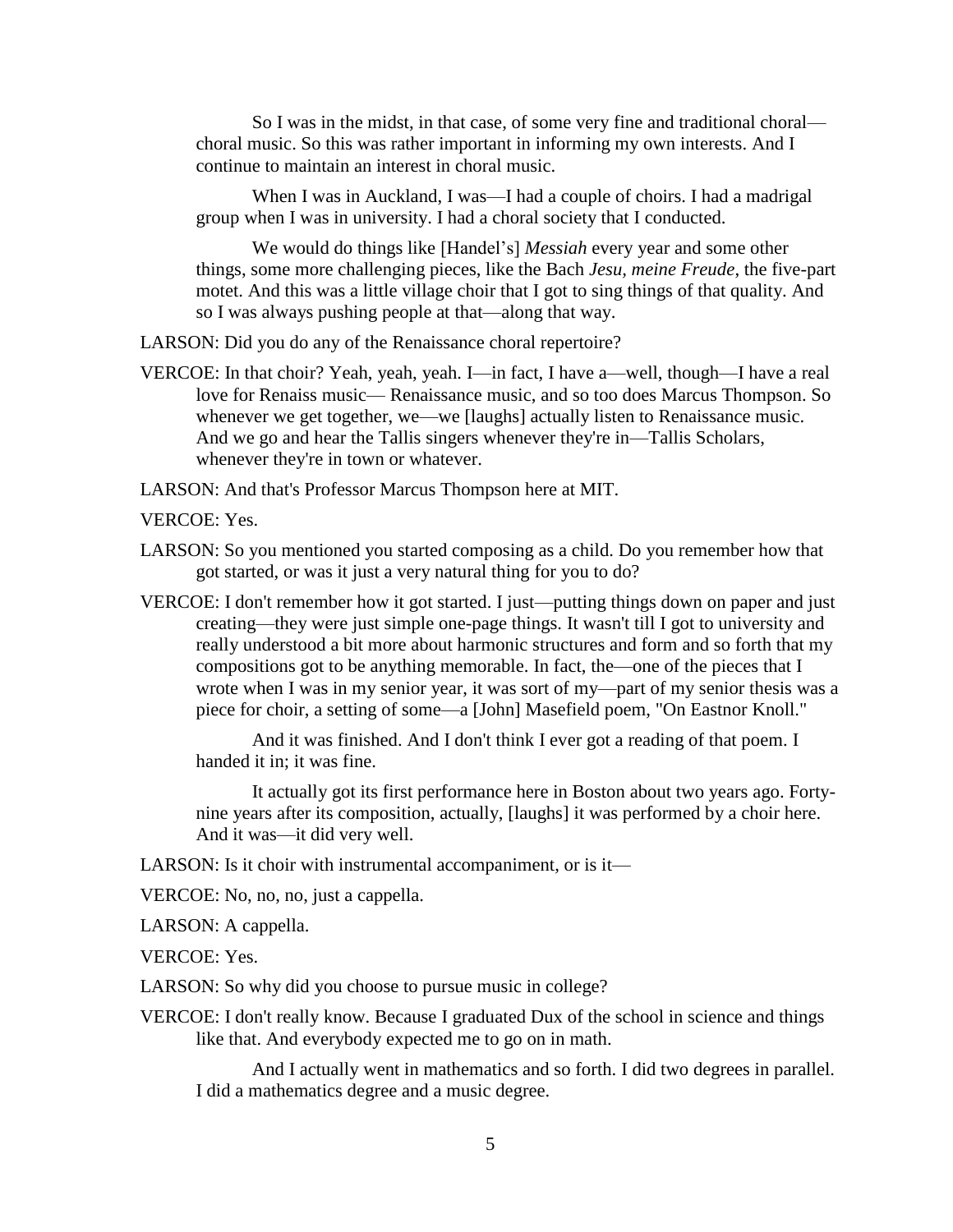And I was—the music was the emotional thing. The mathematics was the sort of the sensible thing, perhaps, to do. Then I went—when I was then went teaching after college, I was teaching both mathematics and music, initially, in high school.

- LARSON: And a lot of your information says that your degree in music was 1959, the University of Auckland. Can you tell me about some of the teachers you had there, any notable professors or people that you worked with?
- VERCOE: Well, Peter Godfrey, the person I spoke to who was the director of the cathedral choir in Auckland, he was a professor at the university as well. My composition teacher was Ronald Tremain, who was London-trained. He had his Mus.D. from University in London. And good composer.

But I think like me, he—or before me, he also felt that New Zealand really didn't have very many opportunities. And he actually immigrated to Canada and was teaching then in Ontario, in Brock University. That's just near the Niagara Falls in Ontario.

- LARSON: Now in college, was most of your performing experience as a singer, or were you also playing any instrumental stuff?
- VERCOE: Well, I was in the University Singers and things of that sort, and—
- LARSON: Were you in the band or the orchestra?
- VERCOE: No, that's—I—the band performance was sort of my jazz life and not my classical music life, in a way. So classical music was really in the cathedral choir and doing things—I also had various groups that—in the dormitory I was in. I formed a choir there, and we sang a lot of things, like [Bela] Bartok and so forth. Lots of—

So I was always taking—and madrigal groups. I would always, sort of, form little clusters of people who enjoyed performing. And I was the ringleader, I suppose, in a lot of those things.

LARSON: Did you ever study conducting at all? Or is that pretty much—

- VERCOE: No, no, I never studied conducting. I actually—my first conducting experience was in the brass band in high school. In the town band, I actually started conducting, taking over things, and was eventually appointed the, sort of, assistant conductor for the town band when I was about 15 or 16. But I've never had a conducting lesson in my life. [laughs]
- LARSON: In college, how much exposure to contemporary classical music did you have there?
- VERCOE: Well, there wasn't very much 20th century music in the program. It was essentially renaissance, baroque and classical romantic music, the typical British thing, as you can understand. We would study some [Igor] Stravinsky, I suppose. The—study—*The Rite of Spring* would be the thing that everybody studies, of course. And that's probably as contemporary as I got.

I didn't get into living composers. At least in New Zealand, there were not any giants of composition in New Zealand that we would tend to study. But we would look at Stravinsky and Bartok and so forth.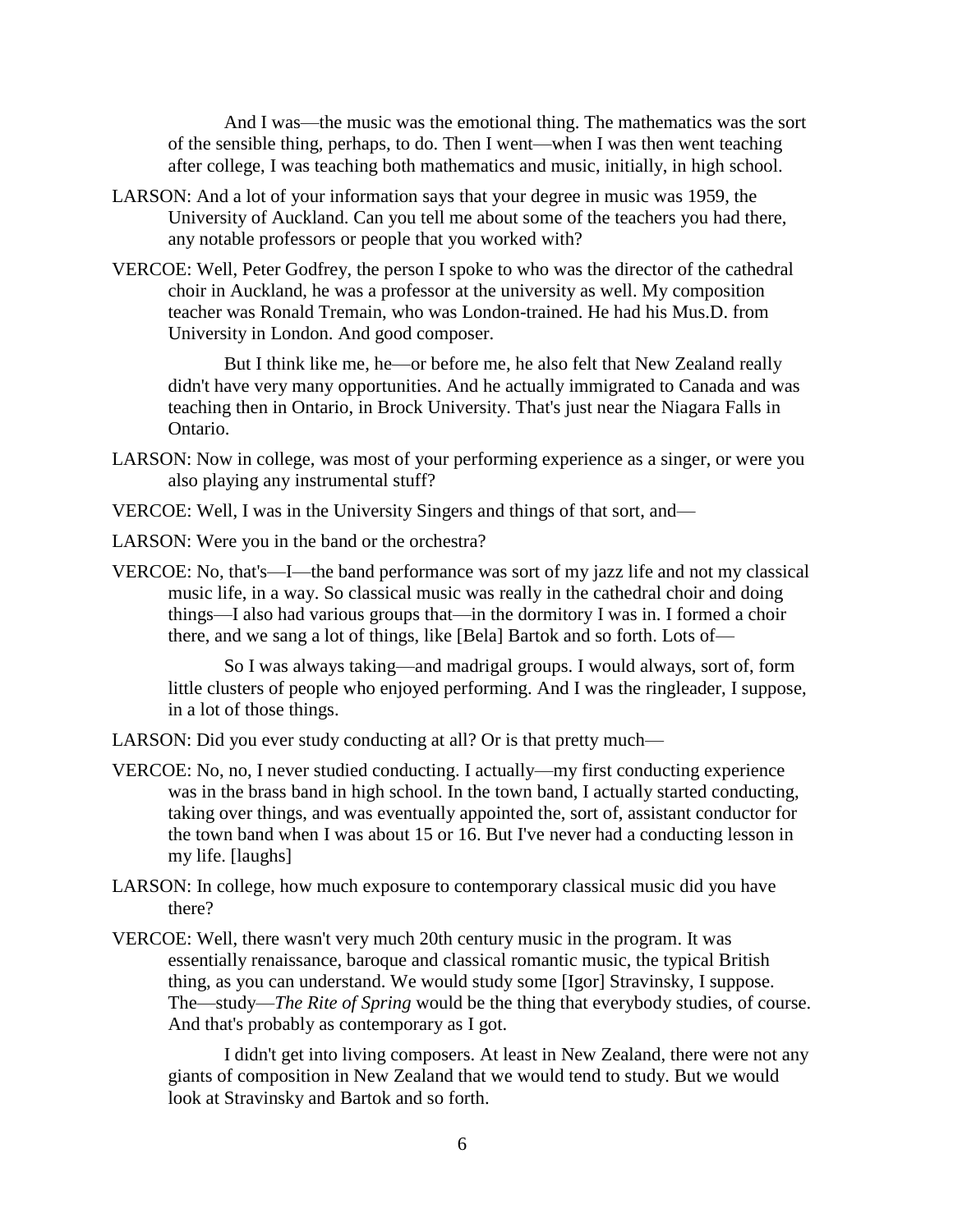LARSON: Did you know anything about electronic music at all? Was that even—

VERCOE: No, that wasn't even thought about at the time I was going through school. And I was surprised to find a little later that while I was still at Auckland, there were some early computer music things going on in Sydney, which I've since investigated a little. Nothing very, really very interesting, [laughs] but it was indeed happening. I really didn't get into electronic things until I was in the graduate program at University of Michigan, which is where I did my doctorate.

### **3. Graduated study in composition at University of Michigan (18:48)**

- LARSON: Right. So tell me about how that came about that you went to the University of Michigan for that.
- VERCOE: Well, they offered me a teaching fellowship at the university, in the school of music. And since I had no visible—other—no visible means of support otherwise, this was something I jumped at. And I was really very glad that I took that one up. I had applied to several universities. But it turned out that the schools of music in the Big Ten, the Indiana, Ohio, University of Michigan, *et cetera*, those schools of music were really wonderful places for composers to grow up.

Because my previous experience, as you might have presumed from what I said earlier, my previous experience in the university music department was that of essentially an academic upbringing. You didn't mix comp—composition and performance very much. In the schools of music, you have—it's both a combination of a music department and a conservatory.

So that what was missing in my New Zealand background was the conservatory aspect. There was no, sort of, real performance part of the curriculum there. It was beginning, but it hadn't really got—but when I came to Michigan, I suddenly found lots of performers and lots of composers.

And the performers very interested in the—what the composers were doing. Performers would come up to me and say, "I'm a violist. Do you have a piece for viola?" And there was—so suddenly, the integration of the creative and the performance side of things was very real. And I'm indebted to the University of Michigan for that real discovery.

And in fact, the—at Michigan, there was an honors string quartet. And you would expect the honors string quartet, who, you know, had their tuition paid just to perform, you'd expect that they would endlessly practice the late Beethoven quartets or something like that. No, they played only student works, only student works.

And if there's only three quartets out of—coming out of the student composers there, they would practice those all year. And it was a, sort of, an honor—tradition with the honors quartet at Michigan. And I was really quite taken with the place that composition was given in what was otherwise a sort of an academic department, but filled out in this other dimension.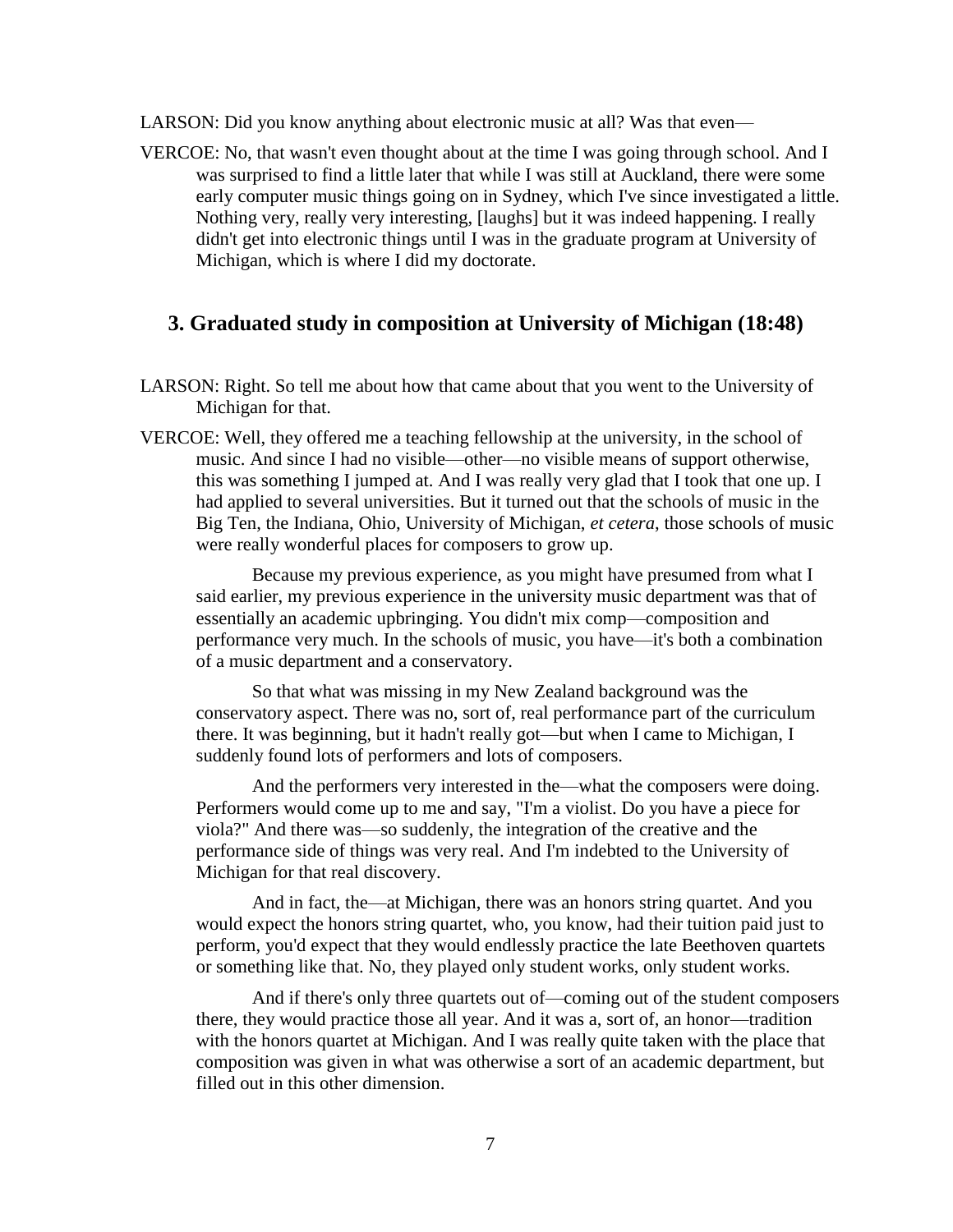LARSON: And you studied with Ross Lee Finney [1906–1997].

VERCOE: Ross Finney, yes.

LARSON: Were there other composers on the faculty there as well?

VERCOE: Oh, yes. George [Bach] Wilson [b. 1927] was there, also, well, later on—I suppose Ross Finney was my main compo—my main teacher. There was also Leslie Bassett [b. 1923], who was there at the same time. I didn't so much study with him, except in the last year.

LARSON: Tell me about some of the important things you learned from Finney.

VERCOE: Well, I learned the benefit of a long line of teaching, because Finney had been a student of Alban Berg. Berg, of course, being a student of [Arnold] Schoenberg, I was suddenly into this line of ways of teaching and so forth.

And Ross Finney would always say to me that he—his method of teaching owed a lot to his year or so with Alban Berg. Finney also had studied in Paris, as everybody else did, and so there was that aspect of his background. But studying with Berg in Vienna, I think, was an important thing.

And so I found myself taken with a lot of the Alban Berg chromaticism, his approach to the 12-tone row for instance. It's a very harmonic approach. And so all the pieces that I've done of the 12-tone, no one would imagine that these pie—these are 12-tone pieces.

My viola piece, for ins—that's a strict 12-tone piece. My clarinet, it's not a strict 12-tone piece, but people don't think of that. Because the organization of notes in the—in the row are sort of harmonically based and you can proceed in sort of harmonic chunks, I suppose, and make it sound really quite harmonic—harmonically organized. But it's actually strict 12-tone.

And that's the sort of thing that Berg did. He would twist the thing around to—sort of so he could get what he wanted without having to—he wouldn't break the rules so much. Although yes, he would at times, I suppose, where [Anton] Webern wouldn't. But I became very enamored of the Berg-Webern things, which Ross Finney, at one point then, thought that this was a bad influence, that it tended to, sort of, restrict one. And Ross was a much more, sort of, creative, open composer himself.

LARSON: Right, but he also did work for a period of time with 12-tone technique.

VERCOE: Oh, yes. Yes, yes.

LARSON: But had a very unorthodox way of dealing with it, too—

VERCOE: Yeah.

LARSON: —he was looking for tonal implications of it, as well.

VERCOE: Yes. Ross would always be talking about root forming situations. He was—talk about root forming. He always felt that a piece needed to be—to have a basis, a root, an implied root, at—through most of the piece. And he'd be talking about how, you know, how a root forming situation would occur. And so I was very conscious of that in my own pieces.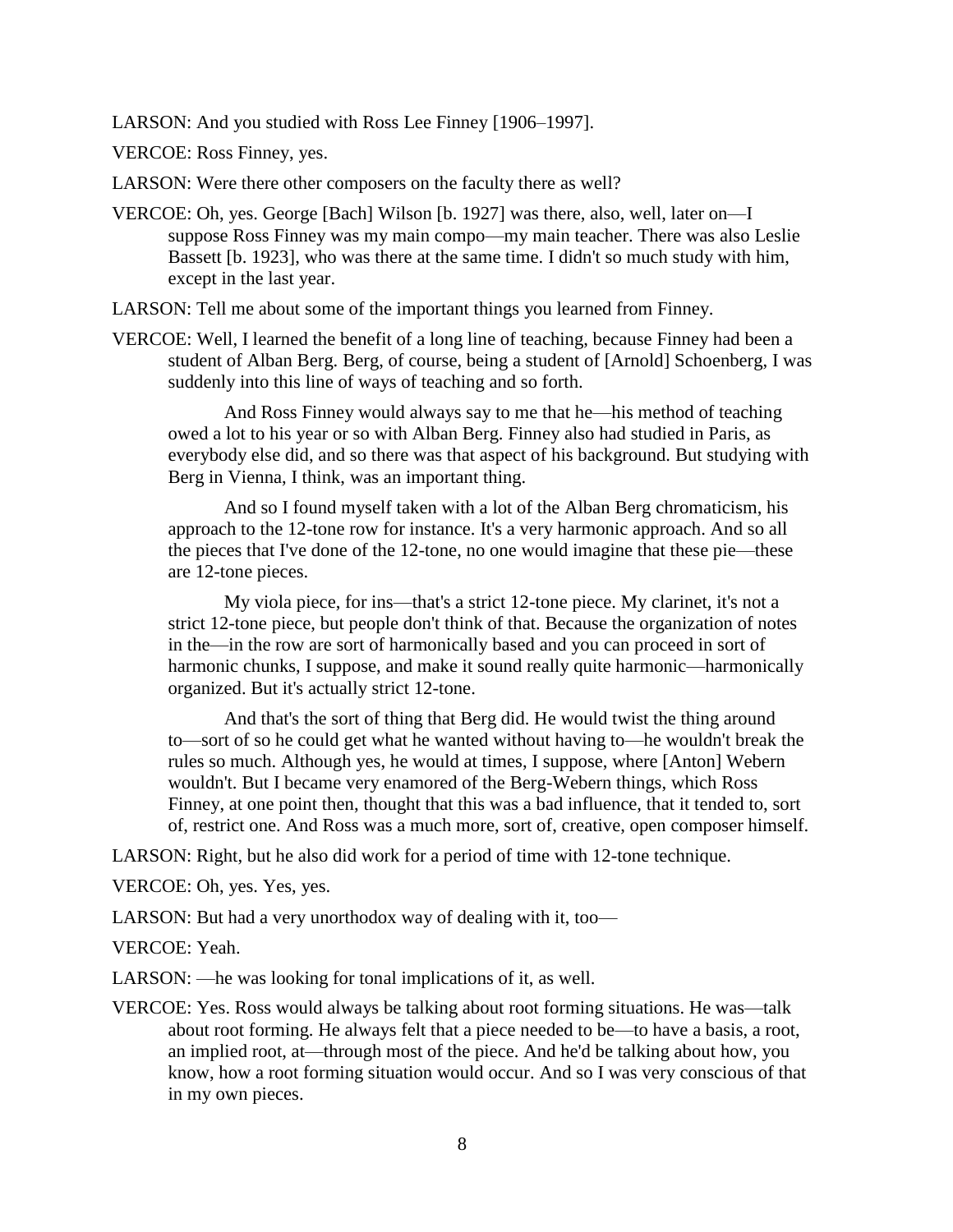#### **4. Encountering analog electronic music (24:40)**

- LARSON: So my research says in the summer of 1952, Finney worked with Mario Davidovsky at the Columbia-Princeton Electronic Music Studio. Do you know what interested Finney about looking at electronic music?
- VERCOE: No, I don't know what interested him. But this would be '62, not '52, I pres—I think.
- LARSON: Yeah, '62.
- VERCOE: Because when I got to Michigan to work with Finney, he had this idea of doing starting an electronic studio. In fact, what he did was then to invite Mario Davidovsky to come and be in residence at Michigan for the—for the following term. And so my first encounter with electronic music was to actually be working with Mario Davidovsky, the master of cut and splice techniques [Ed. Note: analog and tape editing techniques], and a person for whom I have enormous regard.

And this has continued. Even at MIT here, I continue to have relations with Mario and have him here. And I don't know if you were aware of that, but he would come for the summer workshops and things. So that was where I first got into electronic music.

However, I at the same time became rather disillusioned with—or disappointed with the fact that in the electronic domain, you had—you always had trouble maintaining the tuning of things. And so I soon realized that what has been had been going on in—at Bell Labs [Bell Telephone Laboratories, Acoustics Research Division. Computer sound synthesis research began there in the mid 1950s] with Max Mathews [1926–2011; MIT Sc.D. 1954] in digital versions of things enabled you to have any degree of tuning that you might want, just because it was done digitally [inaudible] as opposed to, sort of, using a pitch fork or something to straighten out notes in an analog domain.

- ETHIER: Before your exposure at the University of Michigan, had your background in mathematics and your study affected your composition?
- VERCOE: Not really. They were two separate channels. I was interested in mathematics in itself and I was interested in music in itself. And the two of them really didn't converge. And it wasn't until I got into computer music, of course, that the two things did converge. But that would have been, you know, several years after I'd completed formal studies in both.
- LARSON: I have some questions about that later on. So I'm looking forward to that. So there's one Finney piece that includes electronic tape part. There's a piece called "Three Pieces for Strings, Winds, Percussion, and Electronic Tape." Were there any other electronic pieces of his at all?
- VERCOE: I—not that I know. No. At the time Mario was with us, he had written the—his Syn—started his S*ynchronisms*, the first one, which is *Synchronisms [no. 1] for flute and electronic sounds*, and then the second one, which I found a very fine piece, the *Synchronisms [no. 2] for flute, clarinet, violin, and cello*.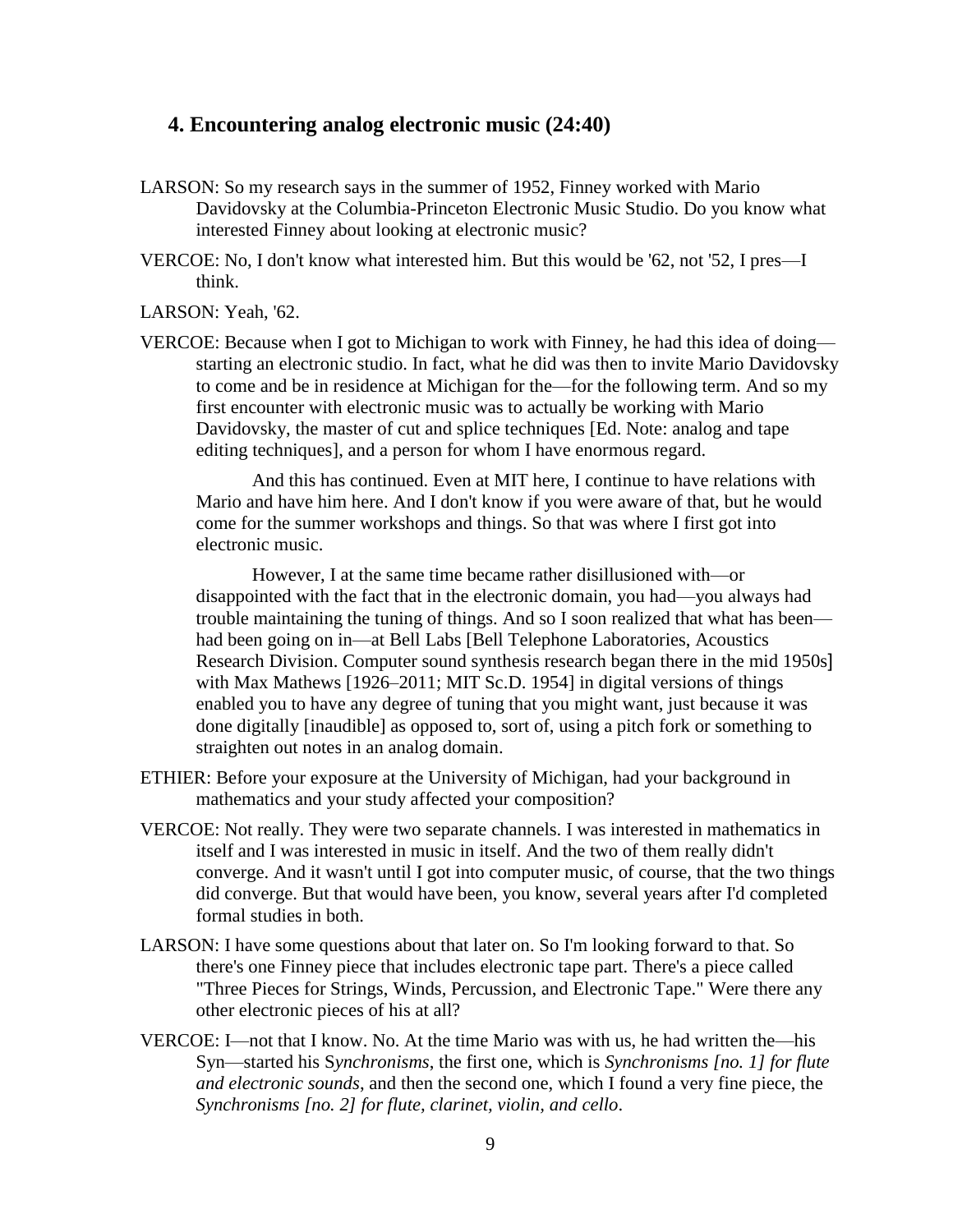LARSON: Which you've done here at MIT.

VERCOE: Which I have performed, I've actually performed that in—also in New Zealand. And I became quite enamored of that piece. It's really quite good. The third one, the Synchronisms that were for cello, wasn't a big favor—favorite of mine. But I found that the musicianship that came out in the number two Synchronisms, where things were, sort of, very, very logically—that is, music logically constructed, were really, really quite enviable. And I, sort of, took a lead from some of those things.

Later on, Mario went—found that publishing these pieces became a big problem. Because you then had to get copies of the tape part, the analog tape part. And that—they were very difficult to mass produce.

And so Mario, then, later—and particularly since you had to—this was done with segments of the tape. That—so you stop and realign the capstan and so forth, and then start the tape on cue, *et cetera*. And this became a big problem, both in performance, particularly—but particularly in publication.

And so later on, he went to a technique of just, starting with his piano *Synchronisms No. 6*, for instance, he would just start the tape at the beginning and the pianist would just have to keep up with the tape because it just ran from beginning to end, and there was no—it was a—it was a very easily duplicated tape part, no cut and splice things. But I felt that the music really suffered as a result.

That piece—well, that piece—there was another he did for wind instruments. And that was all in 3/4. But—and one would think it would be much easier to conduct. I would never conduct that piece without a score, even though it was just in 3/4. [laughs]

But the *Synchronisms No. 2*, which had all sorts of time signatures and the tape part stopping and starting, I actually conducted that piece without a score, because—not because it was structured in a simple way, it just lay so logical logically, just within the hands or within—the phrases just were very musical. That's the admiration that I had for Mario, that he could construct things like that, that you could conduct a very, very complex score—score without reference to the actual written document. And—

- LARSON: So you've spoken about some of the practical frustrations of analog electronics. The basic sound material, did you find that just attractive to your ear?
- VERCOE: In the case of the—
- LARSON: Of the analog, when you were—
- VERCOE: The analog.
- LARSON: —at the University of Michigan. You were frustrated with tuning and the tape splicing stuff. But the basic visceral working with those sounds, did you find that appealing?
- VERCOE: Not so much. I—for instance—this is going back again to Mario. Mario, of course, had a library of, you know, tape segments. And there were pegs up on the wall. And he would have these tape loops just hanging up there, and reach for this and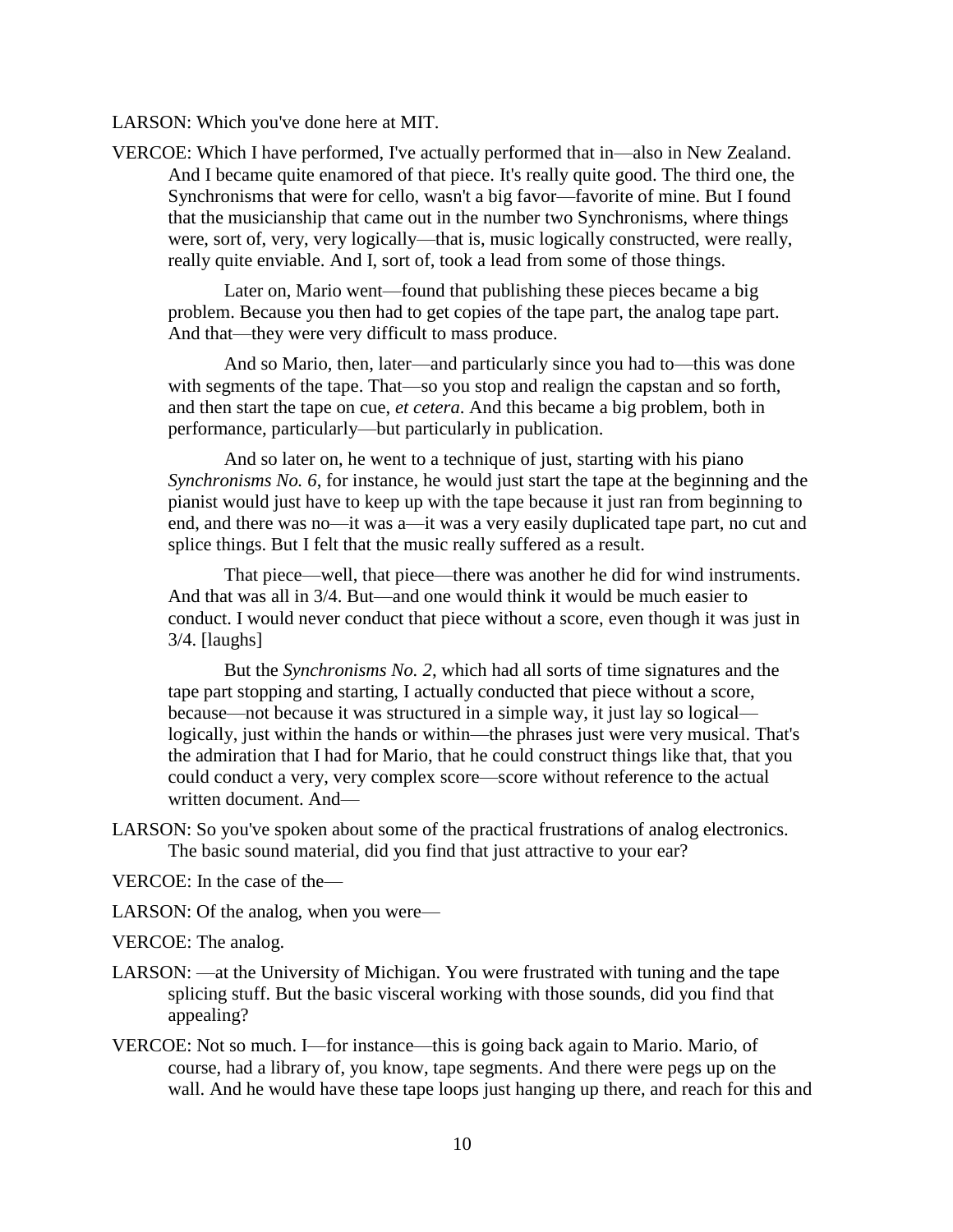reach for that. I found after a while, after I had got to know some of his earlier pieces very well, that when it came to the later tape pieces, I found he was repeating himself. In other words, these became a resource, a usable resource. [laughs]

And this—these then began to, I think, affect his creativity in a way. His earlier tape pieces were much more creative because he was inventing them as he went, as opposed to relying on past fragments of sounds. And so you could hear the little fragments from the Synchronisms No. 2 in some later pieces. If you got to know that piece—that, that piece very well, you would recognize—ordinarily, you wouldn't recognize the repetition.

But I was a little disappointed at the lack of control in the electronic part. I mean, it's called Synchronisms. But the pieces, the electronic and the instruments, are not synchronized at all. It's really a misnomer.

The two things sort of operate in some sort of fashion. There were some things in the score that's supposed to align. But you can't—as a conductor or performers, you can't really align these things.

And what happens, you get to a point there where the tape part is about to stop, or—and it goes into this little—little loop, *yicka ticka dum, ticka ticka dum, ticka ticka dum, ticka*. And the performers sort of do that sort of thing until they hear something in the tape part. And then *tkk-tkk-a-shh*, and then you have synchrony again. So the synchronism is actually achieved only at about three or four places in the whole piece.

- LARSON: So when you were in college, and at this time, serialism was a real major force, there's Pierre Boulez and folks like that. What was your feeling about some of the more strict serial ideas that were out there?
- VERCOE: Oh, I was quite taken with the very strict control of Webern. I just love some of those Webern pieces. I just love Webern in itself. I mean, the—I think his *Five Pieces* for string quartet, Op. 5, are just—are just wonderful. I, in fact, have usually taught that piece in my classes. And so that, of course, wasn't serial at that time. But it was just Webern's control over things was quite admirable, and very different from Alban Berg. [laughs]
- LARSON: Did the interest of serializing rhythm and timbre, did that also interest you?
- VERCOE: That didn't interest me, not really, no.
- LARSON: Can you talk about your compositional ideals? I know that's a tough thing to summarize.
- VERCOE: Mm. I tend to go for closed forms, things that sort of seem, you know, that you know when you get to the end of a section or the end of a piece, or something that... I like the fact that pieces don't just—there's a lot of pop pieces these days sort of just fade away into the future. [laughs] I like to have a good solid ending or something or something.

For instance, the end of my viola piece [*Synapse, for viola and computer sound]*, I don't if you remember, there's a long note that Marcus [Thompson] plays. And then *daaaah, da-dup*. And that *da-dup*, that's 11, 12. [laughs]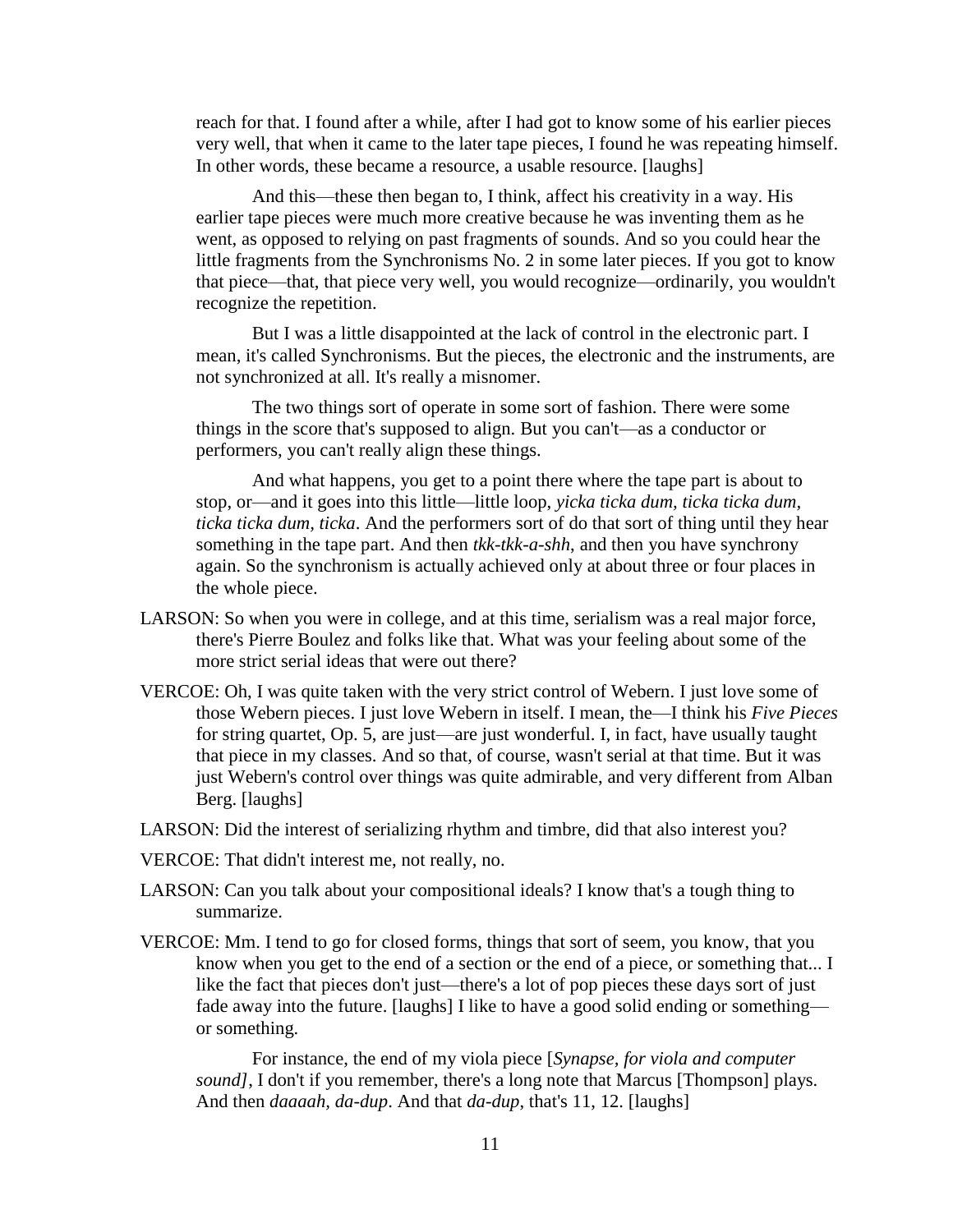## **5. Early years of computer music research and development (34:38)**

LARSON: So when did you first know about using computers for sound synthesis?

- VERCOE: It was when I was teaching at Oberlin. After I graduated from Michigan, I taught at Oberlin Conservatory for a couple of years. And there was a—that's when there was someone else there by the name of John Clough, who was on the theory faculty there. And he had become interested in Max Mathews's program [MUSICIV]. And that's how I got to know, to become aware of this thing.
- LARSON: Was there a studio there at Oberlin?
- VERCOE: No, there wasn't at the time, no. I gave the first lecture on electronic music there. But I just did all the sound effects by voice. [laughs]

So I gave a lecture to the students. It was quite well attended. And it was about electronic music, and I could play some examples. But in giving a demonstration of gestures and shapes and things like that, I did it all vocally. That's the best we had.

- LARSON: So you did some post-doctoral studies in digital processing at Princeton University. And how did that come about that you...?
- VERCOE: Well, starting from the experience at Oberlin, John Clough and I then spent the next summer at Princeton. During the summer, we had access to the—to Max's MUSIC IV program there. And John and I stayed in a house in Princeton and lived there with somebody else, John Rogers from University of New Hampshire.

And we just spent the summer experimenting with things. And of course, there was no digital audio converter there. So we would create pieces or fragments of things on digital tape, and then jump in a car and drive up to Murray Hill in New Jersey and put it on a machine there.

And you could, you know—it was about a two-hour drive there. And you put it on this thing, and you hear your 10-second example, and whether it was what you expected or not. And then you'd say, "Oh, okay." Then pile back into the car and drive back to Princeton.

That was—that was our interactive thing. We did that all summer. And so that was my first exposure to digital description of sound. And in fact, the—one of the fragments I did in that thing, I actually then worked into the piece that I wrote the following year, when I was composer in residence in Seattle.

LARSON: Now, you weren't using any of the facilities at the Columbia-Princeton studio.

VERCOE: No, not at that time, no.

LARSON: Did you work at all with Milton Babbitt?

VERCOE: Well, I went to his lectures. He was lecturing once a week. And I sat in on his lectures. I can't say I was really a student of his. But I was quite taken with the man and really mourned his passing this last year.

LARSON: Did you ever get a chance to see him work at the synthesizer that he had—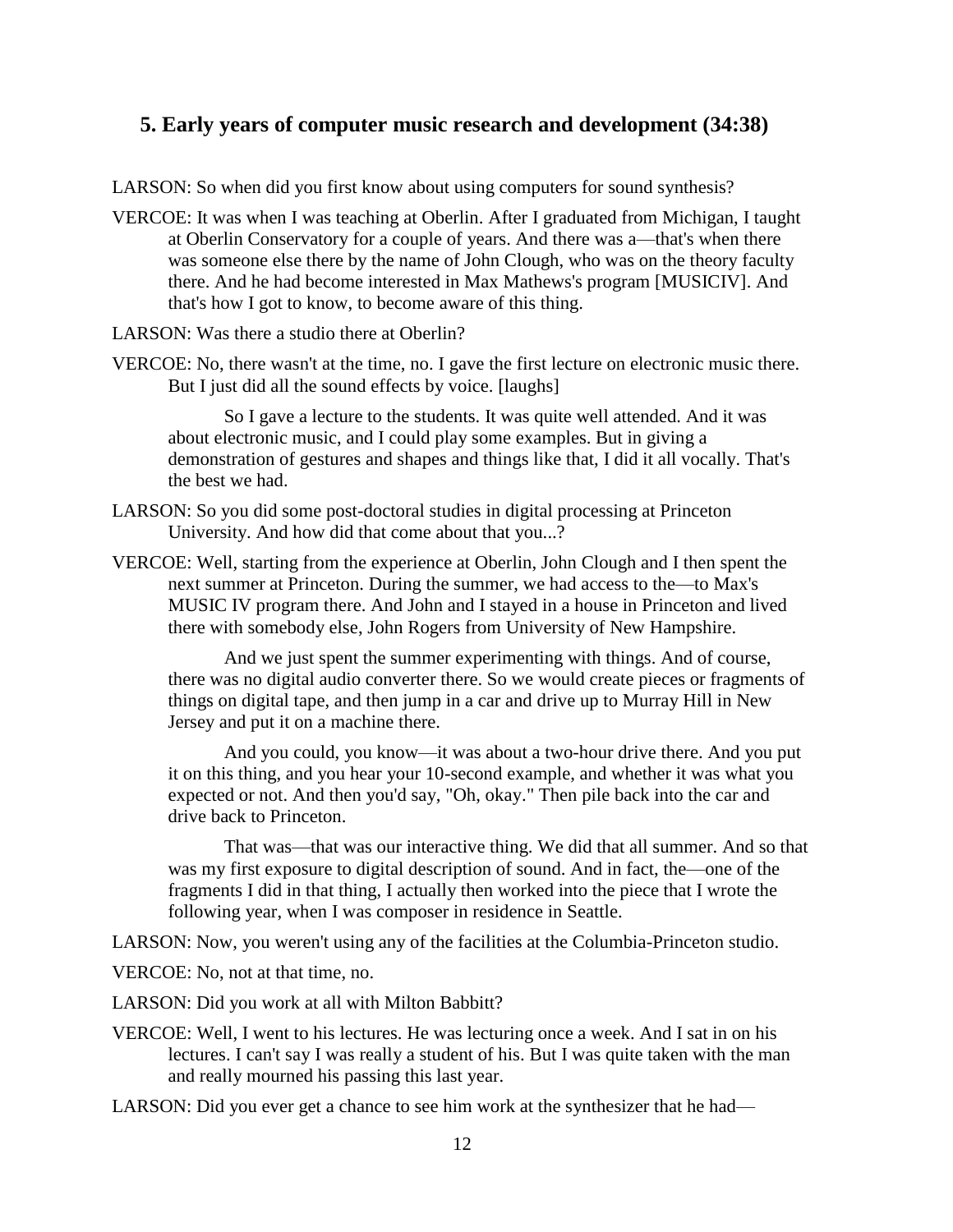VERCOE: No. The RCA Synthesizer? No, I didn't see him working there. I did get in to visit and see the massive machine. Was amazed that a little man like Milton could pull on these keys, I suppose, to imprint the holes in the—in the paper tape. 'Cause the paper tape's about this wide.

LARSON: Also, in Princeton, you worked with someone named Godfrey Winham?

VERCOE: Well, he was the main person I worked with, yeah. Godfrey was a really interesting person. He was British. He had been sent—during the war, he had been sent by his parents to be educated—well, I suppose, protected and preserved during the war, by coming to a school here in the U.S. And then later on, when he wanted to go to university, he chose to come back to the U.S. from England and joined the became a student at Princeton.

As an undergraduate, Godfrey ran rings around all the graduate composers. He was incredibly gifted as a composer. He was also incredibly gifted as a chess player. [laughs] He told me the big decision in his life was to be—whether he was going to be a composer or a chess player. [laughs]

And there was someone at Princeton that he worked closely with, Ken Stieglitz, who was sort of like the Alan Oppenheim of Princeton. In fact, I've been with Ken and Alan together. They were very close friends. And as a scientistengineer, Ken Stieglitz prided himself in his chess.

And he chall—and he challenged Godfrey one day. And Godfrey just wiped him off the board. [laughs] That's where Ken Stieglitz got his, his high regard for music and musicians. And the Princeton studio, then, sort of, was something that came out of Ken Stieglitz's involvement with Godfrey Winham.

LARSON: I see. Now Godfrey Winham, did he do—how much electronic music did he do? I don't see his name—

VERCOE: No.

LARSON:—discussed in that realm.

VERCOE: No, not very much. He was highly gifted, but lazy. And he was married to a wonderful singer. And she used to say to him, "Godfrey, why don't you do something and be famous?" "Ehh," he would... [laughs] His wife's name was Bethany Beardslee.

LARSON: Oh, of course.

VERCOE: And she was the one for whom Milton wrote his many pieces for synthesizer and voice: *Vision and Prayer* and so forth. And so she was quite famous. But Godfrey was content just to be the husband of Bethany Beardslee [singer]. [laughs]

LARSON: So you were studying composition with him, or—?

VERCOE: Well, not so much. I was studying digital techniques, I suppose, with him.

LARSON: Okay, so he knew a lot about digital audio, but he wasn't doing much himself.

VERCOE: No. Well, what he did was to create a digital version of MUSIC IV called MUSIC IV-B Well, let me—let me back off. MUSIC IV-B was the BEFAP version of Max Mathews' MUSIC IV. And then later on, when the big IBM 709, or 7094, which was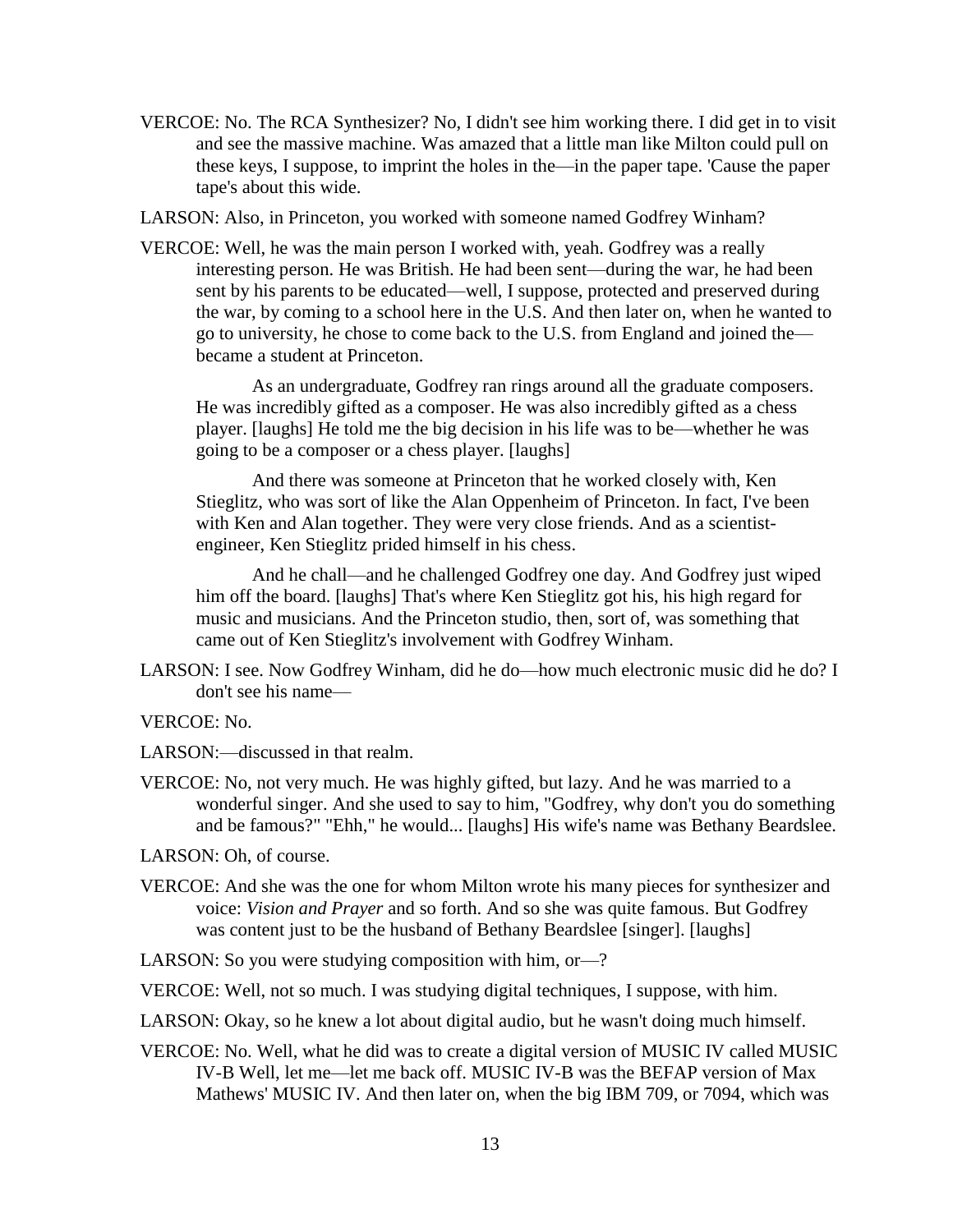the BEFAP assembly language machine, was suddenly replaced by the 360, Godfrey decided he would never write assembly language again.

And so he then wrote a Fortran version of MUSIC IV called MUSIC IV-BF. And that became quite widely used. But of course, being a Fortran program, it was sort of slow.

And what I then did in parallel was to do my own version of that called MUSIC 360. And I was able to get—and I did that in assembly language. And I decided—Godfrey had decided he was never going to touch assembly language again because the—it was quite plain that the manufacturers just would switch assembler languages willy-nilly.

I decided this was such a big under—such a massive change, for IBM to get from the BEFAP assembler to the 360 assembler. I decided that 360 was likely to last a long time, which it did. And I was quite con—quite willing to go in and commit to the assembly language. And that gave me a speed advantage over the Fortran, of about six or eight to one.

- ETHIER: How did you balance your time between building the tools and actually using them?
- VERCOE: I think that I have erred, much to my chagrin, on the side of building. You might say there are—there are tool builders and there are tool users. And usually, the two are separate people. You rarely find someone who actually creates the tools and then goes on and uses them creatively.

And I think I've spent more of my life wri—creating the tools than cre writing pieces. And I'm sort of sorry about that. And looking back, I—had the tools that I wanted been there, of course, I wouldn't have spent that much of my life doing it.

But it is a distraction. And then became a distraction when I came—came to MIT, of all places. If you want to be distracted by technology, this is the place to do it. [laughs]

LARSON: So, did Max Mathews have an affiliation with Princeton University?

- VERCOE: No, we got to know Max when we would go up to Murray Hill and—to use the D-to-A converter that was there.
- LARSON: So that was your first—
- VERCOE: That was my first encounter with Max, yes. And I got to know him quite well, actually, then and in later years.
- LARSON: Now he had written some programs, one called GROOVE and one called MUSIC. The MUSIC one, that's the one that you—
- VERCOE: Right. That was a series of things, MUSIC I, II, III, IV. MUSIC IV was the one that stuck and then that we all used. And so did—too, did John Chowning at Stanford, got a copy of that.

The GROOVE system was an analog system. It was a computer-controlled analog synthesis system using a DDP-24 machine, which, when they decided to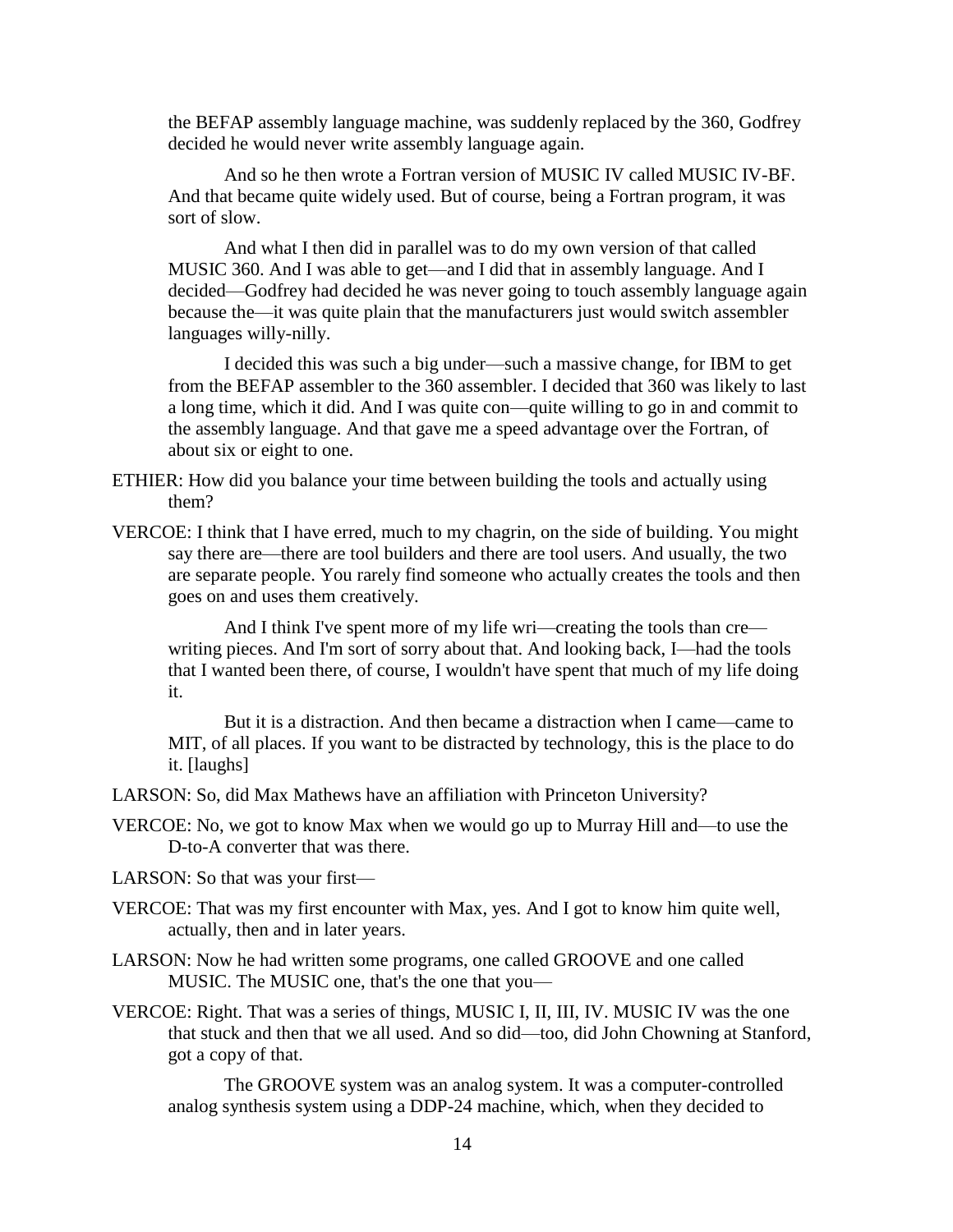replace it with a DDP-224, Max then gave the DDP-24 to MIT, his alma mater. And that coincided with my coming here, so that when I arrived here, I was—suddenly had a computer of my own, which was the Bell Labs cast-off that Max Mathews had used in his GROOVE experiments. And so I suddenly had in the basement of Building 26 a computer that was precisely for music.

But it was old and clunky. It—hard to maintain, and so forth. In the end we sort of used the tape drive for certain things. It would—the tape—you could spin the tape around, and it was a good way to make twisted pair, for instance, and—[laughs]

Just spin the tape and hook the thing up and have the wires all—you know, all the way down the corridor. And then spin this. And about—after about 10 seconds, you had 100 feet of twisted pair. It was really great. [laughs]

- ETHIER: So the DDP-24 that you went down to Bell Labs to use was actually the same one that you had here at MIT.
- VERCOE: Ah, no. I wasn't using the 224. There was another computer that was running the D-to-A converter. No, the two—the 224 that—or the DDP-24 that Max sent up here was sort of a cast-off. I don't know whether they got a tax writeoff or something for that. But it was Max's gesture to MIT, and also perhaps in—coincident with my coming here.

By that time, I had written the largest—the bulk of MUSIC 360. And Max was happy to see the—sort of, the digital tradition brought up to MIT, his alma mater. And so he gave the—the twen—the DDP machine as sort of—as a —something that had D-to-A—that we could use for D-to-A converters.

And so it worked for a little—little while in that capacity. But it was very hard to maintain. And we eventually threw it away.

- LARSON: So Max Mathews is not only legendary, but in many ways, we can think of him as kind of the father of digital music. It's unfair to ask you to briefly summarize how you can look at the legacy that he left. But can you take a stab at just talking about, as we're looking back over the decades that he was active, how you look at his legacy, and how we're still seeing that today?
- VERCOE: Yes, well, his insight and the ability to reduce things to simple terms was what gave us the digital oscillator. And particularly, be able to represent signal processing networks in simple terms like a digital oscillator and a digital filter, *et cetera*.

The digital filter doesn't even come from Max. That wasn't so much in Max's initial MUSIC IV. That was something that Ken Stieglitz contributed. Ken had done his PhD at NYU on analog filters. And he found in the course of it that he could actually represent these analog filters in discrete components.

Ken was the one who really pursued and did a lot of breakthroughs in digital filter design. And so that digital filter became part of the MUSIC IV repertoire, ultimately. So that was the first, sort of, collaboration between Godfrey and Ken Stieglitz. And that was where music and technology really were coming together for the first time in a serious way.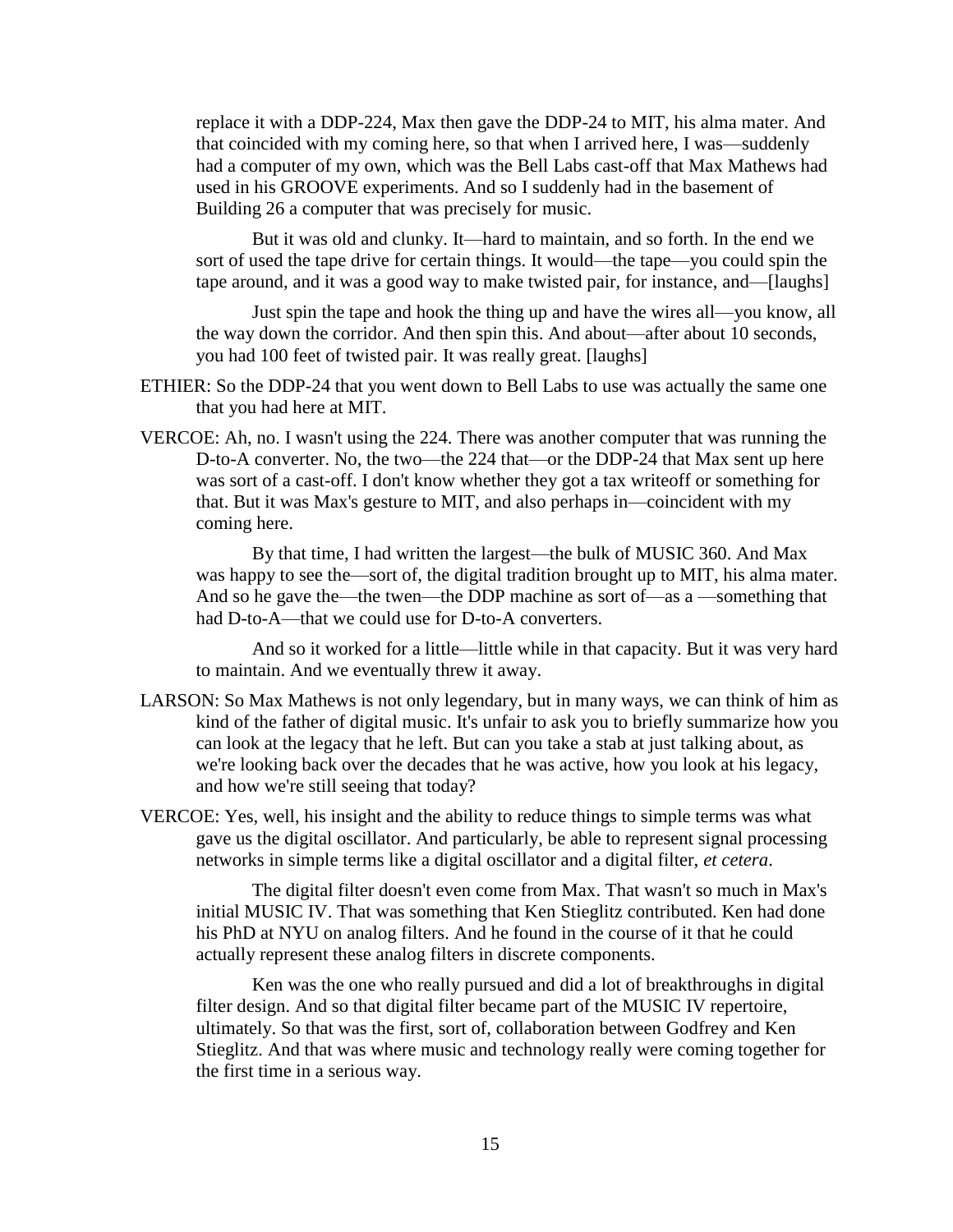- LARSON: Do you have any reflections about Max Mathews as a friend and colleague? I'm sure you do.
- VERCOE: A dear friend. A dear, dear friend, yes. From those years in Princeton, he was—he became then a frequent visitor to MIT and to my house, in fact. Our spare bedroom at my house was always called the Max room [laughs] because that's where Max always stayed when he was up here.

He was just so generous. He gave away all his stuff. He never, sort of, took a patent on anything, not for, you know, digital technology. The man could've been very wealthy, had he patented a lot of these things that he sort of invented or caused to—caused to happen. But he would just give them away as fast as he thought of them.

And that is sort of what I've done, too. I've never patented anything, either. When I wrote these programs, MUSIC 360, MUSIC IV, and so forth—Csound—I just give them away.

And you can afford to do that if you're in an established place like Bell Labs and MIT, I suppose. You can't afford to give away your work if you don't have the the job security that those places actually provide. But it served to actually advance the cause of digital music, the fact that we could actually do things and then just give them away. And I was constantly running down to the post office, handing out copies of MUSIC 360 on little digital reels for several years.

#### **6. Studies at IRCAM in Paris (49:31)**

- LARSON: So you had a Guggenheim Fellowship from 1982 to '83. And you went to Paris at IRCAM. And from what I read, this is when you started working on this concept of the synthetic performer. Is that correct?
- VERCOE: Yes, right. What happened just prior to that was I had written this piece called *Synapse*, which I wrote for Marcus Thompson, who is on the music faculty here, the violist. And that was one of these prerecorded tape parts. It was digitally synthesized but committed to a reel-to-reel tape. And then Marcus would then have to listen carefully while this tape was played. And he would sync—synchronize his own part with that tape part.

And he did that in the last—the latest performance that we did of that last February [2011], when we did the piece at the Media Lab. That was reverting to the original version of that piece. The only difference was the score was now on a screen as opposed to something on a—on a music stand.

But—and the tape part, instead of being cut and splice, you know, could—you could actually stop and start a la Mario David—Davidovsky. You could stop and start just digitally. And so that was a big improvement in the performance environment.

But at the same time, I felt that the performer had lost a degree of freedom in having to listen carefully to what the tape part was doing. And so what I wanted to do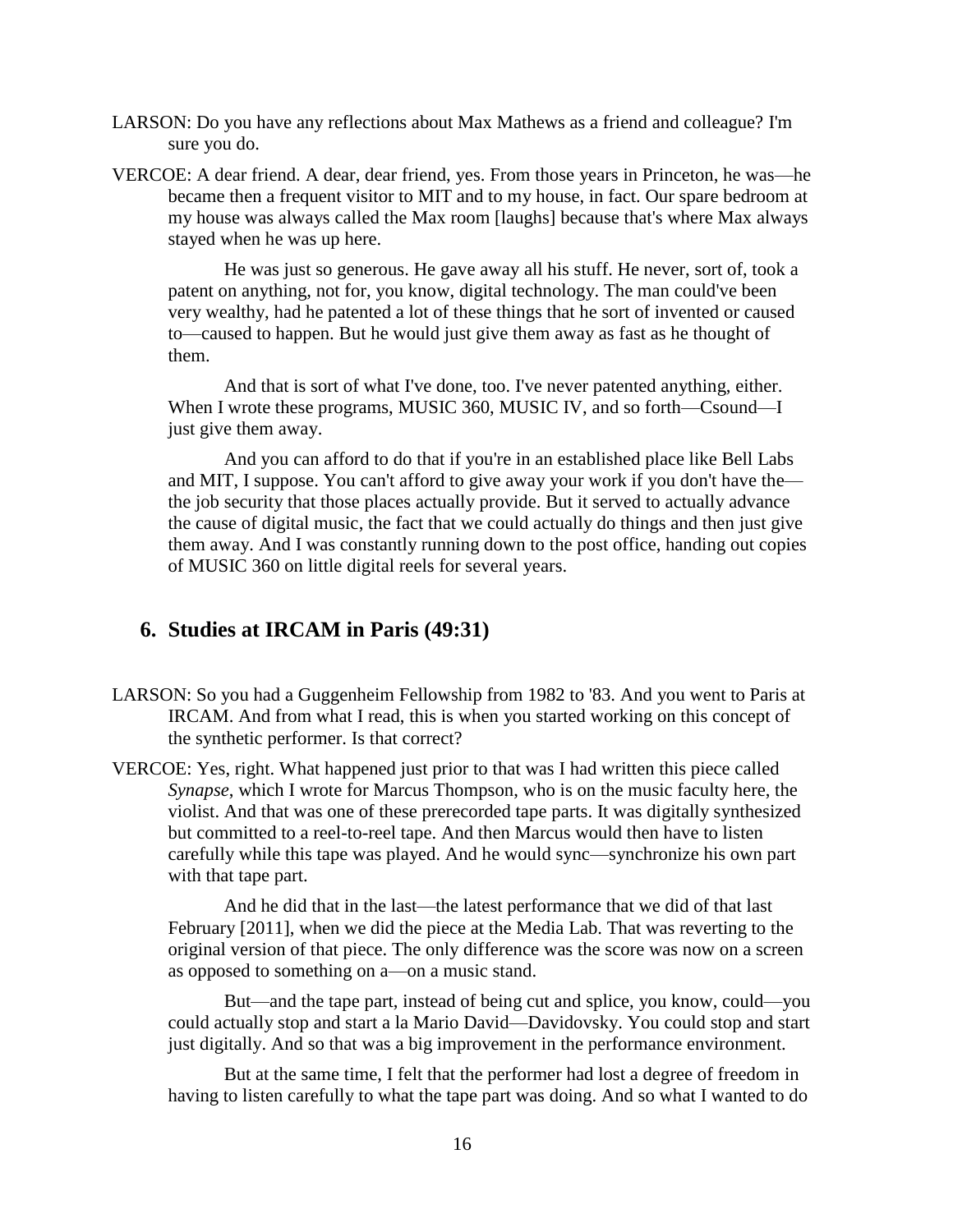was to get something much more interactive. So when I had the Guggenheim, I went to Paris and worked on the idea of the computer being able to track the live performer by doing pitch tracking and score following. So I sort of pioneered this whole concept of pitch tracking and score following, which later on became a big thing at IRCAM.

When I arrived at IRCAM, there was a digital audio processor called the 4X, the "*quatre X*," which [Pierre] Boulez had cause to be created there. Peppino di Giugno, who is an Italian physicist, was the one who engineered that whole thing. And Boulez was using that in his work, ...*explosante-fixe*..., and so forth.

I felt that the way that was being used even there, the digital part was just being used as a big, expensive digital delay line. What would happen is the cimbalom [Hungarian folk instrument] in—in—would go, *brrt, brrt, brrt*. And it would be recorded, and it would sort of just be looped—loop around, *brrt, brrt*. [Ed. Note: Vercoe is referring to Boulez piece *Répons*, which includes an electro-acoustically modified cimbalom.]

And the way this would start is, you know, people watching Boulez, Boulez would gesture. And someone would press the carriage return on the computer. And that would then, sort of, start this digital part. And I thought this whole thing was little better than Marcus Thompson using his ears to synchronize the electro—his performance with the electronic part. And I wanted something in which the computer would beco—would assume a musically responsible role in the ensemble.

It would listen. It would decide when to come in. And it would keep time so that the idea of speeding up and slowing down was then—something that I gave the performer this—back, this degree of freedom that they would ordin—usually, normally have in chamber music and other things where all the players would listen carefully to one another. So this was something then—something new to actually give the digital medium, this role of the human—human-like interactive performance.

- LARSON: So when you were at IRCAM, did you do any specific work for Pierre Boulez? And what was your role in working with him?
- VERCOE: In relation—well, I saw him every day. Because since I needed the machine entirely to my own—to myself, because other—other people were using MUSIC IV—or MUSIC V happened then at IRCAM—so they'd be working during the day and running the programs on the machines and so forth.

To do the work I was doing, I needed the entire machine to myself. Because I was—you know, I couldn't tolerate, sort of, time shared or anything like that. I needed the whole machine. And the only way I can get that is to start when the—all the Frenchmen went to dinner.

So I would show up about 9:30, 10 o'clock each night and start my work. And I'd work through until 7:00 in the morning, when Pierre would show up. And he'd come in because he was working on ...*explosante-fixe*..., and we'd sort of have a 15 minute conversation every morning. And then I'd gracefully exit, and he would get down to work.

Now, I had an accomplice in this, which was Larry Beauregard, who was the first flutist in the Boulez ensemble, Ensemble Inter—InterContemporain. Fantastic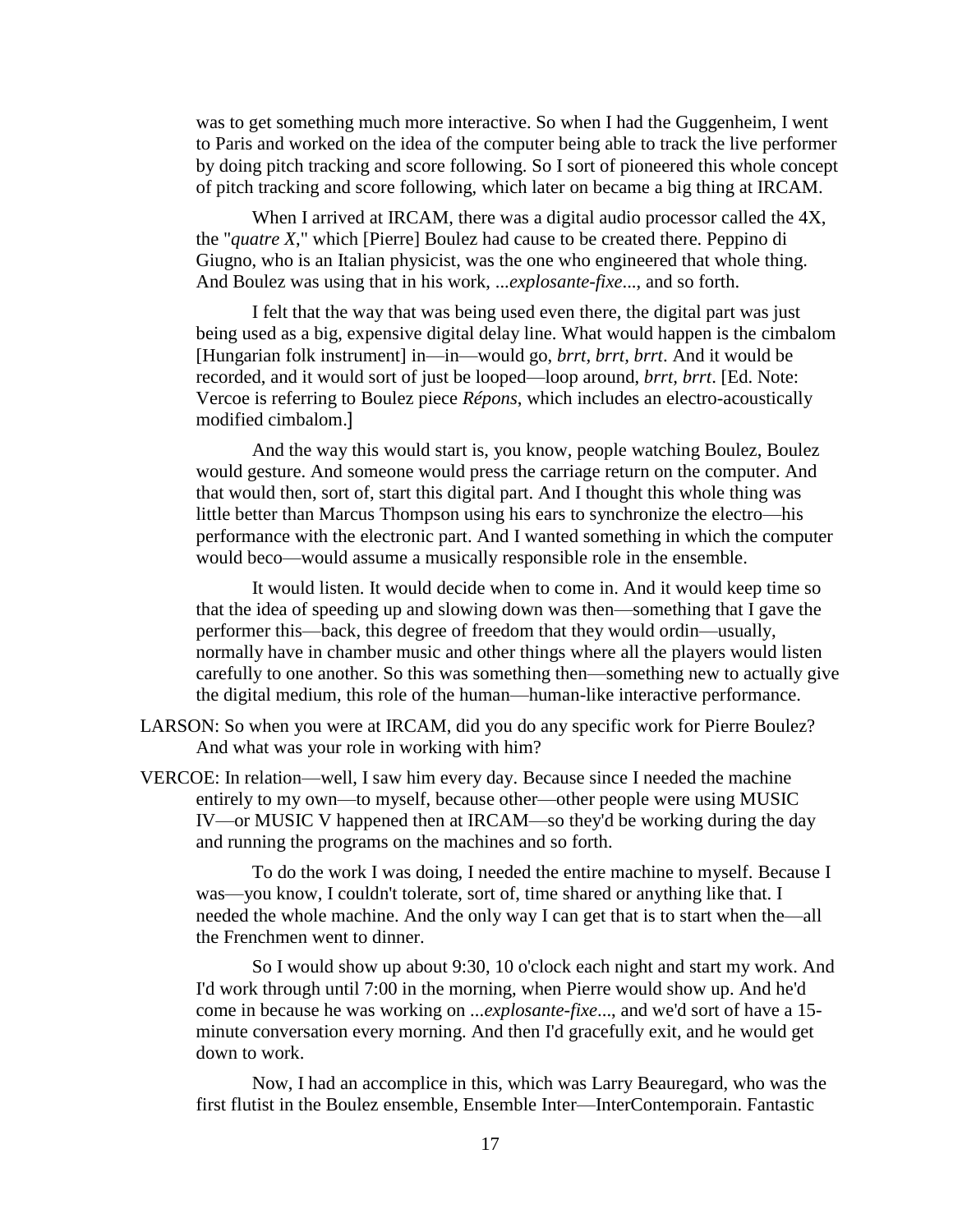flute player. And a graduate—he got that job actually right out of school. He was graduated from the Toronto Conservatory. And he was also—his father was an aeronautical engineer, and he was sort of interested in things. And so he was very interested in tinkering.

And he was the one who caused the—the flute to be outfitted with little optical sensors on all the keys. There are 15 keys on the flute. And so you had 15 bits of information that were being sampled 30 times a second.

And so it was possible, then, to find—to follow—he was a fantastic player, but the computer could keep up with what he—whatever he was doing. So we had a very keen sense of what was happening there.

So I was using that as the—as part of understanding what the flute player was doing, initially just to get the key motions. But of course, since with any one—with any key combination, you can—depend—you can get typically three notes, depending on how hard you blow, that didn't give me the pitch. So what I would then do is lay down a filter on the out—

So I had this key, so I said, okay, it's either this, this, or this note. I'd then lay down a filter in one of these—in all three of these things and see where the energy actually was. And so that was how I did my pitch tracking of the flute, using both the key positions and the key sensor.

It was interesting that at first, before I had the filter things working and I was just looking at the—at the key combinations, I wasn't getting a very good sense of where the performer was in the piece. Because what would happen is that a flute player would prepare notes and, particularly at the phrase endings, taking a breath [ah], the natural thing, grab the next note.

And the computer that's looking at the key positions would think, my heavens. He's already up to there. And so would race ahead, [laughs] because he wasn't there at all.

Larry told me he could learn not to prepare notes. But he couldn't. It was so ingrained in his technique that he was always prep—you know, constantly preparing the next note.

And so what he ended up—we were having a very, for want of a better word, spastic sort of performance of the—of the computer part because the—it was getting a very, sort of a warped idea of where the flutist was. And so Larry had developed a relation to the computer, in that sense that looking at this as perhaps not a very competent accompanist. So he would sort of make adjustments.

He would adjust things because we had through him potentiometers that could adjust things, like if you're ahead, if you realize you're ahead, how quickly do you catch up? And once you're caught up, where do you want to be? Do you want to be exactly with the soloist, or should the accompaniment be a little bit behind, or whatever?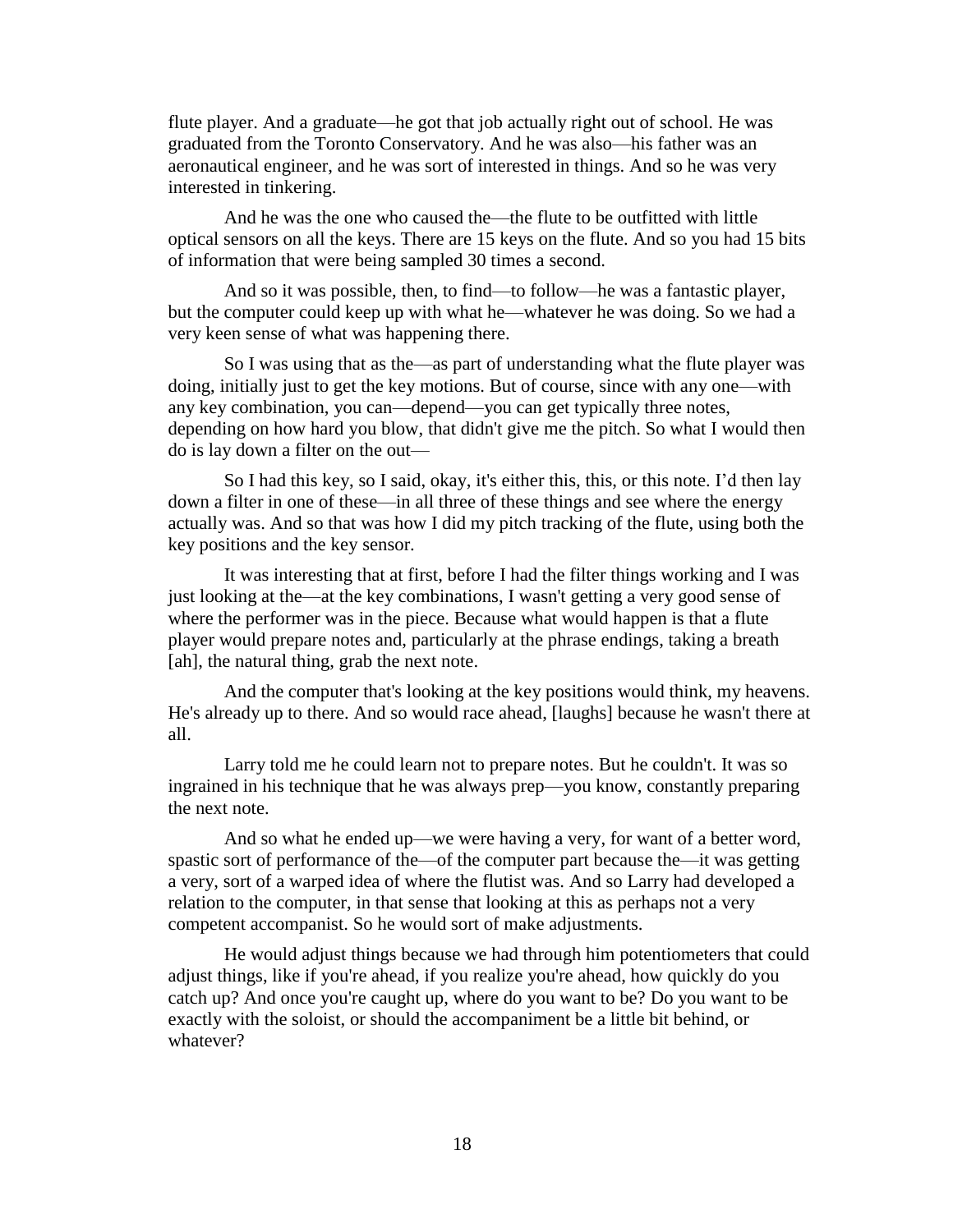So these potentiometers gave Larry control over that. Because performers do have a relationship to the accompanist in some kind of a—some kind of way like that. And so Larry had got used to this thing and its—and its sort of spastic performance.

He was a very devoted colleague. He would—you know, I'd be working away, and he would sleep on the floor. He had a sleeping bag on the floor in the studio, the 4X studio.

And then he would sleep and every—about 2:00 or 3:00 in the morning, I'd give him a kick. "Okay, let's try this one." [laughs] And he'd wake up.

He had to get some sleep because he was rehearsing with Boulez during the day. And he was just spending nights with me, that's all. [laughs] And so what would happen is that we would try something, and then, "Oh, that doesn't work. Okay, back to sleep." So he'd get back to sleep. And...

But he had developed, as I said, a particular relationship to the—to this synthetic accompanist, based on this funny way of tracking. Then when I got the filter thing working, I now could know exactly when he was starting a note. So my sc—my score tracking, score following, was now very accurate. And I could really understand what was going on.

And the first time that this—I turned this on and made it work, I said, "Larry, you've been screwing around with the program again. I used to like these potentiometers set—set right there. And now they seem all wrong." [laughs] And what was happening is he was changing his—the relationship between him and the synthetic accompaniment.

And curiously, it went in the opposite direction from what I expected. I thought that once he had a very sec—secure of feeling of where—what the computer was doing, that he would be willing to let the accompanist be an equal partner. And he would be willing to sort of play, sort of, really quite in sync. No, he wanted to be further out in front.

So what we learned from that is that in—at least in the melody and accompaniment sort of things—different in polyphonic structures—but in the—in the melody and accompaniment thing, the soloist likes to be out in front. And that degree of being out in front depends on the confidence he has in his accompanist. And that's apparently what happens on stage, so that—or when people rehearse together. That's the relationship that they create in the act of rehearsing.

## **7. Coming to MIT, teaching and research (60:38)**

LARSON: So I wanted to ask you about how it came that you came to MIT. I know that John Harbison [MIT Institute Professor of Music] and David Epstein [MIT Professor Music and conductor of MITSO] had visited Bell Labs and had become familiar with some of the work of Max Mathews. But is that how they found out about your work? Do you know how, what led to your being appointed here?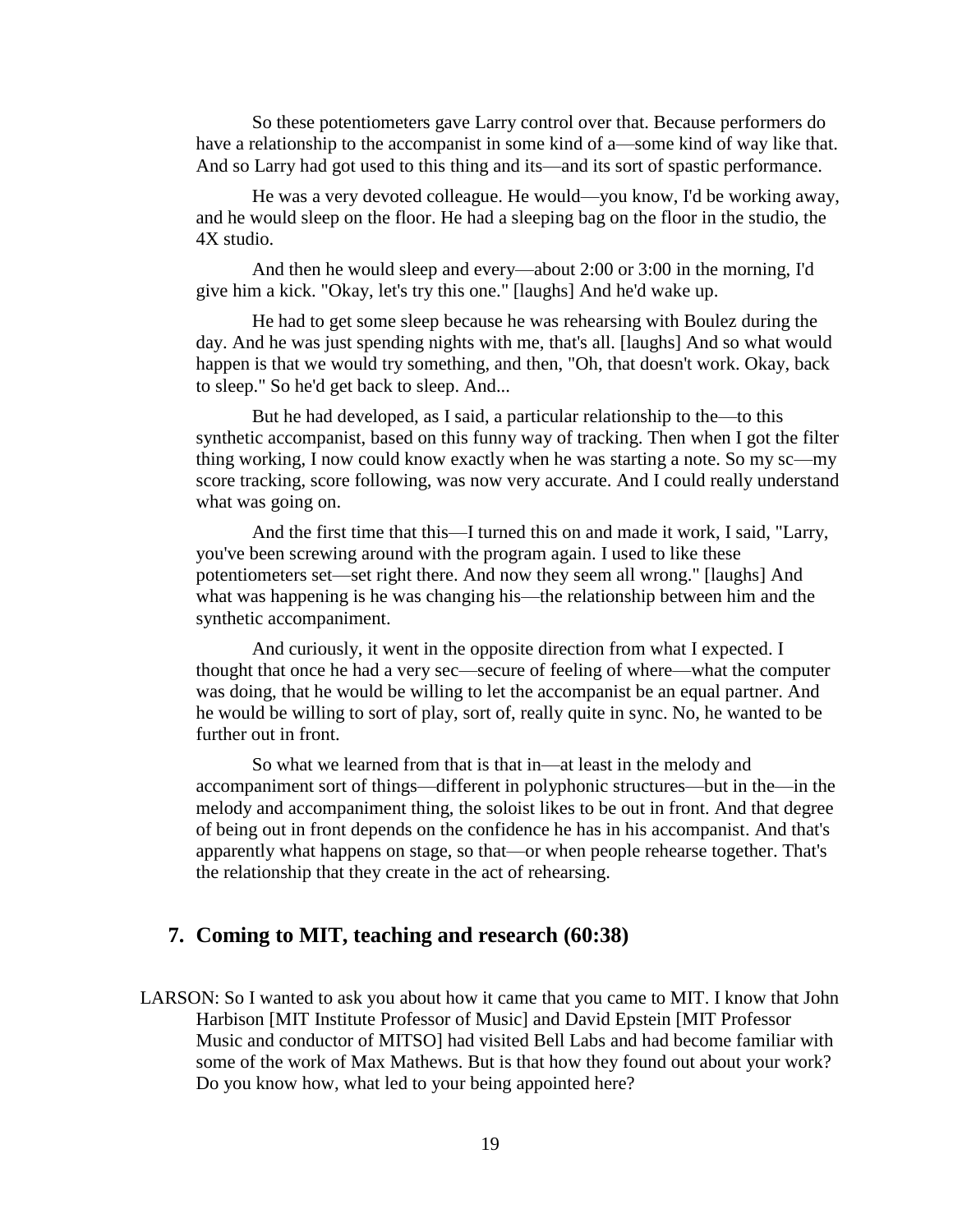VERCOE: As I understand it, Max and David were quite enamored of the GROOVE performance that they heard, in other words, not strictly computer music, but something that had a bit—a little bit more, sort of, human motion in it. And they decided that was the future. But duplicating the GROOVE machine would be a bit of a problem. And what I had done in the meantime was written most of what later became known as MUSIC 360 while I was at Princeton, and got to know Max in that way.

So I applied for a—the position here. [James K.] Jim Randall [music theorist and electronic music composer] at Princeton [University] suggested that I do that. So I came up and interviewed that. There were two or three other candidates as well. But I had not only the digital exp—experience at this point, but I also had a small portfolio of pieces, instruments and things. And that sort of showed them that I could actually teach counterpoint.

And in fact, the counterpoint stuff I had been teaching previous to this at, at Oberlin. I was at—teaching there for two years. And my favorite subject, in fact, still is 16th century counterpoint. And so I—this came as a result of my performances in choirs and Renaissance groups and things like that. And so I was—had done a lot of counterpoint teaching.

I had my own special way of teaching counterpoint which was not to use the species counterpoint technique, but to use a lot of just hearing, just listening. And so I've got a very aural way of teaching counterpoint. And that's what I then came here and started teaching. And that was, you know—that became the way to teach counterpoint for a while.

Later on, as other faculty members came in who sort of taught the species way of doing counterpoint, which I think is sort of counterpoint by numbers, I decided well, I gave up on trying to push my idea. But I always felt that species counterpoint, or counterpoint by numbers, was not the thing you should give to MIT students, because they'll soon learn how to crank this thing, and they wouldn't hear a thing. And I was very concerned that the young students learn how to listen and learn how to just create in that manner.

And so my counterpoint teaching was mostly singing. It was particularly the—using the two-part motets, that were sort of very simple structures and things that one could get one's ear around. And I would come into the class and turn the beginning of one of these two things. And we'd sing this whole thing through, and then switch—switch voices and sing the other part. And people in the—in the class would essentially learn these things by ear.

And having got to know the—I mean, I wouldn't teach things like here's how you get—do a 7/6 suspension and, you know, resolve the suspension into a—into a consonance. I wouldn't teach those things. We would sing them. And they'd learn it by osmosis.

And so I would sit and, sort of, play, and they'd hear this thing. And they'd just naturally, well, they would be writing something and come up with the seven-six suspension, and they would just write it automatically because they were soaked in that through just hours and hours of singing these, these two-part motets in class.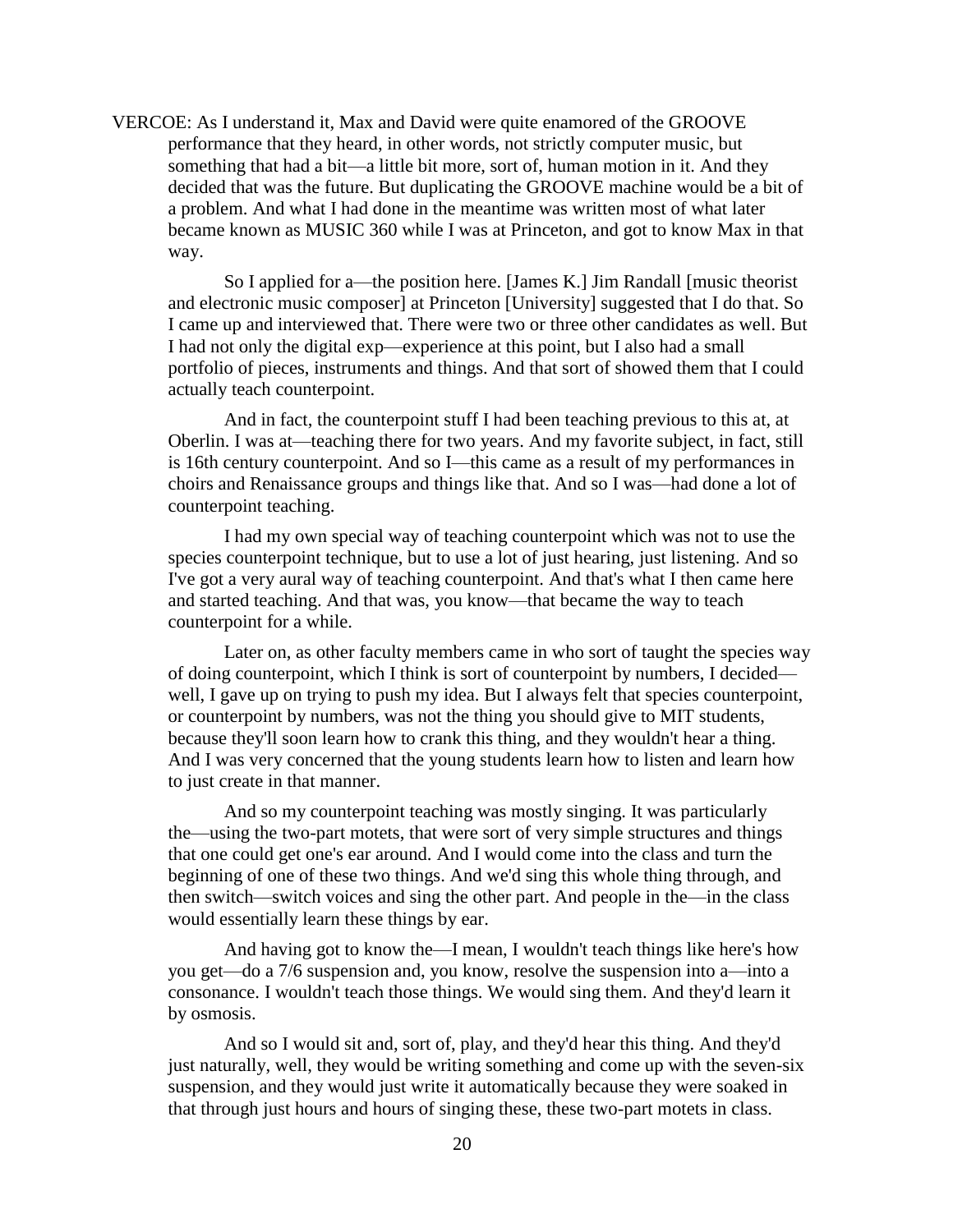Now what had really happened is I'd sort of thrown the—I had put—had put them into the position of composers in the 16th—in the 16th century, where they were just surrounded by that sort of thing. And they would learn and perhaps advance a little bit, each one, from extending, you know, what they were familiar with. But this is really the way to teach 16th-century counterpoint, not to go back and look at it as a theorist and sort of impose some theoretical approach to this thing.

- LARSON: So when you came to MIT in 1971, was it also you had in mind to do more digital music, and—
- VERCOE: Well, I think—I think what happened is that upon my being brought up here, the—I was given a small budget. And people would assume that I would open a studio, an analog studio, probably, you know, using some Buchla equipment, or at least Moog equipment or something. And I would hand keys out to undergraduates and say, there we are, electronic music at MIT. But I came here with my MUSIC 360. And I just had a very diff—different idea of how we were going to do this.

So in the first two years, we had a studio, a room in the basement of Building 26. It used to flood all the time, but that's where we had the DDP-24. And it was far enough off the ground so it didn't matter if there were six inches of water on the floor. It was okay. [laughs]

But that's where we—it was still good enough to do—to do D-to-A [digital to analog] converters. The actual synthesis was being done on the IBM 360 in the next building. And so that's how we did our initial compositions here.

Then when it got to the point that I wanted to do something special for MIT, I started, then, to design a digital synthesizer. And I actually—I mean, I spent about two years doing that. Starting very soon after I arrived at MIT, I was—in parallel to this MUSIC 360 thing, I was designing a real-time digital synthesizer.

I still think that's the best work I've ever done, designed this really great synthesizer that had digital filters and oscillators and things like that, and the control structure that would allow us to do performances in real time. Because I thought performing in real time and being able to interact with the machine, so that you wouldn't have to do what Marcus Thompson had to do, listen carefully. But you could actually have the computer, then, listening. Doing this sort of thing would be the way to do this in the future.

I peddled this design to people like Marvin Minsky [MIT Professor of Computer Science] and also [Edward] Ed Fredkin [MIT Professor of Computer Science, 1968–74; has been visiting scientist at MIT Media Lab], who at the time was the head of Project MAC [formerly, LCS—laboratory for computer science; currently, CSAIL], what later became the Computer Science Lab. And they thought this was a good idea. But then Ed Fredkin said, "You know, building digital technology like this should be happening in industry. You shouldn't do this at MIT. This is where we can experiment with things, but you shouldn't do something like that."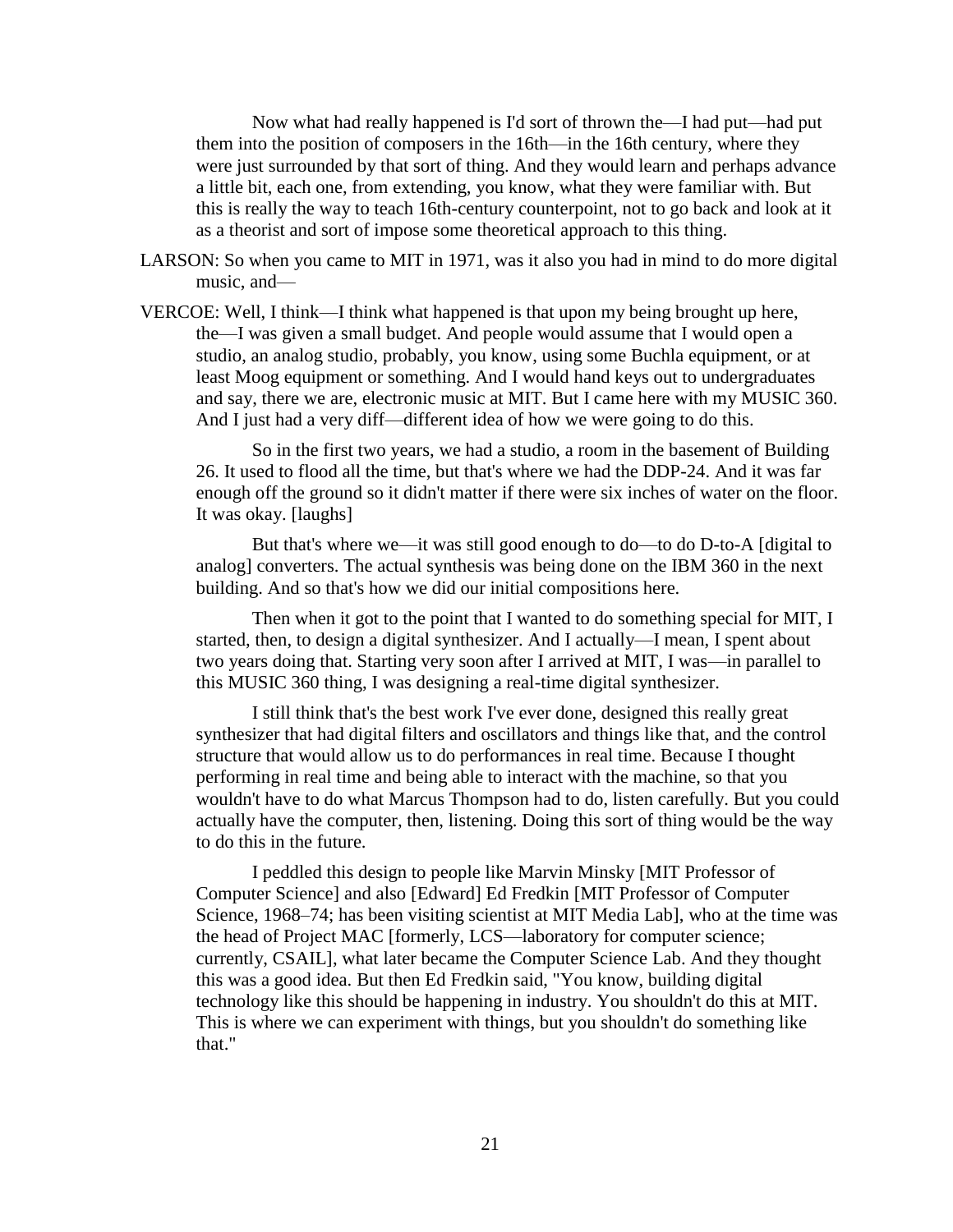And so what Ed did was to negotiate a PDP-11 from Digital Equipment Corporation. And so after the first two years, I was suddenly given a PDP-11. "Given," because it actually came free of—free of charge.

What had slightly preceded that is that when I had given a presentation on my digital synthesizer design in probably '72—I was give—gave that to the humanities department at a faculty retreat we had out in—at the house [Endicott House] out in the western suburbs [Dedham]. Jerry Wiesner, who had been part of my coming here in the first instance—

LARSON: Right, and that was President—MIT President Jerry [Jerome B.] Wiesner. Yeah.

VERCOE: Yes. Had sent out the Dean of Engineering [probably Alfred B. Keil]—to actually hear my talk. And he decided that what I was doing was really something innovative and would certainly fit in to the, sort of, engineering goals within the School of Engineering. So I suddenly had the support of the engineering heads, at least.

And so regarding my digital synthesizer, Jerry Wiesner said, well, instead of having it built, that he would have Digital Equipment build it for us. And so that's when—that's when I thought, "Well, okay. This is—we're now on the road." And Jerry was going to do that because at the time, Digital Equipment Corporation was owing MIT money, the royalties, I think, for the PDP-11? No, the PDP-10 that had come out of some of the research that had been done here at MIT. So the PDP series of, you know—had some royalty money. And so what Jerry was going to use was simply to use the royalty money to have DEC build this digital synthesizer.

At that point, I got cold feet. And this is one of my big regrets. I think it's the best design I've ever made. I think it would've been a wonderful instrument, ahead of its time as a digital synthesizer, when everyone else was using Moog and Buchla boxes.

But I began to see myself as forever maintaining hardware. And Ed Fredkin said, "Barry, you should just do the whole thing with—with your own computer. Instead of using the big IBM 360, you should have a PDP-11, make your own programs, get a D-to-A converter, and do it all that way. It won't be interactive the first few years, but ultimately, this—this will become interactive."

So I went along with that idea. And so in 1973, we then took a—took delivery of a PDP-11, in fact, an 1170, the top model that DEC was producing at the time.

Well, what happened—how that came about is that Ed Fredkin was negotiating with DEC about—because I had specced the design that I wanted—this and so much disk, and so much this, *et cetera*, so much memory, *et cetera*. And he was negotiating with DEC about having them give a machine or something like that.

And then that following—that summer of '73, DEC suddenly called up Ed Fredkin and said, "There's a machine to your spec sitting on the loading dock. If you move it off the loading dock before June 30, it's yours." I mean, June 30 being, you know, the—accounting for another machine out—completed, and so you're on the register that way.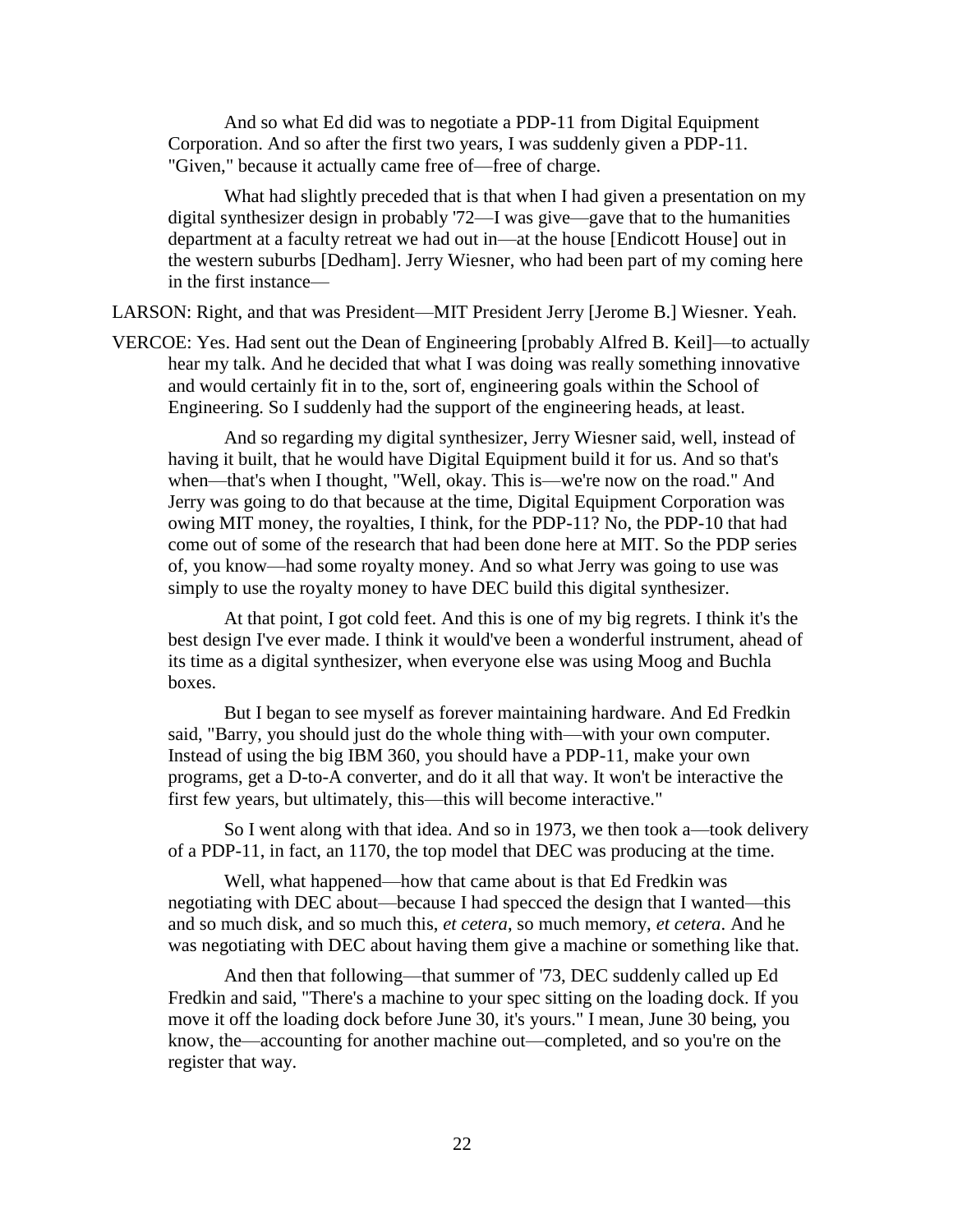And so Ed said, "Right, we'll do it. Move it off—move the machine off the loading dock." And then we got the machine here and set it up. Now it went into Building 26, not in the basement, but up on the third floor.

A week later, DEC called up Ed Fredkin and said, "Now, about the cost of that machine." And Ed Fredkin says, "Well, we weren't expecting to pay for this." He said, "The only difference between what we—the negotiations we had before and now is that now the machine is here." [laughs]

So that's—so DEC got some mileage—they got some—they sent a photographer. We got, you know—DEC gave this big gift to MIT. So they got some PR out of it. But that's how we got the PDP—the PDP-11 here.

The space we put it in was a lab that Amar Bose was about to give up. Bose had been doing his resear—his research at—like a—the normal professor at MIT, half a sort of research thing, and half teaching, *et cetera*. But he decided—when he decided he wanted to do all his research out in industry and didn't want to do any more research here, thank you, he was such a good teacher that MIT cut him a deal. They said, okay, you can still keep the title if you teach one course. [laughs] And so he continued to teach the thing.

But on his moving out, moving his research off there, there was suddenly this room up in Building 26, 26-311, that was acoustically treated. And so it was just the thing I needed. So we moved into Bose's space, took over his. And Bose left me a couple of his, you know, little tape recorders or something that was there.

But basically, I took over the Bose lab, or what was left of it after he moved out. And that's—became the—the Experimental Music Studio [also known as EMS; 1974–1999]. And with the PDP-11, that's when I then started to write MUSIC 11, as opposed to running MUSIC 360 on the campus machine.

## **8. MIT summer courses in Computer Sound Synthesis and Composition (74:19)**

VERCOE: And that's what—when we got into this whole series of what ultimately became summer workshops for composers. And they ran those for several years. There would be something like 35 composers would come in. So I was—give a twoweek course on digital techniques, of oscillators and filters, and, you know, how to write pieces, and that sort of thing. [Ed. Note: This course called "Techniques in Computer Sound Synthesis."]

And then from those 35 people, who were all paying—they were paying about \$1,000 or something, \$1,500 to come and take this course for this two-week summer. It was when people were, sort of—just wanted to get some—some chops in digital techniques and so forth. They'd come and take this. And from those people, I would then choose 10 to actually complete a piece.

So by that time, we already had, three weeks into the future, we had a concert in Kresge scheduled. We just didn't yet have any pieces. So the 10 that I picked out as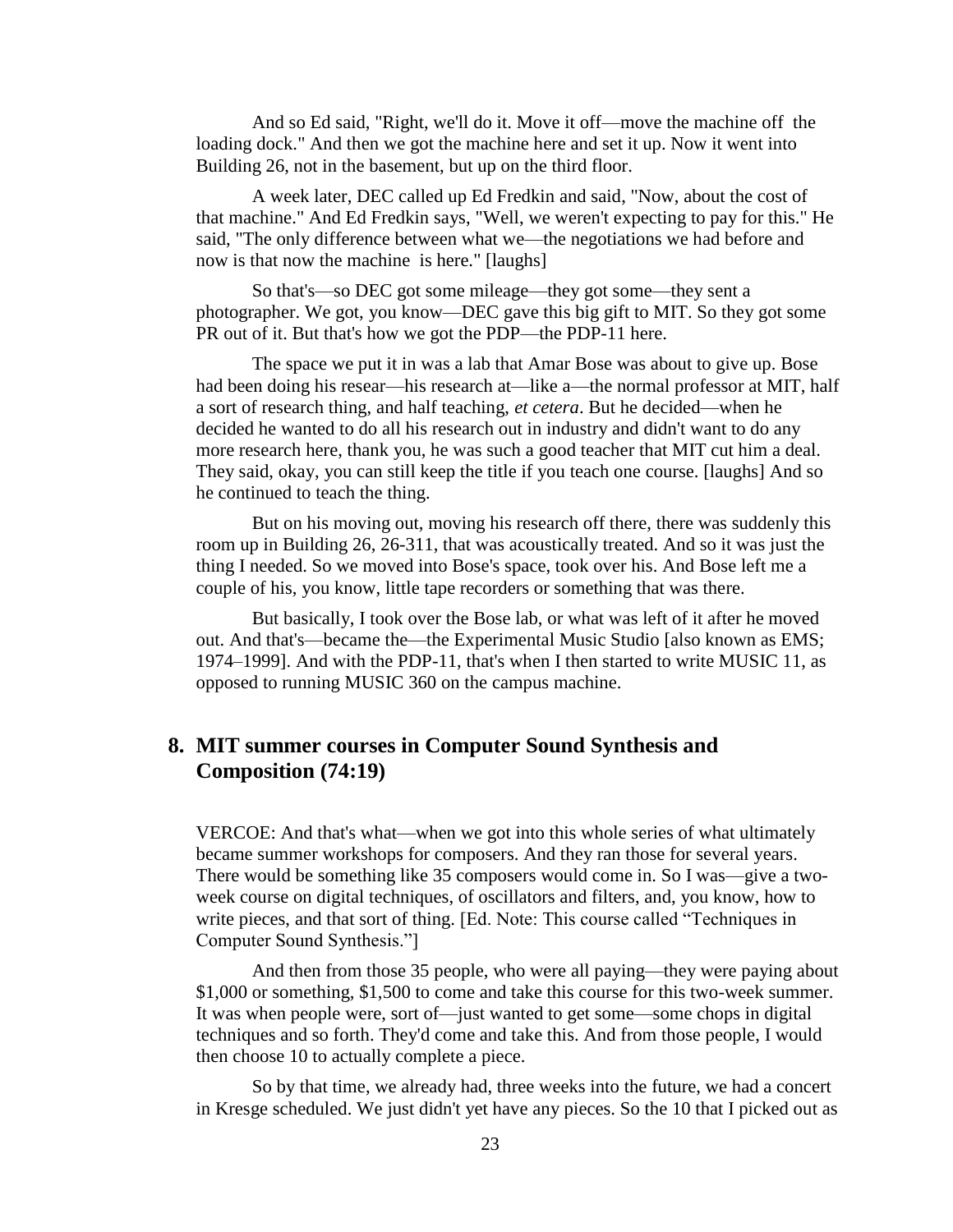the most likely to be able to complete a piece in the next three weeks then got to stay on for those three weeks [course called "Workshop in Computer Music Composition]. And we would just work around the clock getting those pieces done. And that was the summer program.

And it was a very popular concert—free. But computer music, at the time, 1973, quite novel. We overflowed Kresge [Auditorium] every time. Kresge doesn't, sort of, degrade gracefully when you've got speakers up in the corner, 4-channel speakers, Klipsch horns. And there was, just—it was always a big crowd. It was quite a thing.

You wouldn't get that sort of crowd these days with a computer music concert. Nothing novel about that. But in '73, well, through that—through the '70s, it was really quite a novel thing to do. And I did that every year before I went to IRCAM, even after I got back from IRCAM in the '80s.

LARSON: So what was the impetus to start the summer workshops?

VERCOE: Oh, I suppose spreading the word. Giving away what I had done. So everybody who came, of course, got free copies of the—so—of this program they'd been using, MUSIC 11. And they would go back to their own places and try to get a PDP-11 to run this program on, *et cetera*.

And they'd—they would go out of the—well, those who were composers would come here, in two weeks they would get the basis of digital techniques and how to write for this machine. And they'd go out—three weeks later, they'd go out there with a completed piece under their arm.

So for those who really tr—really put in the effort, it was a big step for them from no digital knowledge to walking out the door with a piece under their arm, not just the piece, but actually a media review. Because typically, the—[laughs] the newspapers would be there—news media were there. So they'd go out with a piece and a review of the piece, *et cetera*, all in the space of four, say, four weeks.

So it was a big attraction for people to come in and really work hard. And they did work hard. We ran that machine around the clock. People were, sort of—you know, had the midnight hour, sort of, 12:00 to 2:00, or whatever it would be.

And there was—[laughs] there were a lot of cases of people sort of working in the cracks and using time they shouldn't be using, *et cetera*. Because they were very, very competitive. But that got a lot of pieces done. And that's how the series of these summer workshops arose and got quite a reputation.

Meanwhile, Stanford was doing something similar. So what was happening at that time was people would sort of do their rounds. They'd do the New Hampshire or Vermont workshop that Mario—Mario Davidovsky was running. And they would do the Stanford summer program and the one here. So all three, peop—most people would in three years have taken them all.

ETHIER: How did that musical influx every summer affect the design and development of the tools?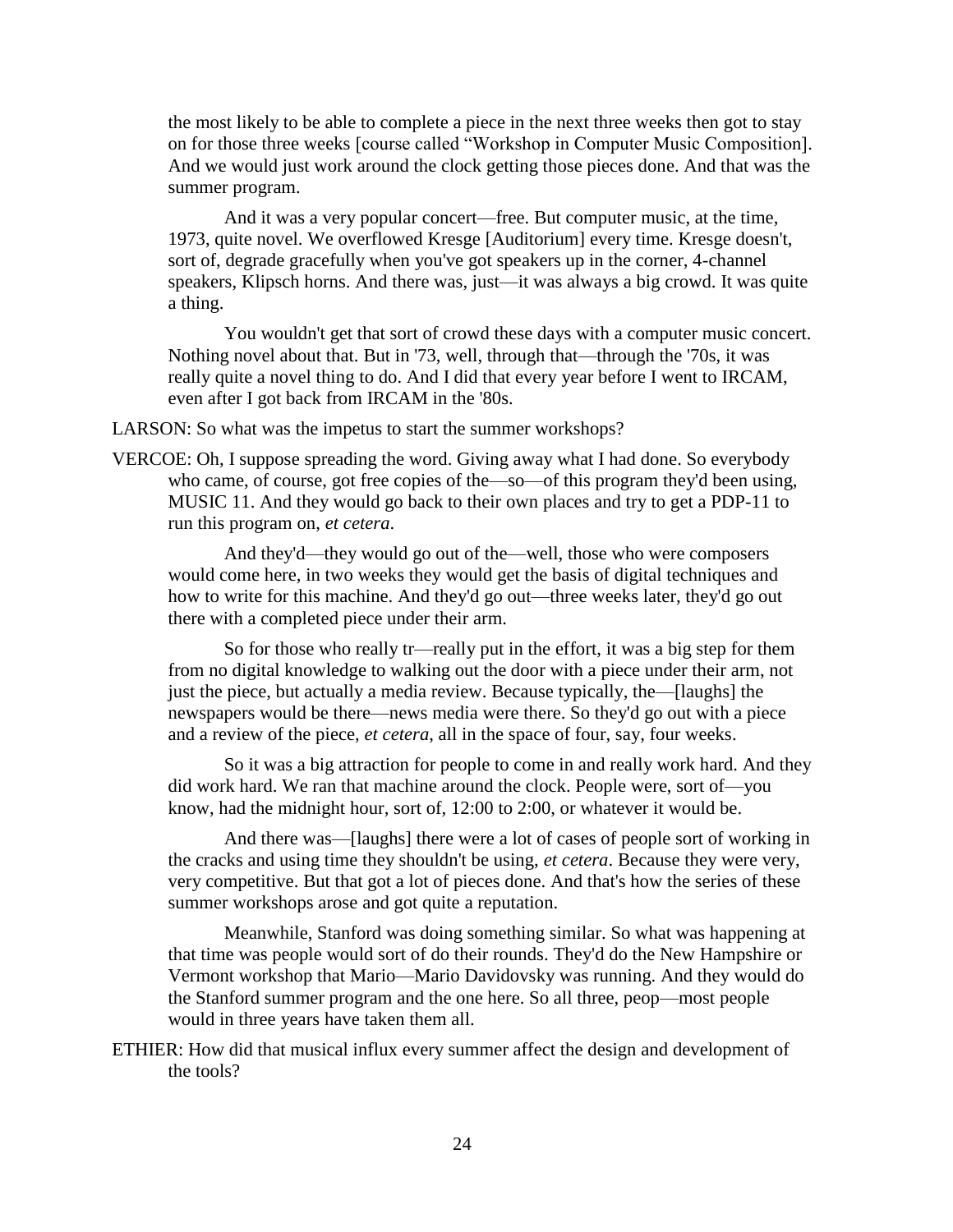VERCOE: Oh, the tools were precisely a result of the pieces. Yes. Csound, even, but particularly MUSIC 11, is where a lot of this stuff—MUSIC 11 was where I first came up with the distinction between audio signals and control signals. So that what you find in Csound are k—k-values and a-values. A-values are the audio streams, and k-values are the control streams.

That I actually copied—I copied that from the Buchla synthesizer. Because whereas on the—in the Moog synthesizer, you had sort of one set of patch panel patch cords and things, and then everything was essentially audio signals. In the case of the Buchla box, Don Buchla had different colored cables for control signals and audio signals.

And it was—became very plain to me that in the digital domain, you need to do the same sort of thing. You need oscillators and so forth that put out the audio signals, but you control the frequency of those things, vibratos and envelope shapes, and so forth, with much slower-moving control signals. You needn't waste a lot of compute time on things that were, in fact, moving slowly.

In fact, the human ear doesn't hear audio. The human ear only hears control signals. So what you're really playing to, then, is the capacity of the ear, which—you know, it can't hear changes any faster than perhaps, you know, 1,000 times a second. That's the fastest that the neurons can move.

So you only hear things that can—that are changing at that—with that as the, you might say, the sampling rate. So any vibratos and envelope shapes and so forth can be very adequately represented with—with lower frequency. You might be running a 44.1 or something high—high data rates for the audio, but you don't hear audio. The ear only hears control signals. And so by being able to build up a very complex control structure, you get very complex, structured pieces.

So it was important to develop the—the control part of the—of the software. That wasn't part of MUSIC IV. MUSIC IV didn't have control signals. But I put those into MUSIC 11. And that's how we got a lot of the really fascinating pieces, because of the—the richness of the control structure that we had in the—in that program.

- LARSON: Tell me about some of the notable pieces that came from the workshops. I notice that one of the pieces was by this gentleman, Andrew Culver, who was later known as—he did a lot of work with John Cage. But do you remember his piece?
- VERCOE: I don't remember his piece very well. No, a little bit about it. But no, I couldn't speak to it.
- LARSON: Do you remember working with him at all?
- VERCOE: Well, I mean, at the time, I had 35 students who were in his class. And although it was reduced to 10 who then got onto the Kresge stage, and I was working with them all. I do remember Andrew—tall person, and—but I don't remember the details much of his piece. A lot of other pieces did stick with me.
- LARSON: There's a piece by Charles Dodge called "Any Resemblance is Purely Coincidental," a piece for piano and tape. And it was performed by John Buttrick, who was on the faculty here. Do you remember that piece?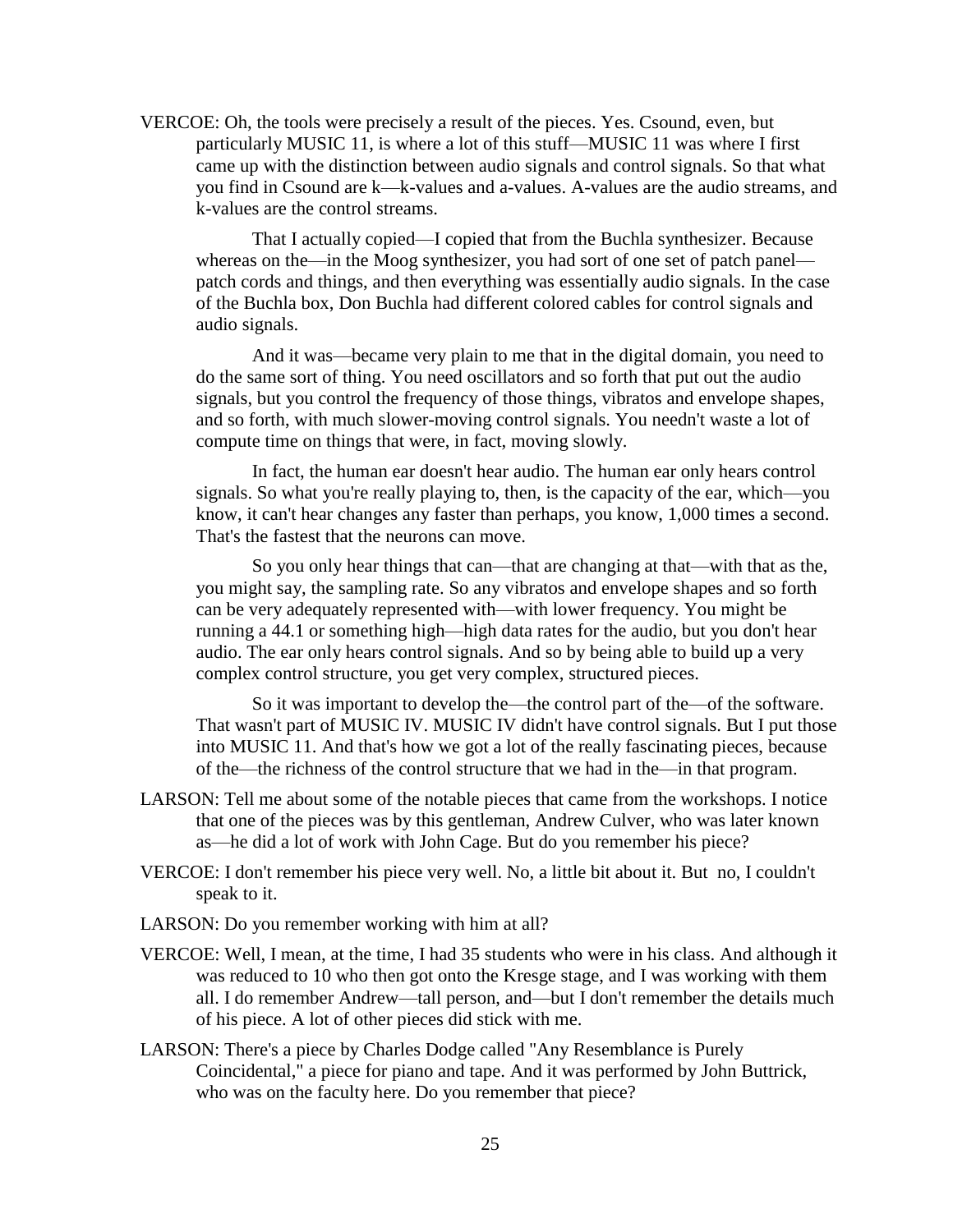VERCOE: I remember the piece. He didn't do it here. He did that down in Princeton.

LARSON: Oh, because I thought I saw it. Okay, there was a list of pieces that came out of the studio. I didn't know if that was—okay, it wasn't done at Kresge, then.

VERCOE: It was performed in Kresge, yes.

LARSON: Yeah, it was, okay. Oh, but it wasn't—

- VERCOE: It didn't come out of the studio here.
- LARSON: Oh, okay. Okay. Any notable pieces that you recall by the students in the workshops?
- VERCOE: From the workshops? Well, we moved from workshops ultimately to commissioning composers. And that was sort of a second phase. In the very beginning, the pieces that just came out of the workshops themselves—there was a piece that Peter Child did [Ed. Note: Peter Child was a graduate student at Brandeis University at the time of the workshop. He is currently an MIT Professor of Music]. There was a piece—
- LARSON: Was that that piece called *Ensemblance* [for flute, clarinet, piano, percussion, violin, viola, and violoncello and computer sound]?
- VERCOE: Yeah, right. Wonderful piece. Now that just came out of a workshop. So he was in—he was one of those composers. He came in, two weeks, sort of got some chops, and then in three weeks did the piece. And so had elevated himself from no knowledge to being, you know—to having a piece and a—and a newspaper review under his arm.

And let's see, Richard Boulanger [Professor of Music at Berklee College of Music] did a piece called *Trapped in Convert*. That also came out of the—the studio. Let's see. There were other pieces.

There was a British composer by the name of John Lunn. He was actually from Glasgow. And he came and did a piece called "Echoes," I think it was called, a really fascinating piece. He decided—he was an okay pianist himself, an amateur pianist. And he wanted to do this piece in which you would play something on the keyboard, and then the computer would do—so you'd play *bom*, and the computer would do *da, da, da, da, da, da, da*—would sort of echo this in a little way.

Combining analog, or piano analog, with digital technology, or pre-recorded sound, because these echoes were pre-recorded, meant that the—all the—the composer had to—the performer had to do was just to beat the echo by the right amount. So, *bom, bom, bom, bom bom*. *Bom, bom, bom, bom, bom*. *Bom, bom, bom, bom bom*. So it was a very tricky thing to actually play. And John actually did a wonderful performance of, of his "Echoes" for piano and computer.

I was—I would never have dared do that. [laughs] But it's—I suppose it's a measure of creativity that—and innovation that people get to doing things that they don't understand are not supposed to be the way they—they work. I don't think John realized how difficult it was going to be to synchronize things this way. But he decided—he committed himself to doing this piece and eventually learned how to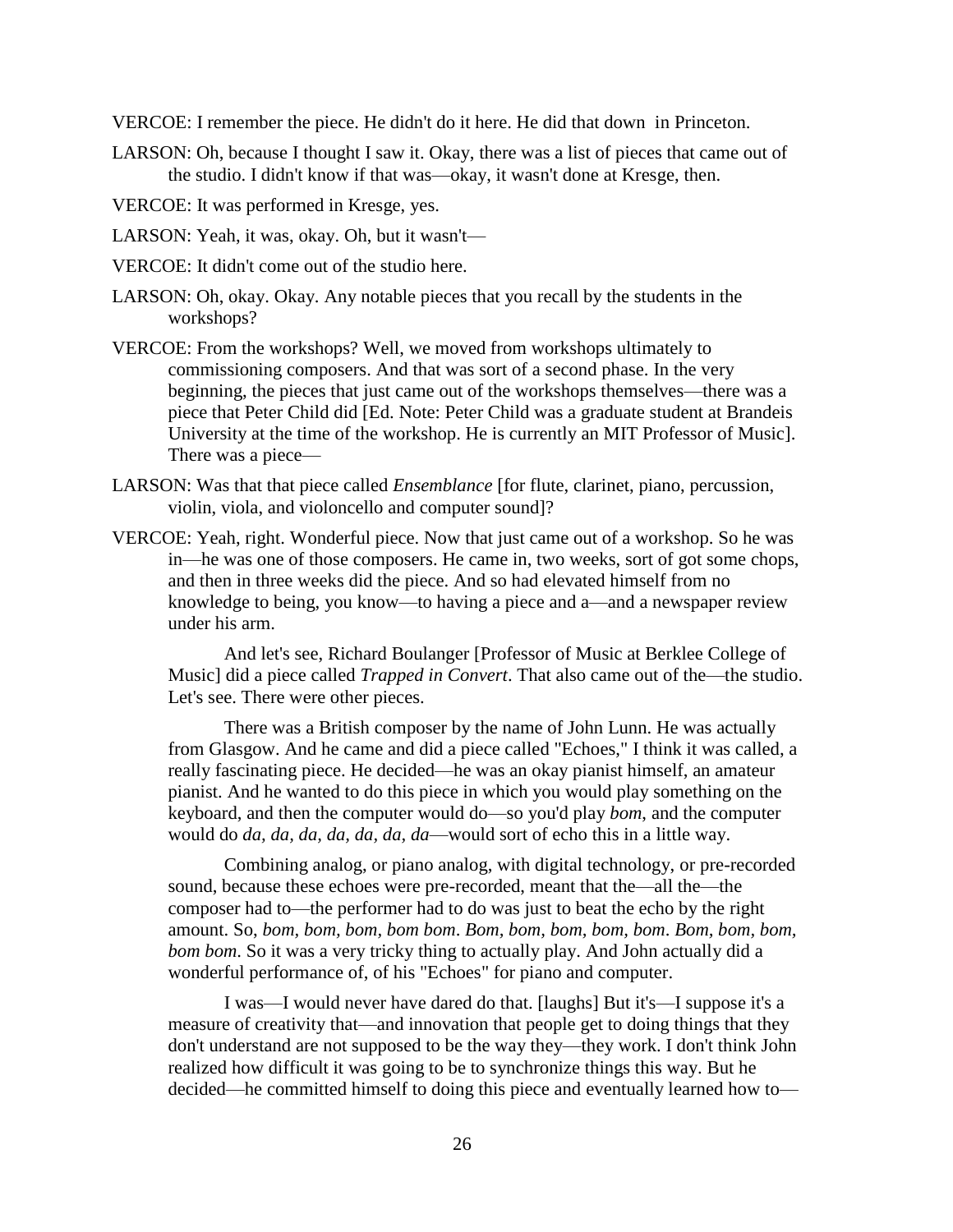how to perform this, just having a very acute sense of timing. Just when to play this thing ahead of the tape part that you have to know, of course, very well.

But it's always the case that if you don't know that this thing is impossible, you sort of just go in and do it anyway. And that's a lot of what innovation is about.

LARSON: That's very much the MIT way, too.

VERCOE: Yeah, yeah.

## **9. Teaching computer music courses at MIT (85:25)**

- LARSON: So tell me about some of the undergraduate electronic music courses you taught during the regular school year. There was one called 21.828, "Electronic Music Composition," another one called 21.671, "Digital Music Processing." So tell me about the undergraduate courses.
- VERCOE: Yeah. Well, by then, I had—Csound [computer sound synthesis program by Barry Vercoe] was probably running. Maybe the first instances of those courses would have been using MUSIC 11. But once I had a good package of things that people could learn and learn about.

When I was teaching the course on digital music techniques, a course would take them through the—even the structure and the content of the MUSIC 11 program. So they would see how filters worked and so forth. I firmly believed that people should understand something about the contents of digital processing modules.

Otherwise they—so that they'd understand, you know, what's happening and how they can sort of get control of this. Otherwise, they—if they don't, and if it's just a big black box, they're in con—in constant fear and dread that the computer is going to eat their piece or something like that. So they need some, some familiarity with what's going on.

And so that, that—the first course, which is sort of taking the, the two-week summer course and making a whole semester out of it, is teaching the techniques. And then the follow-up, then, would be, okay, now let's write a piece using these tech—techniques that you've done. And so what then became, you know, "Writing for Computer Performance" or something would be a follow-on from that sort of thing. That people were presumed to have knowledge of the media before they could then get in and be writing pieces.

In writing pieces, I—while I did condone pieces that were just for computer alone, I always try to encourage people to write pieces involving instruments. All of my pieces involve instruments, you may notice, because I just love instruments. And I think they still— that instruments are king, still. And at some point, the computer might emulate a whole lot of those things. But not yet. And so I just loved the idea that the instrument would lead the way when I wrote my viola piece [*Synapse*] for Marcus Thompson [MIT Professor of Music].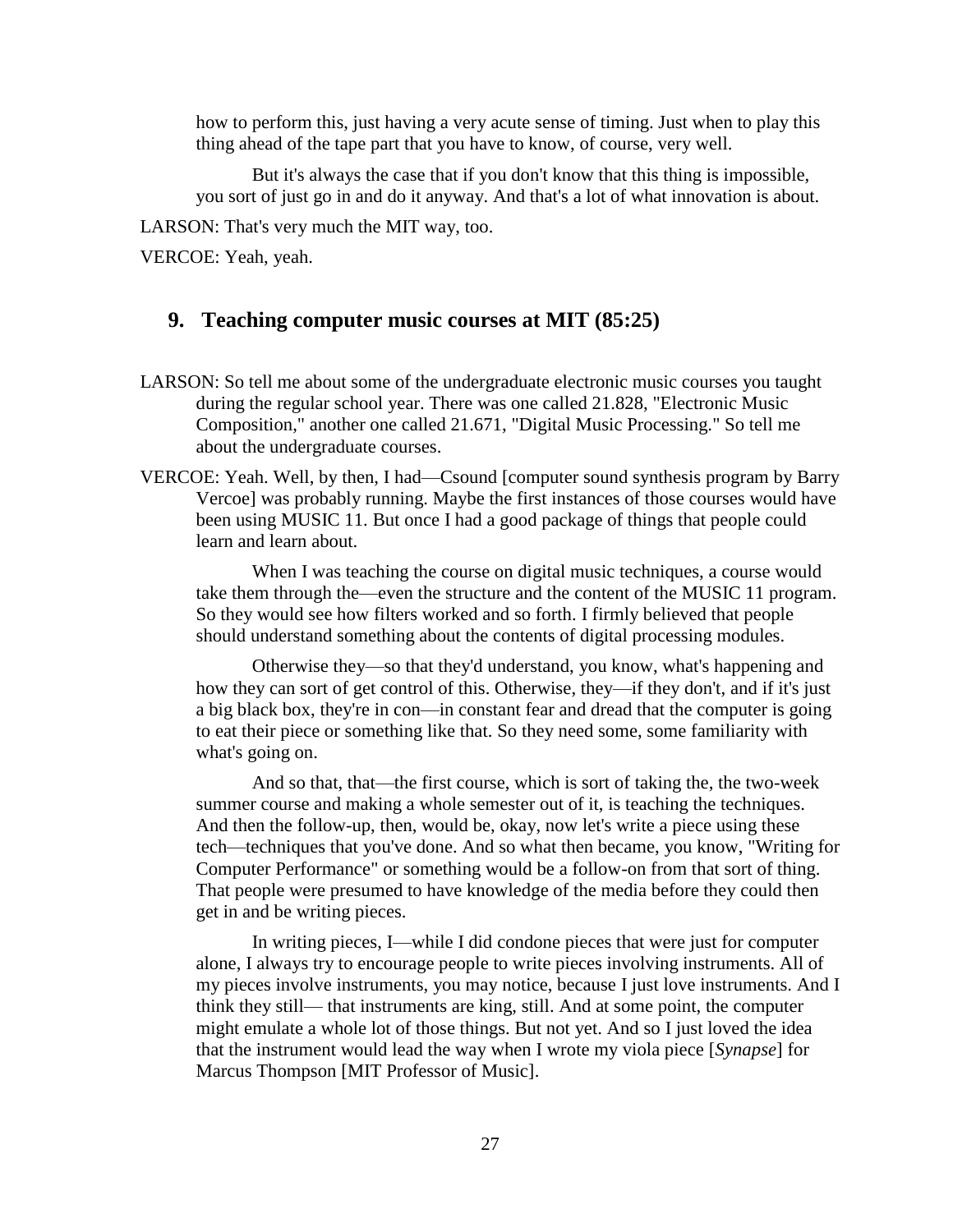There was an occasion there where I had designed this envelope which went—it had a particular attack shape. It had a steady state period in which there would be sort of a decay. And then there was a release. So attack, decay, release, a typical thing in an envelope.

And what I was doing in this early version in MUSIC 11 of this thing called "envlpx," an exponentially controlled envelope, was pegging the—the rate of decay, so that after a certain number of seconds, your envelope would have decayed, and just like a piano. Hit a piano note, and after two seconds, it's gone down to some predictable amount. And that's the envelope that I was using in my "Synapse" with Marcus Thompson.

I found that Marcus had envelopes that were most unlike that. Because string players can have control over this, the pseudo-steady state. And they don't have to end. It doesn't have to go down.

He—he can—and he would use this as a means of articulation between notes. He would sort of get out of there quickly, so articulate in between notes. And, and or some other times, he'd sort of let—had the, the rate of decay very slow. And so I changed the—what the envelope module in MUSIC 11 was to something that more approached what a—what a string player could do, someone who had control, who had a musical, listening control over the envelope of the note. And that's the way you actually can—can induce phrases and things.

Now pianists, of course, who have no control of the, you know—are able to induce phrases. Of course, they would, you know, release early, or whatever it is. But string players have a very different way of inducing phrases. And I decided that the computer version should be more string-like than piano-like because you've got so much more options—so many more options and so much more control.

And so that's an example of how the modules within MUSIC 11 and ultimately in Csound came out of pieces, out of real life challenges. This doesn't work. What do we need? Change it. Make it do this instead.

And now, now we have a phrase that can—we can actually have the computer match what Marcus is doing. He doesn't have to play his viola like a piano. And of course, the piano option is still there. But you have to have something that gives the computer composer, or the computer performance, the same sort of options.

- ETHIER: So this work, in a way, was driving your understand—your attempt to better understand actual performance, between what happened with IRCAM [Institut de Recherche et Coordination Acoustique/Musique in Paris, France], with trying to follow a musician, and learning about the timing between an accompanist and a performer, and the, sort of, looking really at the detail of a phrase and how a violinist—so that was actually helping to drive your own musical understanding as well.
- VERCOE: Yes. Well, in both cases, it was—in the case of IRCAM, where we were finding things about the relationship between the soloist and the accompaniment, and so the, the solo plus accompaniment has this certain kind of thing it's like then if the accompaniment follows along behind. If you—if you listen very carefully to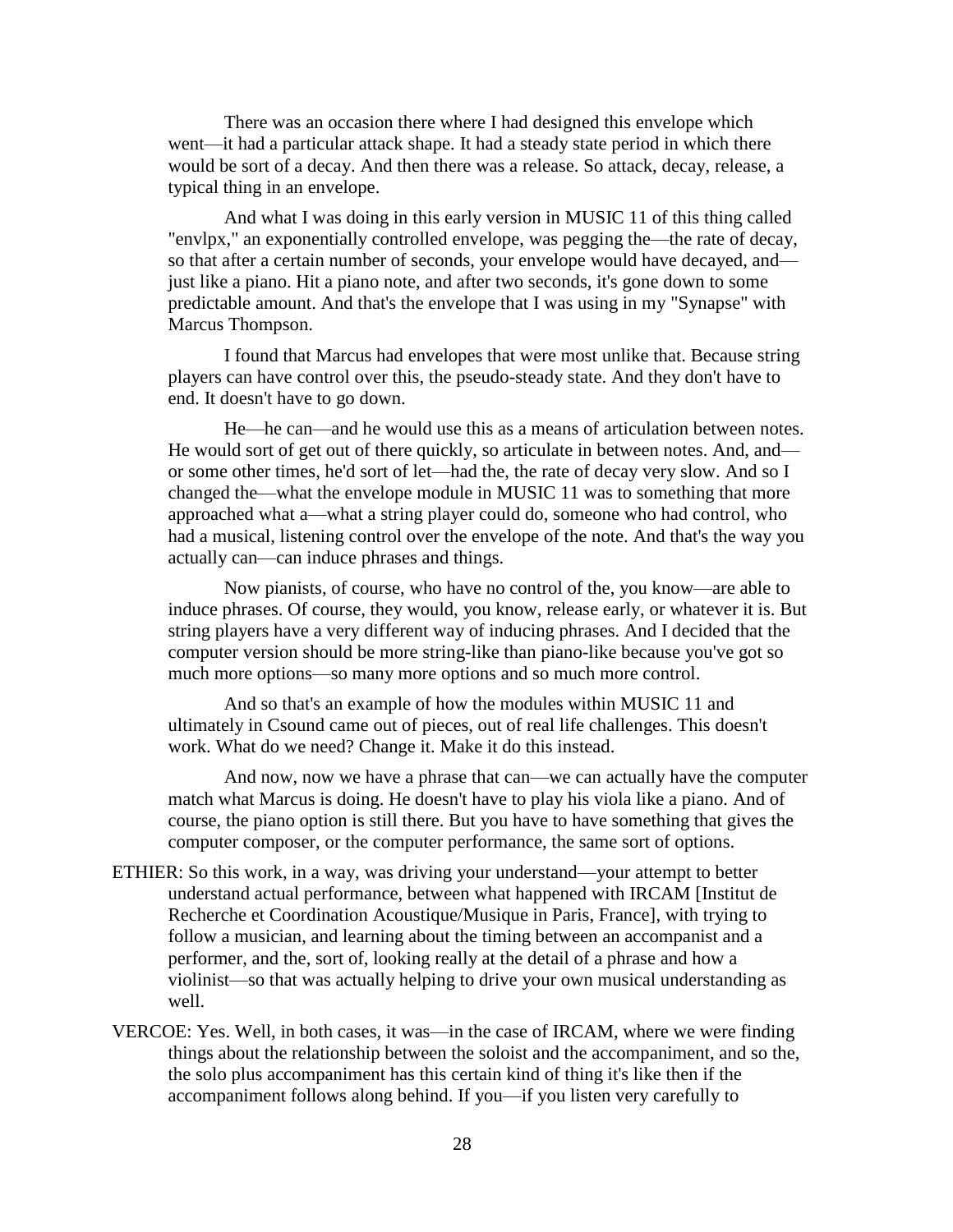recordings of things like that, there's this gap. It's like the, Prince Philip following the Queen. There's sort of a certain distance behind that, that is appropriate.

And it depends on the nature of the pieces. If the pieces are differently constructed, more contrapuntal, then it's, it's of course tighter. That's what, what happens with voices that have equality. They're like this, with one—with one reservation. In scores, there is usually—in a contrapuntal context, there's usually one leading voice.

In [Arnold] Schoenberg scores, you'll find the *Hauptstimme* markings. So that there's one voice that really is supposed to be in the lead, and the others have a subservient role. So in, in Schoenberg, you find that, and Berg also, the *Hauptstimme*, and in the—the voices. And that's sort of part of this thing here. So it's not strictly equal contrapound. It's count—counterpoint in which there is a leading voice, a *Hauptstimme*.

But to give the performer or the computer performance that sort of option is to really have a very differently structured thing. And so you've got to have something in which it's able to hear, to follow the leader, but then decide, you know, to be a certain distance behind.

And I think I've derived a lot from listening to chamber music and working with Marcus Thompson, who is a chamber music performer and, in fact, teaches chamber music here. I learned a lot from how chamber music players interact, sort of this small society of performers, in which one player—it's egalitarian society. One player is willing to take the lead, but equally willing to give it up. And that's real chamber music. So, to have—to have—

- LARSON: You continued to work on this interactive digital technology even after IRCAM. You continued to—
- VERCOE: Yes, yes, to some degree. But not at the rate at which I was working on it at IRCAM.

## **10. International conferences on computer music (93:55)**

- LARSON: So in 1976, the first International Conference on Computer Music was held here at MIT. And you were the conference chair. How did that all come about? And why that conference was held.
- VERCOE: There had been another conference, a computer music conference, in 1974 or 5, I think it was, at Michigan State University. And David Wessel was there at the time. And it was—David was very interested in having, you know, computer something or other working in '74, '75. And he got some money from the National Endowment for the Arts, for their jazz program, to actually run a conference.

And a lot of us went to that conference. And that's when I first of all talked about my digital synthesizer design. [Peter] Pete Samson from Stanford came and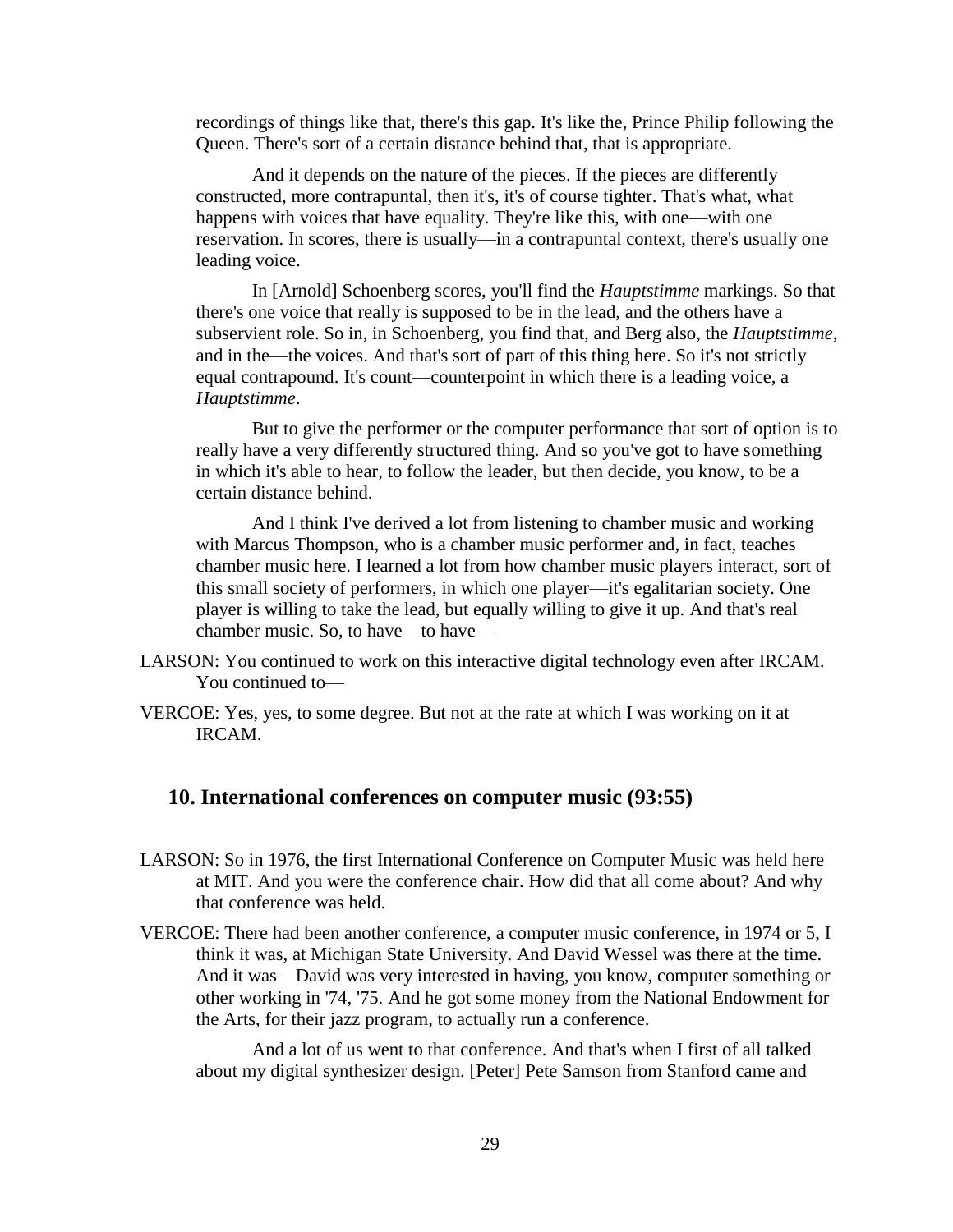talked about his digital synthesizer design, which you may have heard Pete doing speaking about.

[James] Andy Moorer from Stanford was there. He had—was, you know, one of the—he was a—he was an MIT alum, actually. It's a—Andy Moorer, did you know that? [laughs] And so he was there talking about some of the work he was doing with John Chowning. I don't think John Chowning was at that conference.

John Grey was there. These people were working in aspects of timbre, timbre recognition and so forth. Well, doing multidimensional scaling of timbres, placing the different timbres of the in—instruments you orchestrate in a three-dimensional space or N-dimensional space. Interesting work.

In getting to that conference, I went there with my sidekick here from MIT, Steven Haflich, who had been a student of mine here. And Steve and I went—were going to this conference, too, to present some things. But there was a snowstorm. We got down to the airport here [laughs] and found that Detroit, which is where we were planning to go through to get to East Lansing, Detroit was closed. Oh dear.

So I said to the people, "Okay, what's the nearest place we—that's still open?" They said, "Well, Chicago's open." "Okay, let's get to Chicago. So change our ticket. Let's—get us a ticket to Chicago." So we went to Chicago, which was still open. Of course, that's on the other side of the lake.

Got to Chicago and found in the airport John Grey, Andy Moorer, [laughs] Pete Samson, all these people from Stanford who'd planned to come early, and been in the airport there for like a day and a half. They'd spent two nights there already because East Lansing was closed. They got to Chicago all right, just as us. So here we were, the—sort of the essence of this first computer music conference, all in the Chicago airport. And there was no prospect of the commercial flights going there.

So I walked around the airport. And they—my friends, you know—any more—and everybody—they were, sort of, in sleeping bags and, sort of, lying around the airport there. And I went around and found a total of a dozen people who wanted to get to East Lansing.

And I chartered a plane. Chartered a small—it had two engines, I think—I think that's—[laughs] because flying over Lake Michigan in a snowstorm with only one engine didn't seem like a good idea. But two engines, okay, I'm happy with two engines.

So I chartered this plane and, you know, took up a subscription from everybody. So they were willing to sacrifice—to trade in their tickets for, you know, a part of this thing. And we sort of got to East Lansing on this, flying over in the middle of a snowstorm, just flying over Lake Michigan.

And we arrived, and the conference happened. And so that was really the first computer music conference. It was something that Dave Wessel had done on his own, really, put together.

The following year, then, in '76, was it? Is when I decided then to do the follow-up on that. And while that had been called the first, you know, first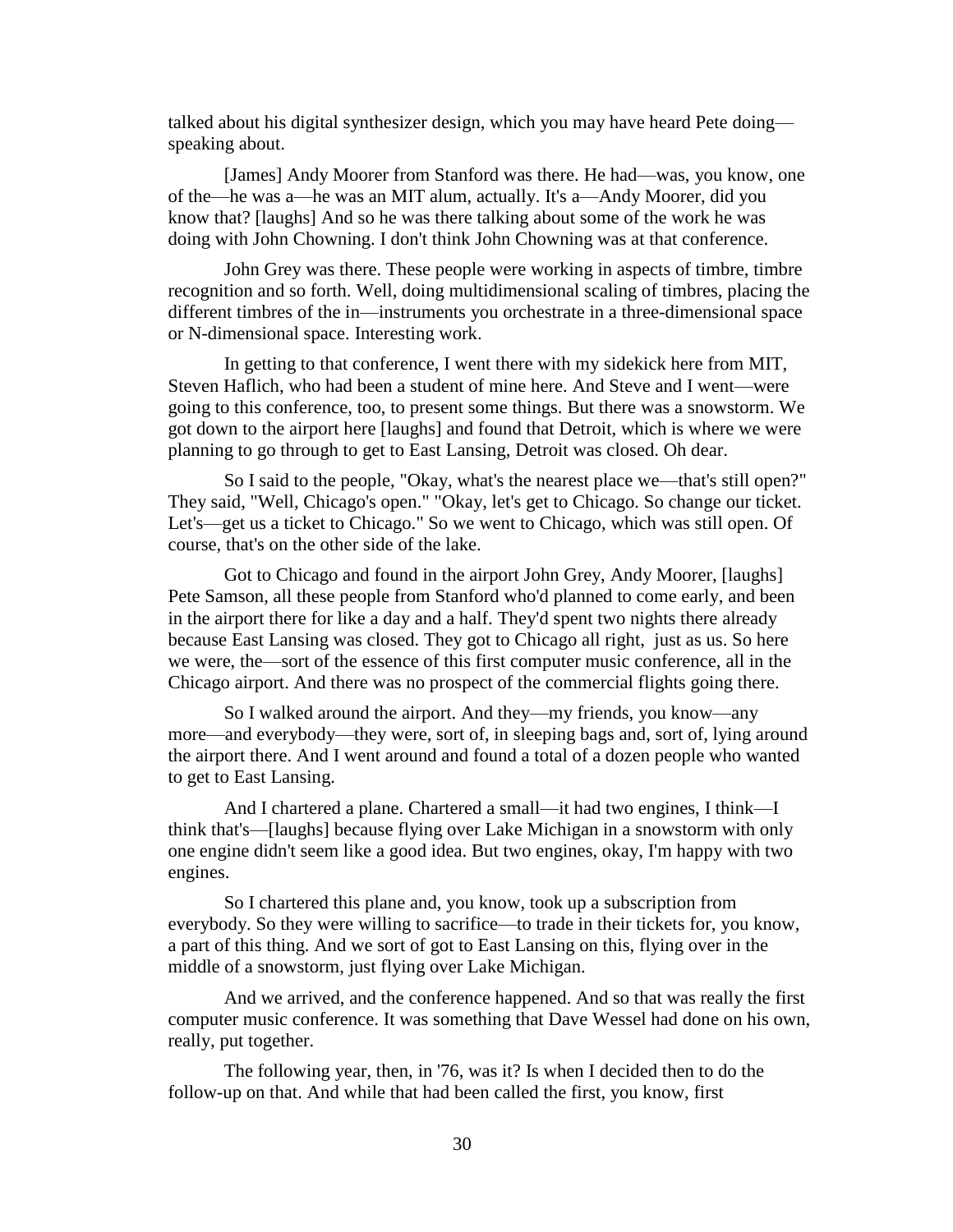conference, first computer music conference, I named this the first international conference, so the ICMC or whatever. The international bit came from my, sort of, raising it up a notch and having people come from France and various other people from various other places. So that's how the thing at MIT happened. [Ed. Note: The ICMC now lists the MIT Conference as the  $3<sup>rd</sup>$  International Computer Music Conference.]

#### **11. Orchestral composition—***Metamorphoses* **(98:57)**

LARSON: There's a piece—an orchestral piece of yours called *Metamorphoses* that was premiered by the Cincinnati [Symphony] Orchestra in 1965. It was conducted by Max Rudolf.

VERCOE: How did you find out about that? [laughs]

LARSON: Doing some research, you know. Do you want to talk a little bit about that piece?

VERCOE: Yeah, okay. It's a piece that I wrote when I was working with Ross Finney on a piece for orchestra. So I had come from—I was tea—at the time, I was teaching at Oberlin Conservatory. But I was still finishing my work with Ross Finney in Michigan.

And the piece hadn't been performed. I'd written it with Ross, but I hadn't yet had a performance. And I submitted it to the Cincinnati Orchestra. And they chose this piece to have a sort of a reading, if you will, and a recording, a reading and a recording.

I was very impressed, when I got there, with Max Rudolf. Not a hugely wellknown conductor, but just his way of going about this impressed me. And you'll see in a minute why.

The piece was somewhat contrapuntal. And it was a fairly—fairly big piece. At one stage in the rehearsal—so I was just sitting there and he was rehearsing orchestra, and, you know, "Let's try this movement again," *et cetera*.

And at one point, he came down from the podium and said to me, "I feel here that there needs to be sort of a lead melody and a sort of subservient part. So can you please tell me which are the—which are the lead pieces, and which are the subservient parts?" And I said, "Okay."

He didn't mark the score. He just said, "I—this page, Okay. This is the most important. And down here, it's this voice here, and this voice." He didn't mark it at all. He said, "Okay," and went back up on the stage.

And he said to the players, "Okay, this time, watch me." And he did it. I was very impressed. [laughs]

But that was just reaffirmation in my belief that con—counterpoint is, you know—has *Hauptstimme*. And though I hadn't marked *Hauptstimme* in the score, the conductor required it, and—in order to—to breathe some—put some air into the piece.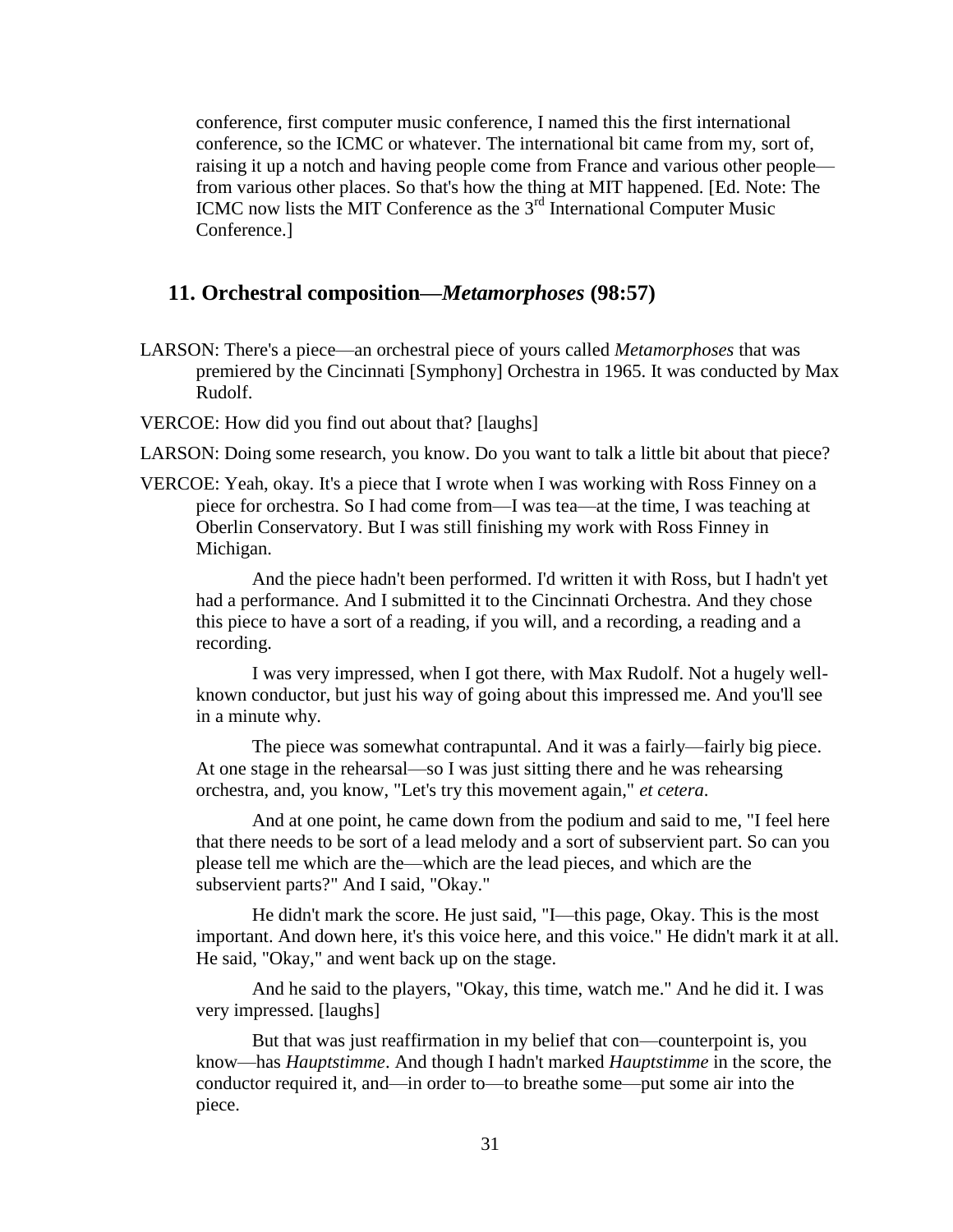- LARSON: I'd love to hear a recording of that piece sometime. I don't know if you have a recording.
- VERCOE: I've got it somewhere, yes. I've in fact rescued the score of it just last week, when I had to clear out my closet in the Media Lab.
- LARSON: Maybe we can get a copy for the Music Library, too.

### **12. Thoughts on computer music (101:50)**

- LARSON: So I want to ask you about some early music—early computer music, aesthetic kinds of questions. So from the beginning, this technology wasn't just for modernist composers. But many modernist composers were interested in it. But there were other applications and reasons for some of this early research. Can you talk about what some of the pragmatic goals of those early years were?
- VERCOE: Well the early experiments at Bell Labs were applications of mathematics, I suppose, Max being an engineer. And even the people that he collected around him were people who were mathematically competent. For instance, one of the brilliant minds down there that was attracted was someone by the name of David Lewin—

LARSON: Oh, yes.

VERCOE: —who ultimately ended up teaching at Harvard.

David Lewin had gone through Harvard as an undergrad in mathematics, actually. In fact, he got—he graduated summa cum, not magna cum, but summa cum in mathematics, and then decided, well, there's no real future in mathematics, I'm sort of interested... And so he went out to Stan—to Berkeley, I think, and did his—did a Ph.D. in composition. So he sort of worked as a composer from then on, as a composer-theorist.

He became a fascinating theorist because he had the ability to go in and take Fourier transforms of all these sort of music theoretic things, things that Allen Forte could not match. And so at some point later, then, Allen Forte appointed David to join the music theory faculty at Yale. Ultimately, David came to Harvard.

But after I started the studio here at MIT, during which time David, I think, at the time, was still at Stony Brook, before he went to Yale. He had a—took a sabbatical year and was actually at Harvard for one year. And he spent almost every day of that in the studio at MIT. I used to give him a ride each day from where he lived in—out by Fresh Pond [Cambridge, MA]. And he had some great insights into things.

Two or three of the what you might call up-codes, the sort of signal processing things in Csound, owe their origin to David Lewin. There's a—I'll just give you an example, one of those. I had something called "buzz." It's a—

You can divide one sine tone by another and then get a whole spectrum of sine tones from this—a whole spectrum of cosines. So that, essentially,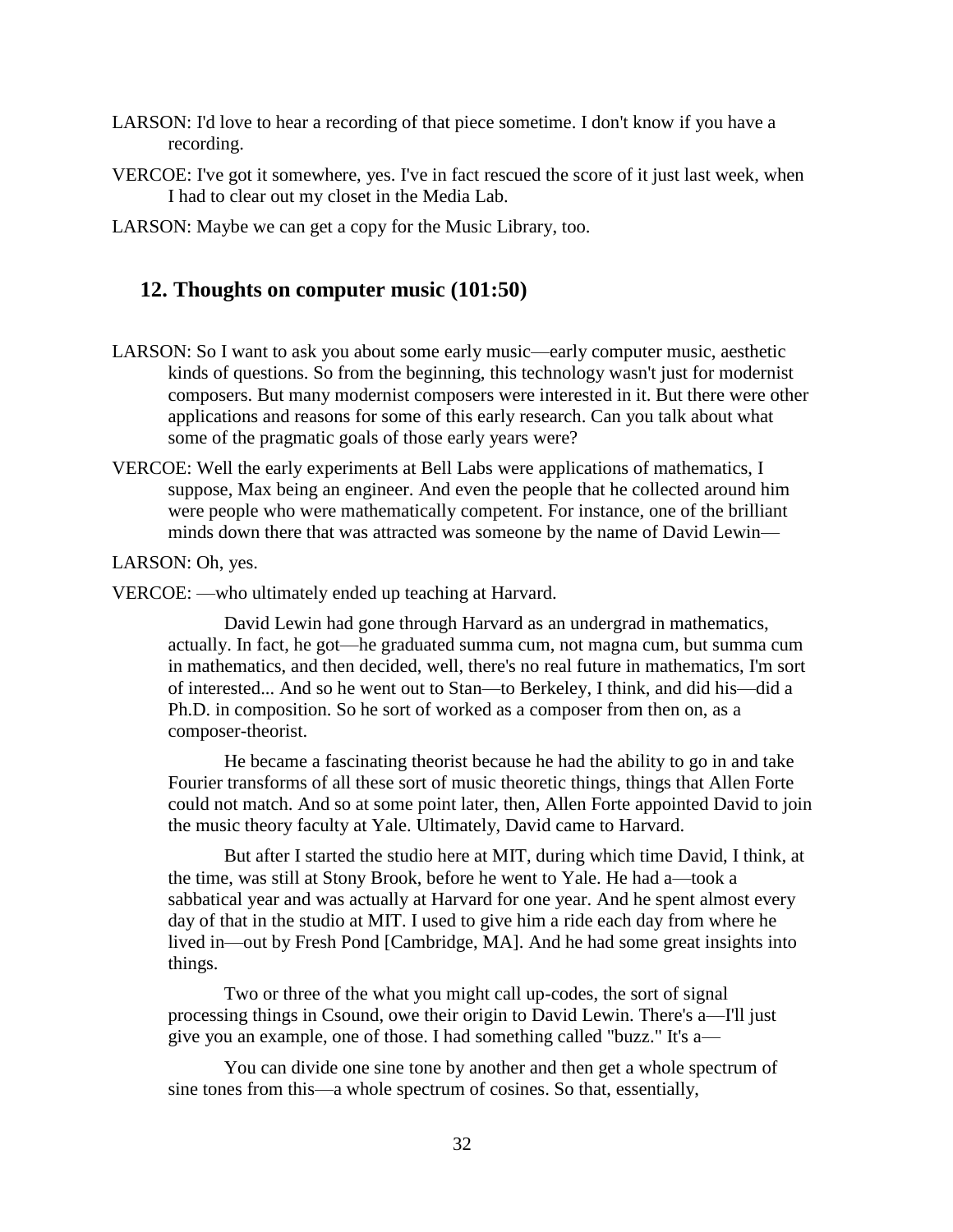#### $\sigma$ cos( $n\theta$ ) = sin( $\theta$ )/sin( $\theta$ /2)

So that's a simple formula. So by just generating two sine waves and dividing one—one by the other, you can actually generate this whole spectrum.

And "buzz" was a good way of generating a glottal pulse. So you could because you had a bandlimited pulse train, just as the glottis produces a bandlimited pulse train. And so we were using this for speech synthesis and so forth as the driving function for speech synthesis. So you would have this buzz generated, and you'd follow that with a bunch of signal recursive digital filters, representing the formants of the mouth.

David looked at this and said, "You know, the buzz formula you've got is just a special case of a general thing that we could actually create." So he came up with this thing called "gbuzz," in which you had all sorts of controls over the content of the signal. You could, instead of there being equal strength cosines—the cosines were, you know, on the level like this and then flat. So you have all the equal strength cosines and then flat—you could actually have these things that were sloped down or sloped up. So you could emphasize the highs or emphasize the lows just by changing the formula. Instead of being a simple sine wave divided by another one, it was a slightly more complicated sine wave.

This is the sort of insight that David, as a mathematician, would have. Fabulous pianist himself and music theoretician, but also having this mathematical insight. So that's another example of the intersection of science and technology, science and music, I should say, the contributions that people like David Lewin had made.

Now David had been down at Bell Labs working with Max in the early days. So he'd been attracted to what Max was doing and the idea of being able to control things in very special ways, had not the two been available to compose, such as using analog techniques.

LARSON: So there were other people who were interested in not only analog electronic music, but the digital stuff, because they saw it as a way to break with the past, and saw new musical resources that just were not related to the Romantic tradition. They wanted this modernist break.

How did you see that when you were—yourself as a composer with some of these new resources? When I first heard electronic music, that was the first thing that attracted me. I always thought that was almost a new art form.

VERCOE: It sort of has a mathematical purity about it, or can. And that was very appealing to a lot of people. Not to me. Even though I was creating the means by which people could compose and build up musical structures using these things that I had developed, I was not particularly attracted to composing that way or thinking that way.

As I said, instruments and the voice have been sort of my driving force. You know, it's my, sort of, belief in choral music and so forth that leads me to write things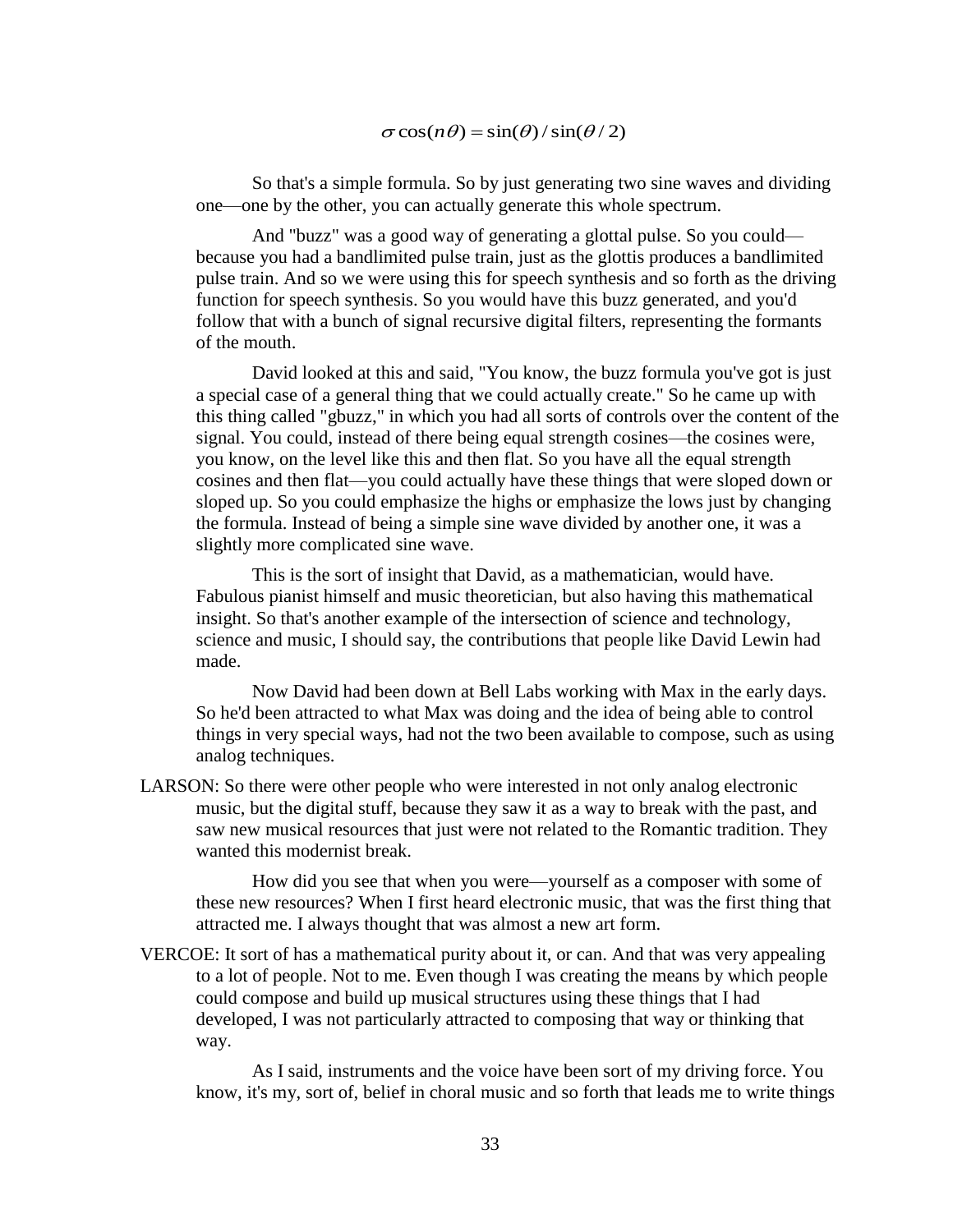that are for instruments as well as computers. So I very rarely have done things for computer alone because it just lacks the kind of a life, although it is interesting to look at a structure that's totally prescribed, as you might—as you could well have in computer music. And there's an elegance about that, too.

I mean, I like a lot of the pieces that have come out. For instance, there's one of the pieces that came out of the studio by [James] Jim Dashow, who, when I was in—at IRCAM on the Guggenheim [Fellowship], I brought Jim Dashow from Italy to come and teach my course here and run the studio. I had enormous regard for Jim's musicianship. He was actually trained at—out at Brandeis [University].

And he wrote a piece when he was here—it's on the CD, our CD, called "In Winter Shine," stemming, I think, from his experience of walking across the bridge over the river here. Because he had had digs over in the main part of Boston. And he was struck walking across in the winter, with the sun coming in over the river. So he wrote this piece called *In Winter Shine*.

But it's an amazing piece. And he found a new way to relate consecutive timbres as follows. That he would—it's—it sort of reminds me of [Franz] Schubert and Schubert's modulations, where Schubert would have a common tone from one chord to the next chord, so—and it would—even though the other—there would be three new notes. There was one note that was common to these things.

And Jim was doing something like that in the area of timbre. That he had—he would create timbres as non-harmonic overtones. So we're not talking about, you know, sort of strict harmonicity and root forming situations, but non-harmonic overtones.

And you'd have these two things. But there would be two notes common between this timbre and the next timbre. And there was sort of a logic to it.

And Jim's piece "In Winter Shine" is just full of stuff like that. And when you hear it, it's just beautiful. It just seems to sort of flow.

It's clearly not consonant. It's not simply consonant. There's a lot of dissonance in these timbres.

But the timbres seem, sort of, to have a logic about them. And that's it. That's the secret of it. And Jim did that. He worked that out when he was at the studio here and teaching my course, essentially.

- ETHIER: So you made a distinction between a computer and an instrument. So would you not view a computer as an instrument, given how the technology has evolved?
- VERCOE: I don't know. An instrument is something you play, isn't it? I don't think the computer is to the point yet where you've got—where composers/performers have got real control over what goes on there.
- ETHIER: So what's missing in your eyes?
- VERCOE: The fact that music, in my view, is sort of an extension of body movement, expression, and so forth, is sort of a—that just—that—that just isn't in music that's strictly computer. That just—we just don't have that. Maybe we'll, you know—brain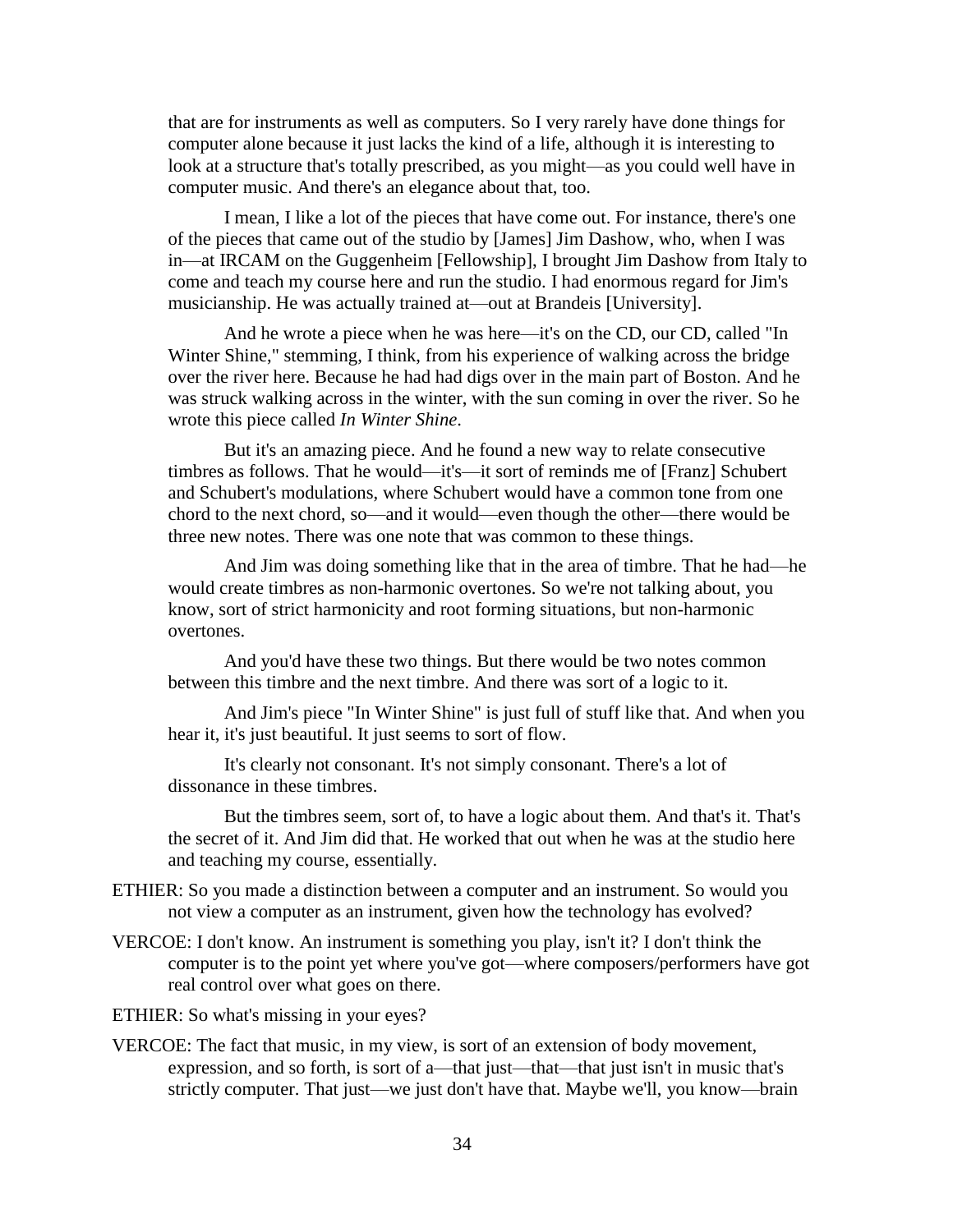things later on, we'll have some way of doing that, or shaping things with your hands, and all that sort of thing.

And to be sure, there are controllers that allow that these days. And even, you know, the control—the MIDI controllers, you can sort of shape. And there's a whole coll—there's a whole raft of 127 MIDI things that are devoted to controllers.

And so I don't mean to say that that's not there. But I don't feel it the same way, somehow, that one feels from—one gets the feeling from live performance. So I think it's an instrument in the making. And I'll make the analogy as follows.

In the 15th century and 16th century, there were instruments called a viol. Okay? They were stringed instruments. You sort of played it like this. And it had a sort of not very sexy body. It was, sort of, you know, that sort of shape. It didn't have—and it had frets.

And the instrument makers at the time started fooling around with this. One of the things they did was to remove the frets, so you could then do vibrato. And the other thing they did was to give this in—this new instrument a sexy kind of shape and give the whole in—this new instrument a name, a different name.

It wasn't viol. It was called, they're called a violin. It was about 1580.

What the performers—I mean, ins—these instrument makers were probably experimenting with all kinds of things. But this one seemed to catch on for the reason that the fact that you had vibrato available, and also this very curved resonance cavity that gave rise to a very large spectrum, created a sound that was differentiable from other instruments. And that's because when you vibrate on an instrument like that, all the harmonics are sort of moving with the fundamental.

And it's this movement of harmonics that enables the ear to latch onto that as coming from a single source. Because there's a, there's a—a—what would you call it? There's a sort of similarity of motion. And it's the similarity of motion of harmonic components that enables us to sort of think, well, all of that must be coming from one place.

And you didn't get that with a viol. Because the frets prevented the vibrato, and the harmonic structure was not too interesting. But this new thing that they called a violin had that ability.

And what you get coming out of that is then, beginning with the violin, you get a whole new thing in which it's sort of the beginning of instruments having their own, sort of, life. You go from choral music, in which the instruments—you know, Renaissance choral music, in which the instruments play a subservient role, usually doubling the voices, but apart from the odd piece for just the viols and so forth, you don't get a real tradition. You get into the Baroque period where suddenly the instruments take over. And they determine the style.

That it's an instrumental period. It's an instrumental style. Even Bach's choral music is instrumental, as opposed to the choral music that you find in the Renaissance. But that took quite a number of years for these instruments—for this this instrument, the violin—the violin, and other instruments of course. Coming from